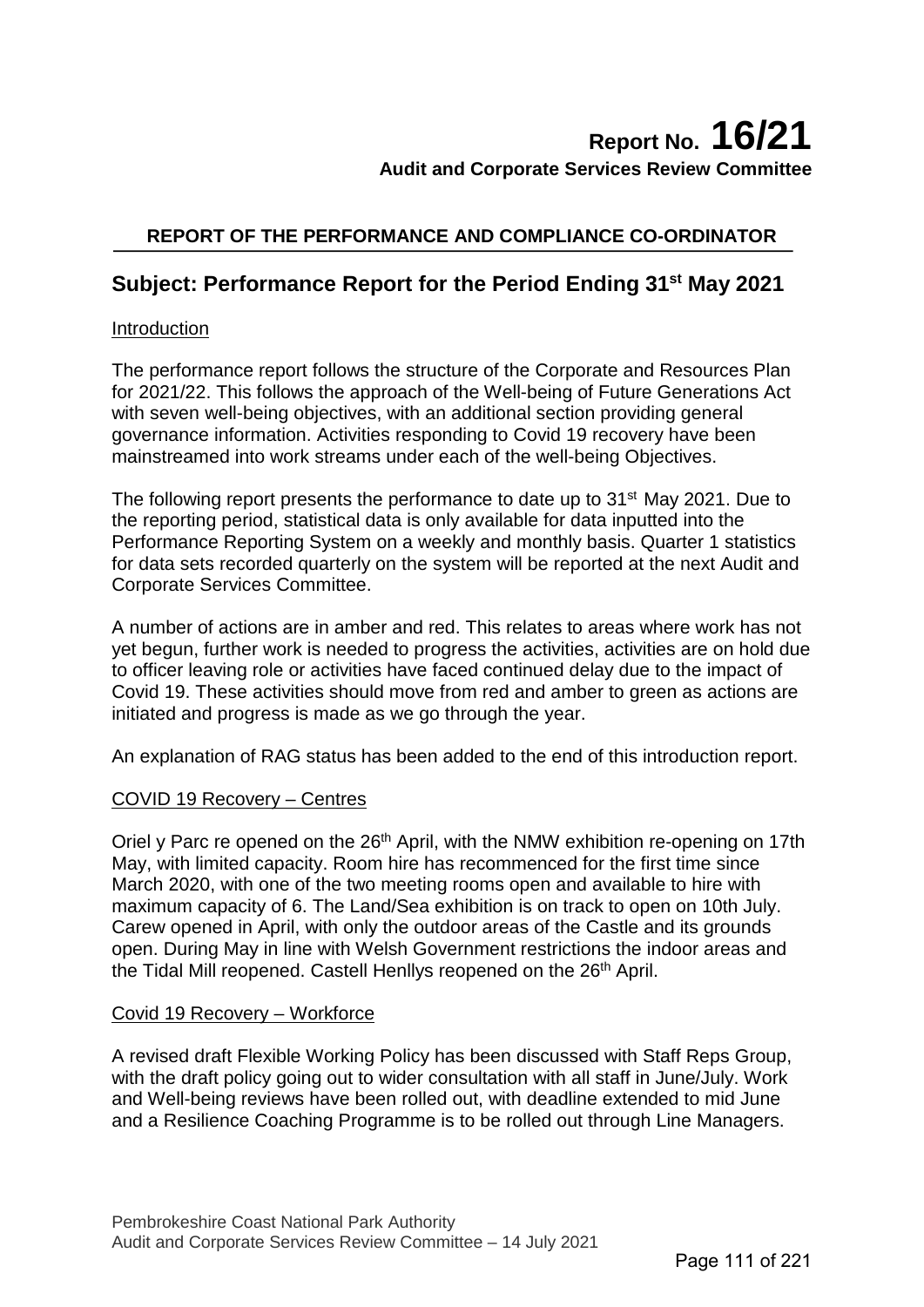# COVID 19 Recovery – Work Programme

The Warden teams' work to date has focussed primarily on matters relating to public safety (e.g. storm damage, cliff falls, ash dieback, etc.) as well as ensuring that key PROW in and around key settlements are open and accessible. The current focus is on the cutting of the Coast Path as visitor numbers rapidly increased throughout May alongside increased vegetation growth. Despite the above challenges conservation work has resumed in earnest and will continue to increase in the months ahead.

# COVID 19 Recovery - Communications

The specially commissioned 'Tread Lightly' poem filmed with actor Charles Dale launched over Whitsun and has proved incredibly popular with visitors, the tourism trade and local communities, generating a reach of over 1.3 million in just two weeks, with 280,000 views and over 2,100 shares. Work also continues with partners to promote responsible visitor behaviour.

# Funding Bids

The Authority has been successful in securing 3 years of funding from National Lottery People and Places for the Roots to Recovery project, totalling £339,891.00.

£900,000 has been awarded via Welsh Government Sustainable Landscapes, Sustainable Places Funding for the following projects:

- Greening Agriculture in the Park, supporting carbon friendly practices (decarbonisation and sequestration) in agriculture and land management across the National Park, including nature recovery opportunities, biodiversity improvement and coastal resilience
- Expansion of SDF Scheme to enable not-for-profit organisations in Pembrokeshire to develop their own decarbonisation initiatives.
- Community Woodland Land purchase to create community woodland and will help address carbon sequestration, biodiversity loss and provide nature experiences
- Sustainable Tourism A programme of small-scale improvements that improve visitor infrastructure and facilities
- Greening the fleet (Replacement of 11 current fossil fuel vans with electric vans) and funding for additional number of electric vehicle charging points across Pembrokeshire as part of the second phase of the EV charging point network.

The National Designated Landscape Partnership has also secured funding for 3 collaboration projects - Y Geiriau Diflanedig / The Lost Words -Touring Exhibition, Designated Landscape Carbon Action Plans and Designated Landscapes carbon baseline study.

#### Welsh Government Public Sector net zero guidance/ methodology

The Welsh Government released its Public sector net zero reporting guide and associated spreadsheet in May 2021 (Officers had expected it to be released in March): [https://gov.wales/public-sector-net-zero-reporting-guide.](https://gov.wales/public-sector-net-zero-reporting-guide) The scope is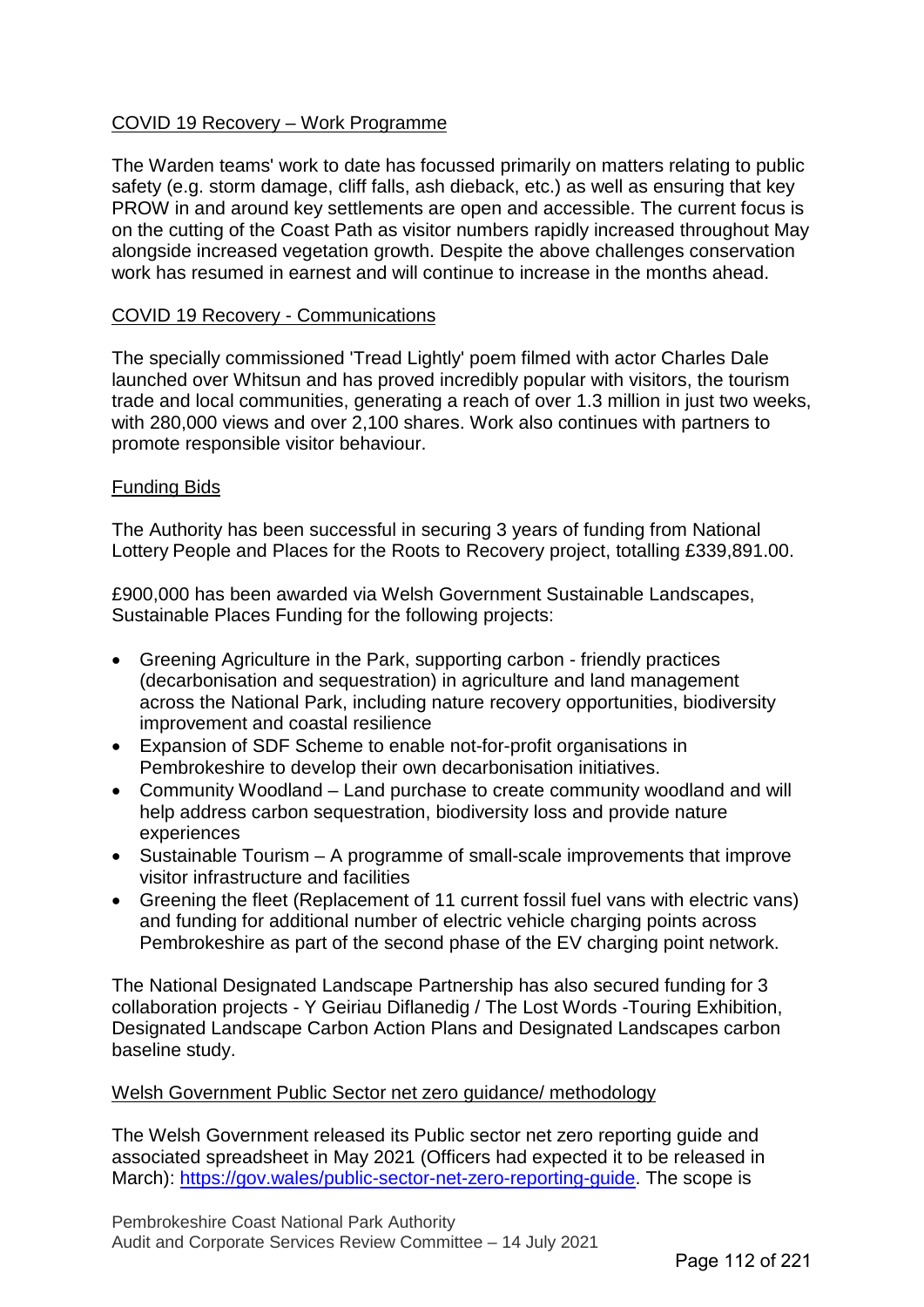broader in some areas compared to the Authority's current methodology e.g. it includes land use data. An initial meeting has been held with staff from relevant teams to look at how the Authority can trial this approach and co-ordinate the collection of data.

# Explanation of RAG Status

| <b>RAG</b>   | What it means                                                                                                                                                                                                                                                                                                                                                                                                                                                                                                                                                                                                                                                                                                                                                                                                                         |
|--------------|---------------------------------------------------------------------------------------------------------------------------------------------------------------------------------------------------------------------------------------------------------------------------------------------------------------------------------------------------------------------------------------------------------------------------------------------------------------------------------------------------------------------------------------------------------------------------------------------------------------------------------------------------------------------------------------------------------------------------------------------------------------------------------------------------------------------------------------|
| <b>Red</b>   | Close monitoring and/or significant action required.                                                                                                                                                                                                                                                                                                                                                                                                                                                                                                                                                                                                                                                                                                                                                                                  |
|              | This would normally be triggered by any combination of the following:<br>Measures: Not meeting the target or set to miss the target by a<br>significant amount.<br>Projects/ Project Development: Significant issues with the project e.g.<br>$\bullet$<br>project hasn't started within expected timescales, delays against<br>critical milestones, failure to achieve project outcomes, significant<br>challenges to operational delivery, issues with budget profiling or<br>future funding concerns. Or project is on hold/ no aspect of the project<br>can be delivered due to COVID 19. Risk project associated with has<br>increased as a result of inaction.                                                                                                                                                                  |
|              | Ways of Working: Significant delays with progressing ways of working<br>$\bullet$<br>activities. Critical activities, milestones and outcomes not being<br>achieved. Lack of progress raises compliance concerns. Current area<br>of work is on hold due to reprioritisation of work due to COVID 19 or<br>other priorities.<br>Strategic: Strategic partnership or engagement failing to achieve<br>٠<br>desired outcomes, lack of sustainability within partnership, funding<br>concerns or capacity concerns in terms of Authority involvement.<br>Covid 19 response/ recovery: Service on hold or phase cannot<br>progress due to current regulations. Progress concerns around<br>recovery planning response in this area. Significant implementation<br>concerns with phase. Significant limitations to service delivery. Major |
|              | Health and Safety concerns or impacts on the workforce.                                                                                                                                                                                                                                                                                                                                                                                                                                                                                                                                                                                                                                                                                                                                                                               |
| <b>Amber</b> | Light touch monitoring required and/or some action should be carried out<br>to prevent movement to Red status or to ensure progress to Green<br>status.                                                                                                                                                                                                                                                                                                                                                                                                                                                                                                                                                                                                                                                                               |
|              | This would normally be triggered by any combination of the following:<br>Measures: Performance is currently not meeting the target or set to<br>miss the target by a narrow margin.<br>Projects/ Project Development: Minor or initial concerns around project<br>performance and delivery e.g. some slippage in terms of timescales,<br>initial concerns around progress towards project milestones,<br>outcomes, operational delivery and budget profiling. Some future<br>funding concerns. Measures have been put in place to address any<br>previous major concerns and are being acted upon. Only part of the<br>project is being delivered due to COVID 19/ adapted approach in<br>place.<br>Ways of Working: Minor delays with progressing ways of working                                                                    |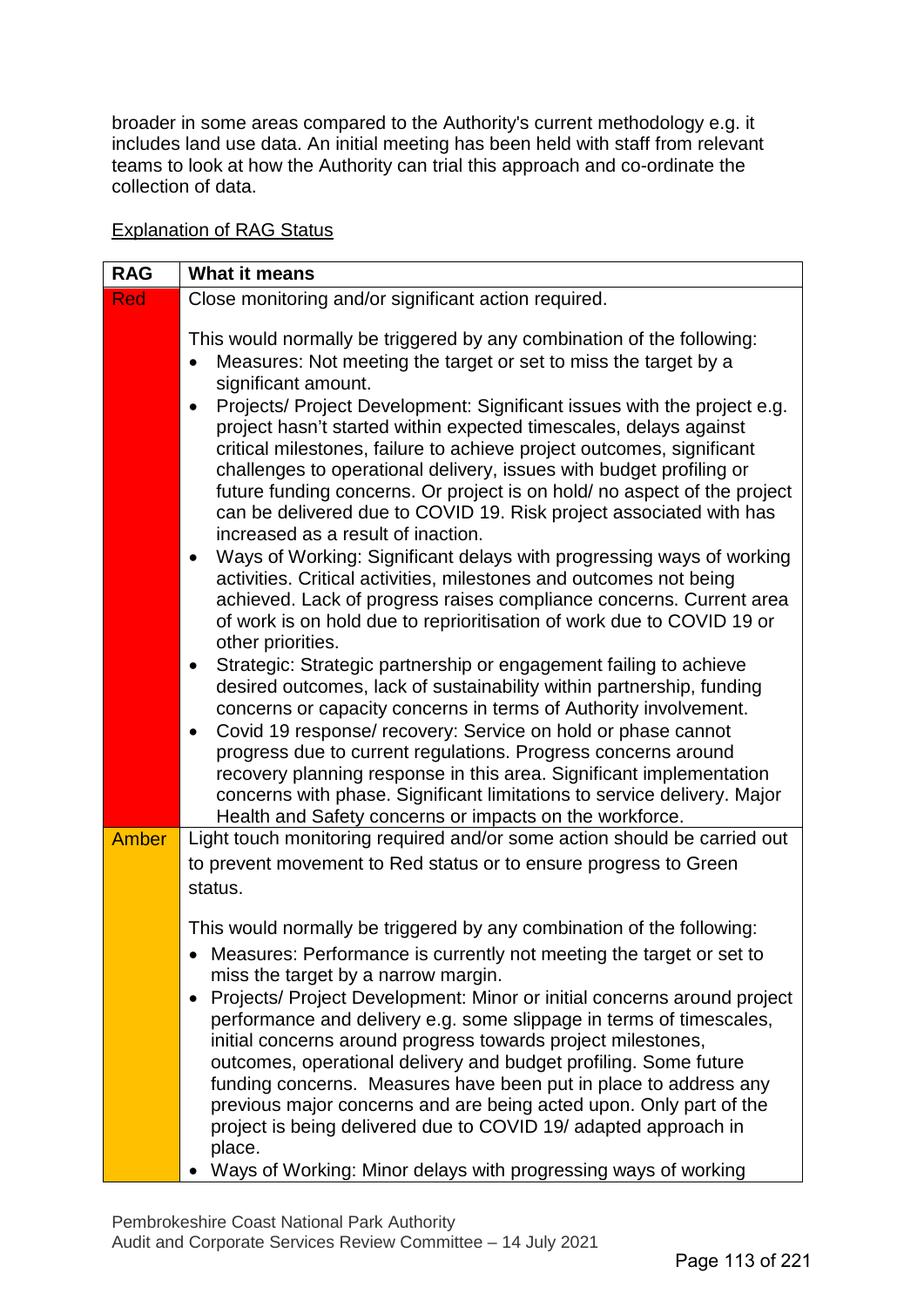|       | activities. Some activities, milestones and outcomes not being<br>achieved. Measures have been put in place to address any previous<br>major concerns and are being acted upon.<br>• Strategic: Initial concerns on strategic partnership or engagement<br>achieving desired outcomes, sustainability of partnership, funding or<br>capacity in terms of Authority involvement.<br>Covid 19 response/ recovery: Only part of service is being delivered.<br>$\bullet$<br>Recovery planning activities initiated or in place but service not back to<br>normal. Concerns around progress/ delivery in terms of recovery<br>planning or service provision. Minor Health and Safety Concerns or<br>impacts on workforce. |
|-------|-----------------------------------------------------------------------------------------------------------------------------------------------------------------------------------------------------------------------------------------------------------------------------------------------------------------------------------------------------------------------------------------------------------------------------------------------------------------------------------------------------------------------------------------------------------------------------------------------------------------------------------------------------------------------------------------------------------------------|
| Green | No action required.                                                                                                                                                                                                                                                                                                                                                                                                                                                                                                                                                                                                                                                                                                   |
|       | This would normally be triggered by any combination of the following:<br>Measures: Performing is currently meeting the target.<br>$\bullet$<br>Projects/ Project Development: Everything is functioning as expected,<br>$\bullet$<br>project performance is as planned with the project meeting milestones<br>and outcomes.<br>Ways of Working: Progress is being made against areas for action<br>$\bullet$<br>within reasonable timescales. Milestones and Outcomes are being<br>achieved.                                                                                                                                                                                                                          |
|       | Strategic: Healthy sustainable partnership in place, delivering against<br>$\bullet$<br>desired outcomes.                                                                                                                                                                                                                                                                                                                                                                                                                                                                                                                                                                                                             |
|       | Covid 19 response/ recovery: Service back to normal/ or operating<br>$\bullet$                                                                                                                                                                                                                                                                                                                                                                                                                                                                                                                                                                                                                                        |
|       | successful adapted approach. Regulations implemented. Effective                                                                                                                                                                                                                                                                                                                                                                                                                                                                                                                                                                                                                                                       |
|       | Health and Safety practices are in place.                                                                                                                                                                                                                                                                                                                                                                                                                                                                                                                                                                                                                                                                             |
|       | Performance for some Measures are based on across year benchmarking and                                                                                                                                                                                                                                                                                                                                                                                                                                                                                                                                                                                                                                               |
|       | trend considerations, performance columns on previous year performance should                                                                                                                                                                                                                                                                                                                                                                                                                                                                                                                                                                                                                                         |
|       | be used to assess performance in these areas.                                                                                                                                                                                                                                                                                                                                                                                                                                                                                                                                                                                                                                                                         |

# **RECOMMENDATION:**

# **Members are requested to RECEIVE and COMMENT on the Performance Report.**

*(For further information contact Mair Thomas, Performance and Compliance Coordinator)*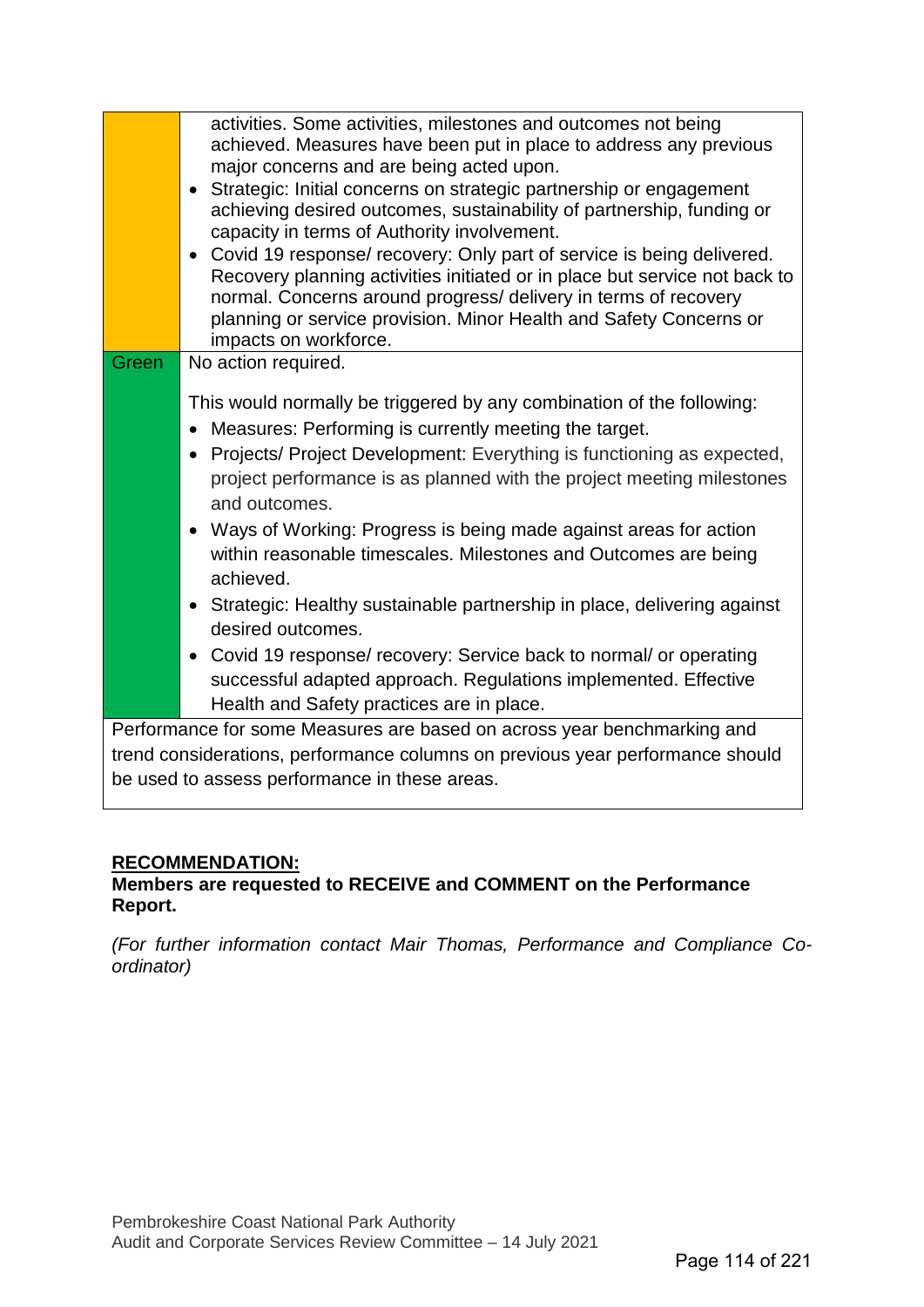#### **Well-being Objective – Prosperity**

#### **Work Stream 1: Planning Policy and Service**

| <b>Actions</b>                                                                                                                                         |                         |                              |               |                                                                                                                                                                                                                                                                                                                                                                                                                                                                                                                                                                                                                                                                                                                                                                                                 |  |  |  |  |
|--------------------------------------------------------------------------------------------------------------------------------------------------------|-------------------------|------------------------------|---------------|-------------------------------------------------------------------------------------------------------------------------------------------------------------------------------------------------------------------------------------------------------------------------------------------------------------------------------------------------------------------------------------------------------------------------------------------------------------------------------------------------------------------------------------------------------------------------------------------------------------------------------------------------------------------------------------------------------------------------------------------------------------------------------------------------|--|--|--|--|
| <b>Action</b>                                                                                                                                          | 2021/22<br><b>April</b> | 2021/22 Current Period - May |               |                                                                                                                                                                                                                                                                                                                                                                                                                                                                                                                                                                                                                                                                                                                                                                                                 |  |  |  |  |
|                                                                                                                                                        | <b>RAG</b>              | <b>RAG</b>                   | <b>Trend</b>  | <b>Comments</b>                                                                                                                                                                                                                                                                                                                                                                                                                                                                                                                                                                                                                                                                                                                                                                                 |  |  |  |  |
| <b>Strategic: Adoption of Supplementary</b><br><b>Planning Guidance</b>                                                                                | <b>Amber</b>            | Amber                        | $\rightarrow$ | Progress Status: In Progress/ Behind.<br>Timetable delayed because of Covid. Some guidance rolled<br>over. Report of Consultations on the first batch of guidance<br>consulted upon considered at May 5th NPA. Further guidance<br>for consultation to be prepared.                                                                                                                                                                                                                                                                                                                                                                                                                                                                                                                             |  |  |  |  |
| Ways of Working: Initiate a review of our<br>processes and use of technology to support<br>an efficient planning application<br>administration process | <b>Amber</b>            | Amber                        | $\rightarrow$ | Progress Status: In Progress/ On Track.<br>Continuing discussions on reviewing DM administration<br>processes and identifying where the processes can be made<br>more efficient. There are continuing delays due to pressures<br>on staff time and changes in DM staff. The progress is also<br>dependent on support from internal IT and the planning<br>database provider Agile Technology. Currently confirmation is<br>awaited in relation to putting in place Office 365, moving to a<br>new build of the planning database and implementing an<br>improved workflow within the planning applications database.<br>Progress is likely to be reliant on these wider projects outside<br>of the development management teams direct control and<br>has been marked as amber for this reason. |  |  |  |  |
| Governance/ Engagement: Review the<br><b>Authority's Public Speaking Procedures</b>                                                                    | Green                   | Green                        | $\rightarrow$ | Progress Status: In Progress/ On Track.<br>Paper to go to 16 <sup>th</sup> June NPA. The amendments to public<br>participation at Development Management Committees was<br>approved at the National Park Authority meeting on 16th June<br>2020. Amendments to the guidance will be referred to a<br>subsequent meeting                                                                                                                                                                                                                                                                                                                                                                                                                                                                         |  |  |  |  |
| Strategic: Prepare and engage with<br>changes to regional planning processes,                                                                          | Green                   | Green                        | $\rightarrow$ | Progress Status: In Progress/ On Track.<br>Regular meetings are held with West Wales POSW group                                                                                                                                                                                                                                                                                                                                                                                                                                                                                                                                                                                                                                                                                                 |  |  |  |  |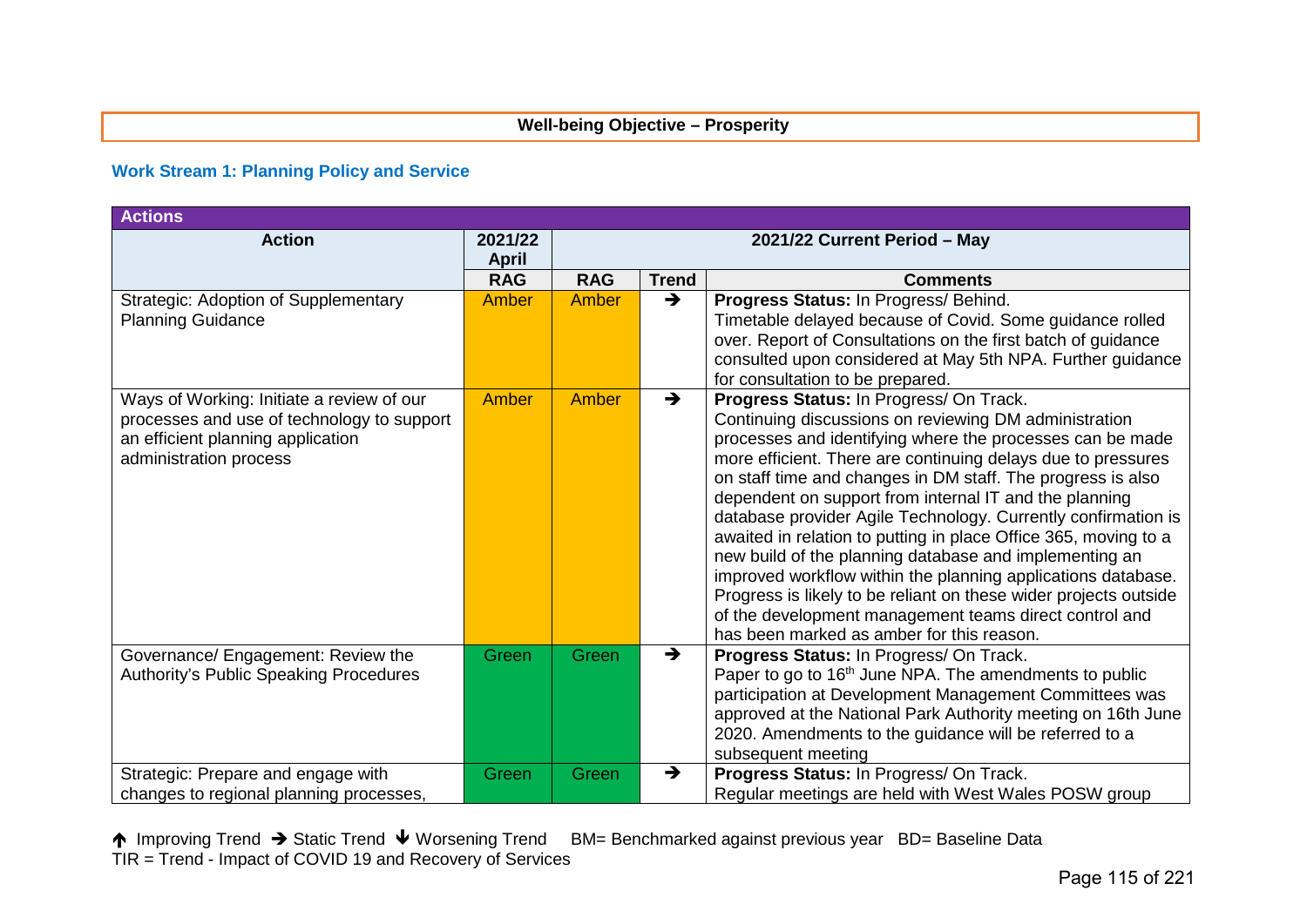| including the development of the SWW CJC |  | I and a programme of meetings in respect of CJCs is being |
|------------------------------------------|--|-----------------------------------------------------------|
| and SD Plans.                            |  | I planned by relevant officers.                           |

| Data Available Quarterly - First set of data for 2021/22 (April - June) for the following will be available July / August 2021 |               |  |  |  |
|--------------------------------------------------------------------------------------------------------------------------------|---------------|--|--|--|
| <b>Measure</b>                                                                                                                 | <b>Target</b> |  |  |  |
| % of all planning applications determined within time periods required ytd                                                     | 82%           |  |  |  |
| Average time taken to determine all planning applicants in days ytd                                                            | <67 days      |  |  |  |
| % of Member made decisions against officer advice (recommendation) ytd                                                         | $< 5\%$       |  |  |  |
| % of appeals dismissed ytd                                                                                                     | $>66\%$       |  |  |  |
| Applications for costs at section 78 appeal upheld in the reporting period ytd                                                 |               |  |  |  |
| % of planning applications determined under delegated power ytd                                                                | BM            |  |  |  |
| # planning applications registered ytd                                                                                         | Trend         |  |  |  |
| % of planning applications approved ytd                                                                                        | Trend         |  |  |  |

# **Work Stream 2: Maintaining Public Rights of Way a Key Tourism Asset**

| <b>Data Available Monthly</b>                                        |               |               |               |               |                |            |              |                 |
|----------------------------------------------------------------------|---------------|---------------|---------------|---------------|----------------|------------|--------------|-----------------|
| 2021/22<br>2020/21<br>2021/22 Current Period - May<br><b>Measure</b> |               |               |               |               |                |            |              |                 |
|                                                                      | May           | <b>April</b>  | <b>Actual</b> | Original      | <b>Revised</b> | <b>RAG</b> | <b>Trend</b> | <b>Comments</b> |
|                                                                      | <b>Actual</b> | <b>Actual</b> |               | <b>Target</b> | <b>Target</b>  |            |              |                 |
| <b>Pembrokeshire Coast</b>                                           | 5             |               |               |               |                | Green      |              |                 |
| Path - Trip Advisor                                                  |               |               |               |               |                |            |              |                 |
| <b>Overall Rating 1-5</b>                                            |               |               |               |               |                |            |              |                 |

| <b>Actions</b>                          |            |                                              |       |                                                              |  |  |  |
|-----------------------------------------|------------|----------------------------------------------|-------|--------------------------------------------------------------|--|--|--|
| <b>Action</b>                           | 2021/22    | 2021/22 Current Period - May<br><b>April</b> |       |                                                              |  |  |  |
|                                         | <b>RAG</b> | <b>RAG</b>                                   | Trend | <b>Comments</b>                                              |  |  |  |
| Work Programme: Delivery of Authority's | Amber      | Amber                                        |       | Progress Status: In Progress/ Behind.                        |  |  |  |
| operational work programme for the      |            |                                              |       | The Warden teams' work to date has focussed primarily        |  |  |  |
| PROW for 2021/22 (including seasonal    |            |                                              |       | on matters relating to public safety (e.g. storm damage,     |  |  |  |
| cuttings and maintenance activities)    |            |                                              |       | cliff falls, ash dieback, etc.) as well as ensuring that key |  |  |  |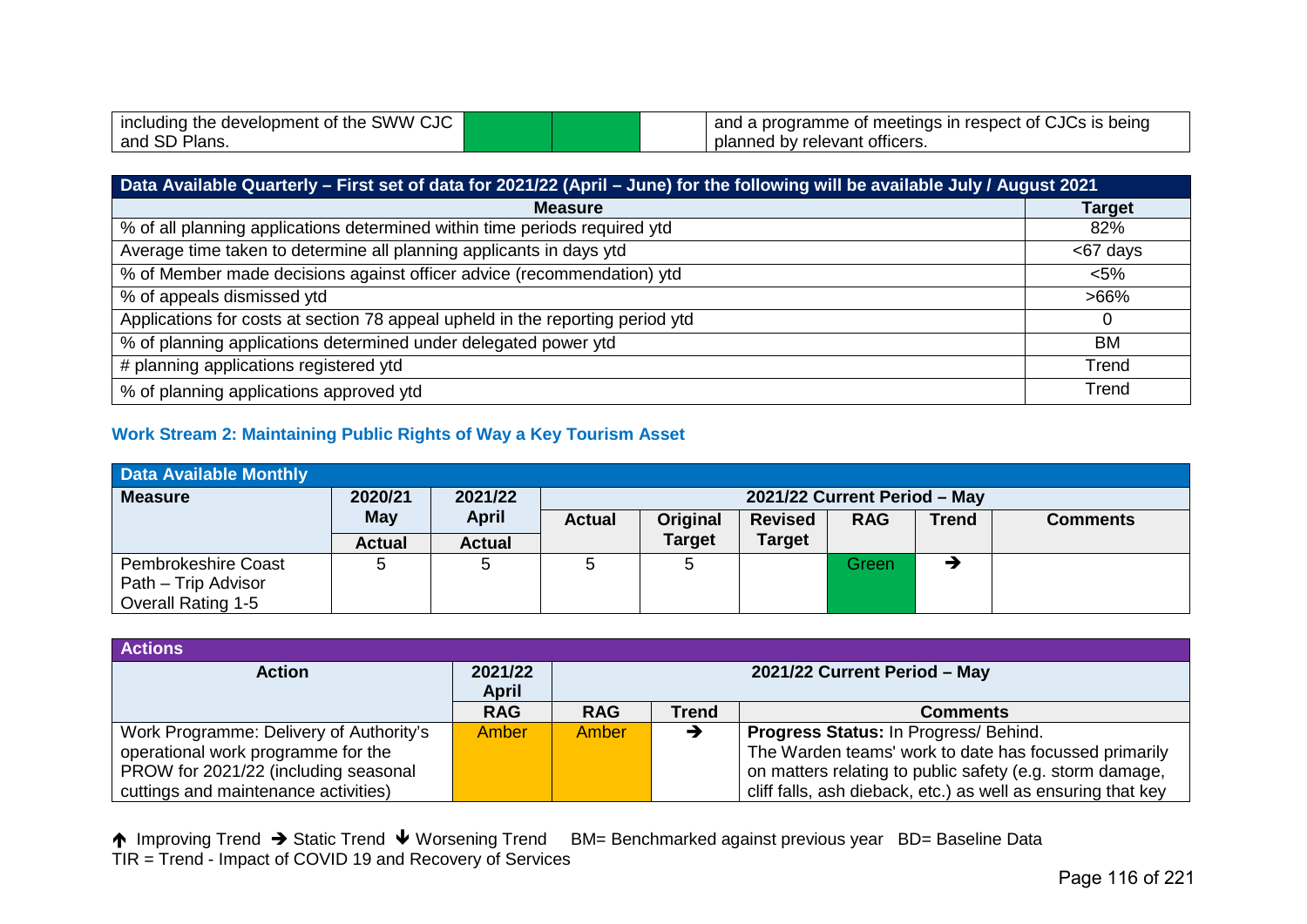|                                                                                                                                                                     |              |       |               | PROW in and around key settlements are open and<br>accessible. It has been a matter of 'all hands on deck'<br>with regards to the cutting of the Coast Path as visitor<br>numbers rapidly increased throughout May and with<br>vegetation growth accelerating 'like never before'.<br>Despite the above challenges the feedback on the<br>standard of the Coast Path (in terms of general<br>maintenance and accessibility) has been very positive so<br>far.                                                                   |
|---------------------------------------------------------------------------------------------------------------------------------------------------------------------|--------------|-------|---------------|---------------------------------------------------------------------------------------------------------------------------------------------------------------------------------------------------------------------------------------------------------------------------------------------------------------------------------------------------------------------------------------------------------------------------------------------------------------------------------------------------------------------------------|
| Work Programme: Activities to respond<br>and increase resilience to the impact of<br>coastal erosion and poor weather cycles<br>on path (Reactive and planned work) | Green        | Green | $\rightarrow$ | Progress Status: In Progress/On Track.<br>Coast Path realignment to avoid unstable cliff edge<br>completed at Westmoor, Manorbier and Angle. Public<br>Path Creation Agreements in place to formalise changes.<br>Currently due to commence work on major Coast Path<br>realignment at Sandy Haven.                                                                                                                                                                                                                             |
| Ways of Working: Digital Park Project                                                                                                                               | Green        | Green | $\rightarrow$ | Progress Status: In Progress/ On Track.<br>Incident reporting app and live dashboard launched -<br>allowing Rangers and Area Managers to record incidents<br>related to visitor pressures.                                                                                                                                                                                                                                                                                                                                      |
| Ways of Working: Initiate work to agree<br>standard specifications for signs                                                                                        | <b>Amber</b> | Amber | $\rightarrow$ | Progress Status: In Progress/ Behind.<br>A standard template for wooden signs has been agreed<br>for the National Trail (Coast Path) which will then be<br>produced on the new electronic Gravograph machine at<br>Cilrhedyn. Progress has been slower than anticipated<br>due to issues with the electronic Gravograph machine at<br>Cilrhedyn. However, the speed and volume of producing<br>timber route signs consistently will increase over the<br>coming months as staff become more familiar with the<br>new machinery. |
| Projects: Development of new footpath<br>links and circular walks                                                                                                   | Green        | Green | $\rightarrow$ | Progress Status: In Progress/On Track.<br>Pwll Cornel: one Management Agreement completed the<br>other awaiting signature. Work progressing well and<br>nearing completion for a soft opening this summer and<br>launch in autumn. Moylegrove: majority of work                                                                                                                                                                                                                                                                 |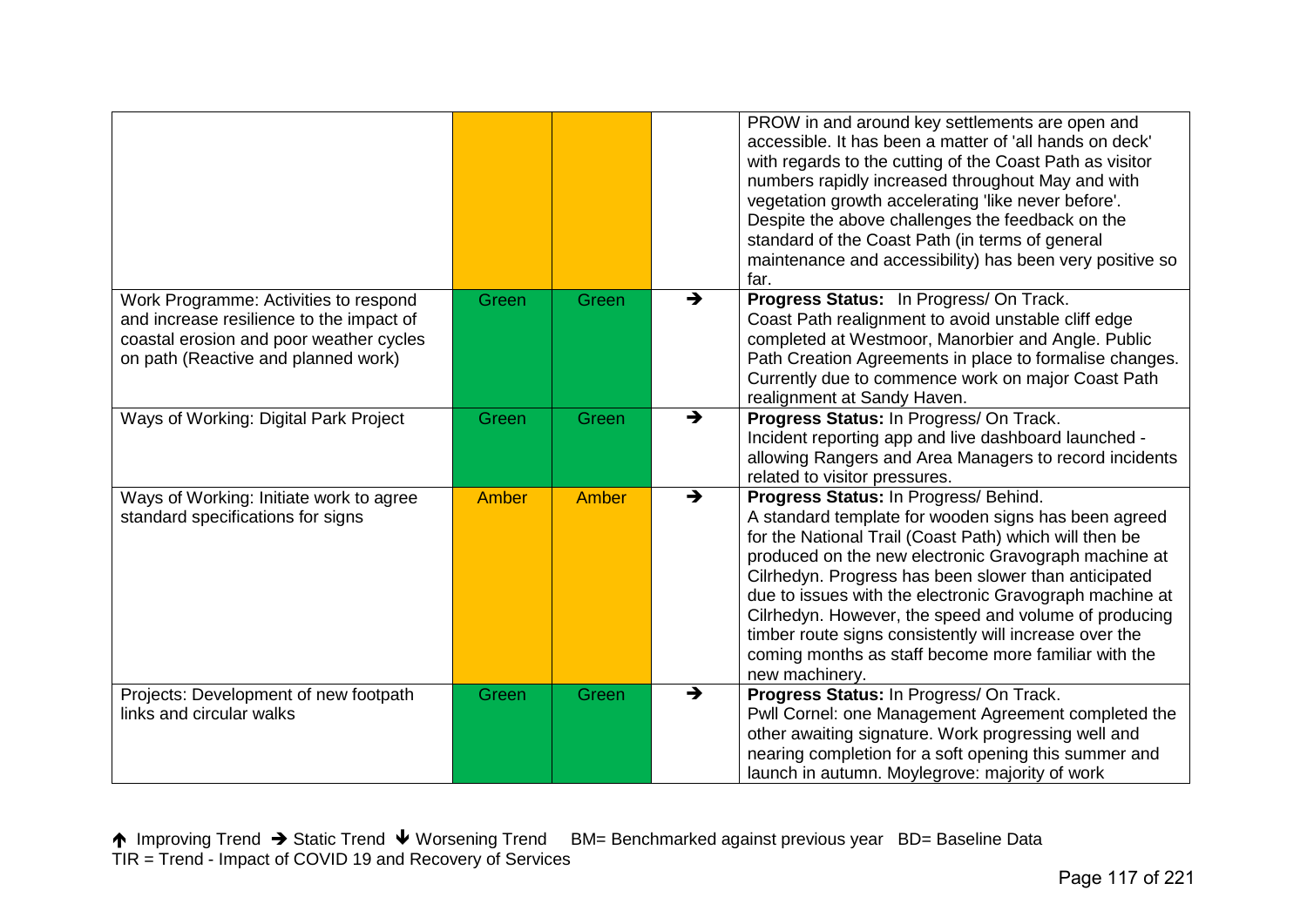|                                                                                                  |       |       |   | completed, small engineering works on stream bank will<br>be completed in September.                                                                                                          |
|--------------------------------------------------------------------------------------------------|-------|-------|---|-----------------------------------------------------------------------------------------------------------------------------------------------------------------------------------------------|
| Strategic: Collaborate with PCC on<br>delivery of RWIP and facilitation of Local<br>Access Forum | Green | Green | → | Progress Status: In Progress/ On Track.<br>Local Access Forum took place on the 9th April.<br>Next Local Access Forum meeting to take place on 9th<br>July.                                   |
| Strategic: Participation in the Welsh<br>Government's Access Legislation Forum.                  | Green | Green | → | Progress Status: In Progress/ On Track.<br>NRW have submitted Final Report to Welsh Minister for<br>May deadline. A published version of the report is<br>expected to be issued by July 2021. |

| Data Available Quarterly – First set of data for 2021/22 (April – June) for the following will be available July / August 2021 |               |  |  |  |  |
|--------------------------------------------------------------------------------------------------------------------------------|---------------|--|--|--|--|
| <b>Measure</b>                                                                                                                 | <b>Target</b> |  |  |  |  |
| % of PROW open and accessible and meeting the quality standard ytd                                                             | 85%           |  |  |  |  |
| # of people using footpath (from fixed counters) ytd                                                                           | Trend         |  |  |  |  |
| # concerns reported for Coast Path and IROW ytd                                                                                | <b>BM</b>     |  |  |  |  |

# **Work Stream 3: Sustainable Tourism and Recreation – Management, Promotion and Engagement**

| <b>Data Available Monthly</b>           |               |               |               |                              |                |            |              |                                                                                            |  |
|-----------------------------------------|---------------|---------------|---------------|------------------------------|----------------|------------|--------------|--------------------------------------------------------------------------------------------|--|
| <b>Measure</b>                          | 2020/21       | 2021/22       |               | 2021/22 Current Period - May |                |            |              |                                                                                            |  |
|                                         | May           | <b>April</b>  | <b>Actual</b> | Original                     | <b>Revised</b> | <b>RAG</b> | <b>Trend</b> | <b>Comments</b>                                                                            |  |
|                                         | <b>Actual</b> | <b>Actual</b> |               | <b>Target</b>                | <b>Target</b>  |            |              |                                                                                            |  |
| # visitors to Oriel Y Parc<br>ytd       | 0             | 906           | 9,172         | <b>TIR</b>                   |                |            |              | 2020/21 data impacted<br>by COVID 19 closures.<br>Centre re opened 26<br>April in 2021/22. |  |
| Oriel Y Parc Trip Advisor<br>rating 1-5 | 4.5           | 4.5           | 4.5           | 4.5                          | →              | Green      |              |                                                                                            |  |
| # Main website users ytd                | 16,648        | 20,932        | 48,416        | <b>BM</b>                    |                |            |              | 2020/21 ytd figures<br>affected by complete                                                |  |
| # Main website page<br>views ytd        | 58,367        | 74,890        | 180,063       | ВM                           |                |            |              | Google Analytics data<br>for May not being                                                 |  |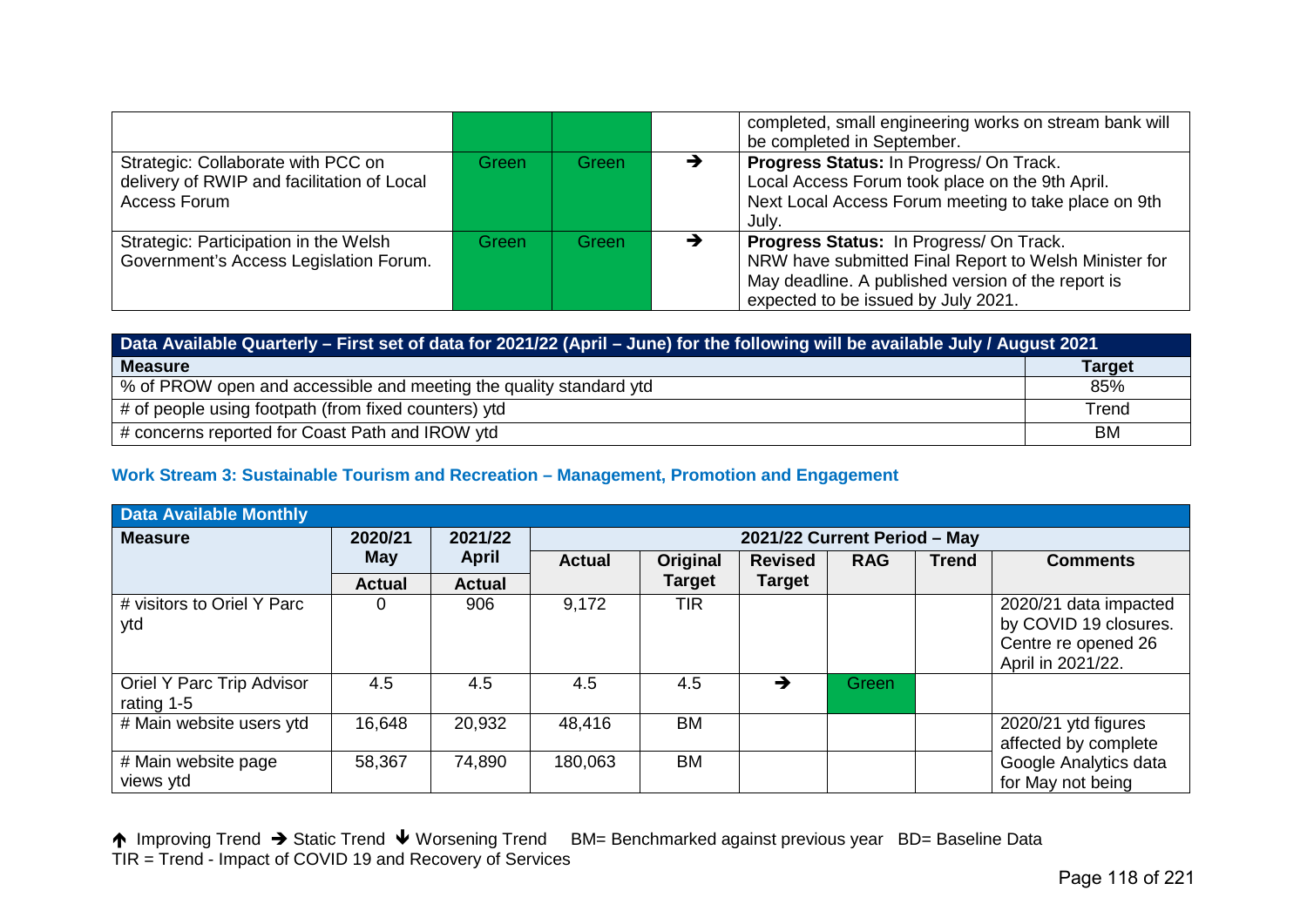|  |  |  |  | available due to issue<br>caused by transfer to<br>new website. |
|--|--|--|--|-----------------------------------------------------------------|
|--|--|--|--|-----------------------------------------------------------------|

| <b>Actions</b>                                                                                                                                |                         |                              |               |                                                                                                                                                                                                                                                                                                                                                                                                                                            |  |  |
|-----------------------------------------------------------------------------------------------------------------------------------------------|-------------------------|------------------------------|---------------|--------------------------------------------------------------------------------------------------------------------------------------------------------------------------------------------------------------------------------------------------------------------------------------------------------------------------------------------------------------------------------------------------------------------------------------------|--|--|
| <b>Action</b>                                                                                                                                 | 2021/22<br><b>April</b> | 2021/22 Current Period - May |               |                                                                                                                                                                                                                                                                                                                                                                                                                                            |  |  |
|                                                                                                                                               | <b>RAG</b>              | <b>RAG</b>                   | <b>Trend</b>  | <b>Comments</b>                                                                                                                                                                                                                                                                                                                                                                                                                            |  |  |
| Engagement: Rangers Team (including<br>summer rangers) visitor, community and<br>landowner liaison activities during summer<br>season 2021/22 | Green                   | <b>Green</b>                 | $\rightarrow$ | Progress Status: In Progress/ On Track.<br>Recruitment of seasonal rangers completed, posts will<br>commence on 14 June.                                                                                                                                                                                                                                                                                                                   |  |  |
| Ways of Working: Development and<br>Implementation of incident reporting<br>system for sites, coast path, IROW for<br>Rangers and Wardens.    | Green                   | Green                        | $\rightarrow$ | Progress Status: In Progress/ On Track.<br>The 'incident app' has been developed and is currently<br>in-use (via 'Incident Reporter') which has a dashboard to<br>collate all incidents for reporting via associated multi-<br>agency meetings.                                                                                                                                                                                            |  |  |
| Engagement: Delivery of Communicating<br>out of Covid Strategy and associated<br>messaging and digital campaigns (SLSP)                       | Green                   | Green                        | $\rightarrow$ | Progress Status: In Progress/ On Track.<br>The specially commissioned 'Tread Lightly' poem filmed<br>with actor Charles Dale launched over Whitsun and has<br>proved incredibly popular with visitors, the tourism trade<br>and local communities, generating a reach of over<br>1.3million in just two weeks, with 280,000 views and over<br>2,100 shares. Work also continues with partners to<br>promote responsible visitor behaviour. |  |  |
| Ways of Working: External Sustainable<br>Events Research (including responding to<br>recommendations) (S6)                                    | <b>Red</b>              | <b>Red</b>                   | $\rightarrow$ | Progress Status: In Progress/ Behind.<br>Challenges relating to Covid for delivery partner have<br>significantly impacted this project.                                                                                                                                                                                                                                                                                                    |  |  |
| <b>Project: Sustainability Support Activities</b><br>for World Rowing and Beach Sprint Event<br>(S6)                                          | Green                   | Green                        | $\rightarrow$ | Progress Status: In Progress/ On Track.<br>Sustainability KPI's now drafted.                                                                                                                                                                                                                                                                                                                                                               |  |  |
| Recovery Activity: Re opening of Oriel y<br>Parc centre to visitors (informed by risk<br>assessment and adapted approaches.)                  | Green                   | Green                        | $\rightarrow$ | Progress Status: In Progress/ On Track.<br>Oriel y Parc is open with limited capacity. NMW<br>exhibition re-opened on 17th May. Room hire has                                                                                                                                                                                                                                                                                              |  |  |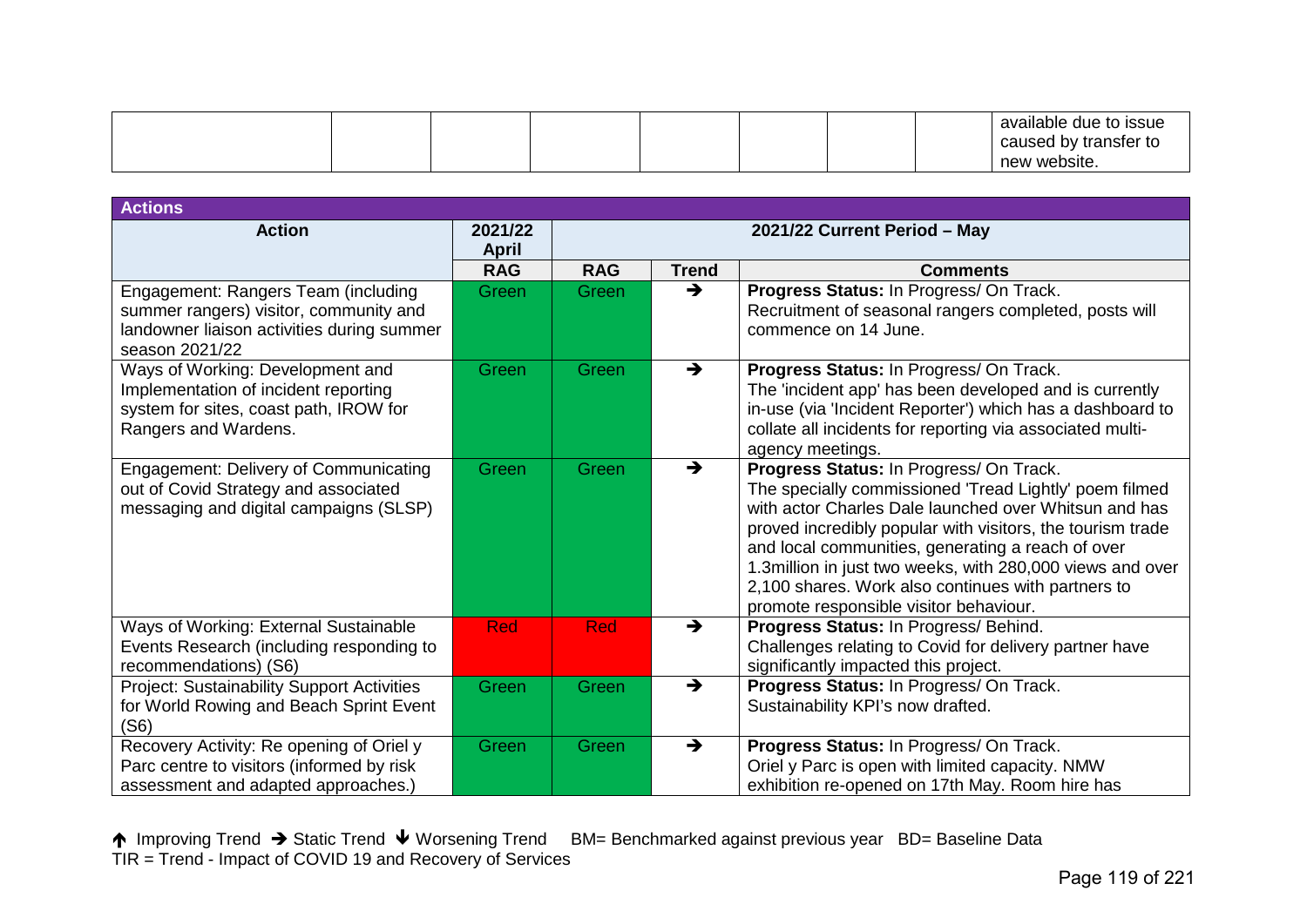|                                                                                                             |              |       |                                  | recommenced for the first time since March 2020, with<br>one of the two meeting rooms open and available to hire<br>with maximum capacity of 6.                                                                                                                                                                                                                                                                                                                                                                                                                                                                                                                                                                                                                                           |
|-------------------------------------------------------------------------------------------------------------|--------------|-------|----------------------------------|-------------------------------------------------------------------------------------------------------------------------------------------------------------------------------------------------------------------------------------------------------------------------------------------------------------------------------------------------------------------------------------------------------------------------------------------------------------------------------------------------------------------------------------------------------------------------------------------------------------------------------------------------------------------------------------------------------------------------------------------------------------------------------------------|
| Project: Re-positioning Oriel y Parc as<br>Discovery Centre and implementing its<br>interpretation plan     | Amber        | Amber | $\rightarrow$                    | Progress Status: In Progress/ Behind.<br>Centre reopened in late April. Manager is working to<br>progress plans ASAP. No further progress in May.                                                                                                                                                                                                                                                                                                                                                                                                                                                                                                                                                                                                                                         |
| Project: Development of Discovery points<br>across the park (SLSP)                                          | Green        | Green | $\overline{\blacktriangleright}$ | Progress Status: In Progress/ On Track.<br>An additional £10,000 has been raised to roll-out the<br>Discovery Points to additional sites. Interpretation Officer<br>is contacting 40 premises to ask them if they would like<br>to install a Discovery Point panel.                                                                                                                                                                                                                                                                                                                                                                                                                                                                                                                       |
| Strategic Partnership: Collaboration with<br>Visit Pembrokeshire on destination<br>management and promotion | Green        | Green | $\rightarrow$                    | Progress Status: In Progress/ On Track.<br>Regular engagement with local partners on matters<br>relating to the visitor economy. Member sits on the Board<br>of Visit Pembrokeshire and Chief Executive attends<br>Board meetings. Engagement with other elements of<br>organisation is ongoing.                                                                                                                                                                                                                                                                                                                                                                                                                                                                                          |
| Partnership Project: Celtic Routes                                                                          | Green        | Green | $\rightarrow$                    | Progress Status: In Progress/ Behind.<br>A number of upgrades have been made to the Celtic<br>Routes website adding lots of new content, with plenty<br>more to come. There is now a dedicated newsletter<br>section which outlines the new Celtic Pledge as well as a<br>new image and video library on the exclusive 'Business<br>Links' trade page. We've also added a new 'People &<br>Places' page which features six ancient Celtic Stories -<br>The Hunt for the Twrch Trwyth, The Lost Kingdom of<br>Cantre'r Gwaelod, St David, The Dearg Due, St Colman<br>and his Ducks and St Kevin and Glendalough. And we've<br>also added six professionally shot county specific<br>promotional videos for Ceredigion, Carmarthenshire,<br>Pembrokeshire, Wexford, Wicklow and Waterford. |
| Partnership Project: Ancient Connections                                                                    | <b>Amber</b> | Amber | $\rightarrow$                    | Progress Status: In Progress/ Behind.<br>The Little Things community opera has made great<br>progress in the last few months. A cross-border meeting<br>with the Ferns Choir, Wexford Opera House, the Arts                                                                                                                                                                                                                                                                                                                                                                                                                                                                                                                                                                               |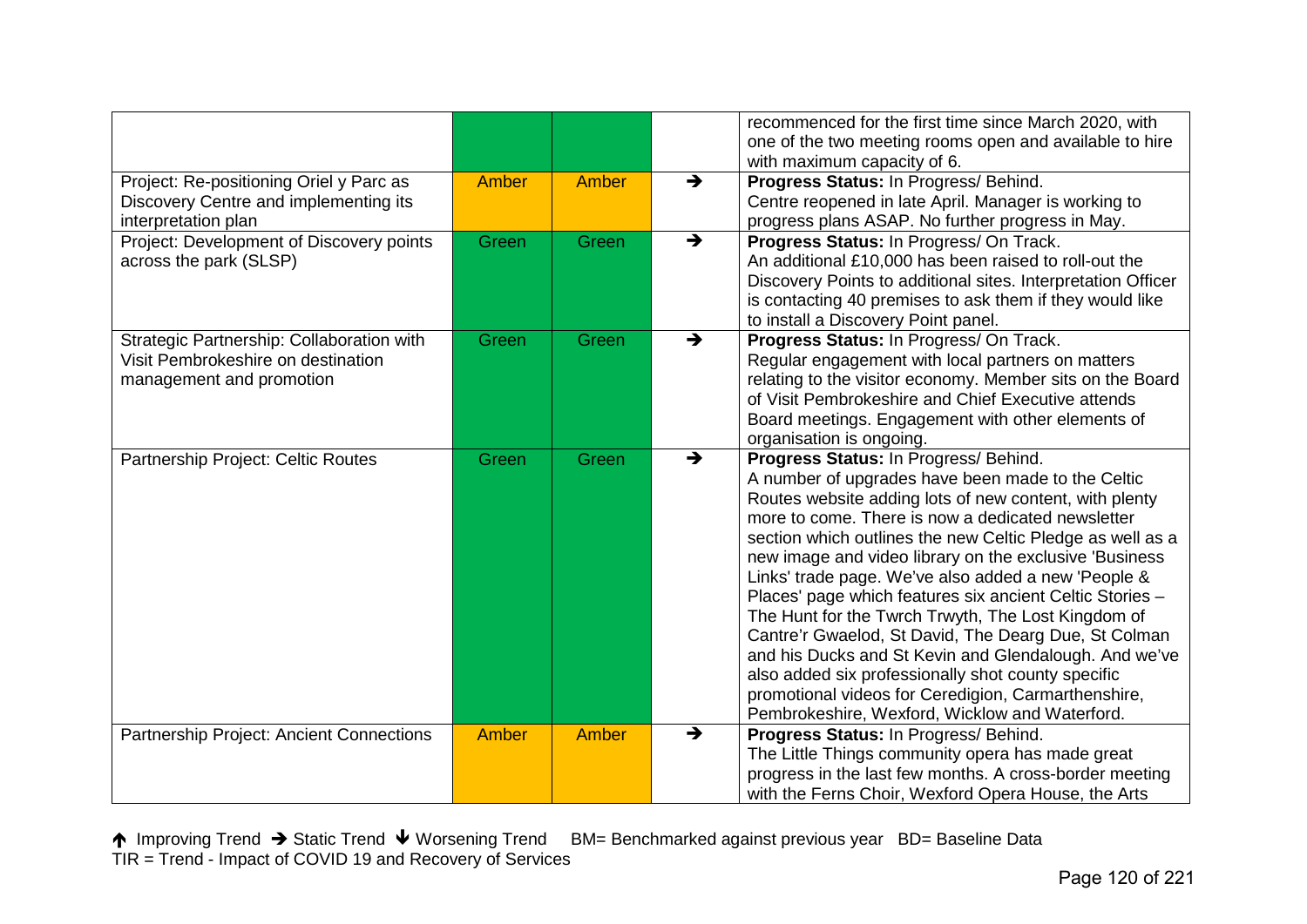|                                                                                                                              |       |       |               | Office in Wexford and Village Voices defined dates for<br>performances in Wexford and St Davids in July 2022.<br>Additional funding has been secured by Village Voices to<br>deliver Phase 1 (online digital assets) and most of the<br>costs for Phase 2 (performances). The Arts Office in<br>Wexford has agreed to put €5000 towards the project<br>costs on the Wexford side. 'Non's Song' has been<br>recorded and will become the first of the online digital<br>releases in late May 2021. The second release will be<br>Aidan and Davids duet (Sept 2021) and the final release<br>will be a chorus number (Spring 2022.) |
|------------------------------------------------------------------------------------------------------------------------------|-------|-------|---------------|-----------------------------------------------------------------------------------------------------------------------------------------------------------------------------------------------------------------------------------------------------------------------------------------------------------------------------------------------------------------------------------------------------------------------------------------------------------------------------------------------------------------------------------------------------------------------------------------------------------------------------------|
| Strategic Partnership: Co-ordination of<br>Managing Visitor Pressures and Visitor<br>Experiences Document with partners (S6) | Green | Green | $\rightarrow$ | Progress Status: In Progress / On Track.<br>Document drafted for 2021.                                                                                                                                                                                                                                                                                                                                                                                                                                                                                                                                                            |
| Strategic Partnership: Pembrokeshire<br>Water Safety Forum and mapping of<br>coastal and foreshore incidents. (S6)           | Green | Green | $\rightarrow$ | Progress Status: In Progress/ On Track.<br>Ranger Service Manager attended interim Wales Beach<br>Managers Meeting and took part in planning meetings<br>with partners around management of Wally the Walrus.                                                                                                                                                                                                                                                                                                                                                                                                                     |
| Strategic Engagement: Liaison with<br><b>Recreation Groups and Pembrokeshire</b><br>Coastal Forum. (S6)                      | Green | Green | $\rightarrow$ | Progress Status: In Progress/ On Track.<br>In April the first PCF and PCNPA partnership meeting<br>was held to discuss shared current and future work<br>programmes.                                                                                                                                                                                                                                                                                                                                                                                                                                                              |
| Strategic: Development of Sustainable<br>Tourism Indicators in partnership with<br>other NP Authorities                      | Green | Green | →             | Progress Status: In Progress/ On Track.<br>Work with WNP and UKNPA sustainable tourism group<br>on going.                                                                                                                                                                                                                                                                                                                                                                                                                                                                                                                         |

| Data Available Quarterly - First set of data for 2021/22 (April - June) for the following will be available July / August 2021 |               |  |  |  |  |
|--------------------------------------------------------------------------------------------------------------------------------|---------------|--|--|--|--|
| <b>Measure</b>                                                                                                                 | <b>Target</b> |  |  |  |  |
| $\#$ attending pop up events across the Park                                                                                   | <b>TIR</b>    |  |  |  |  |
| $\#$ people engaged with through Summer Rangers business, tourist information and general public networking activities         | TIR           |  |  |  |  |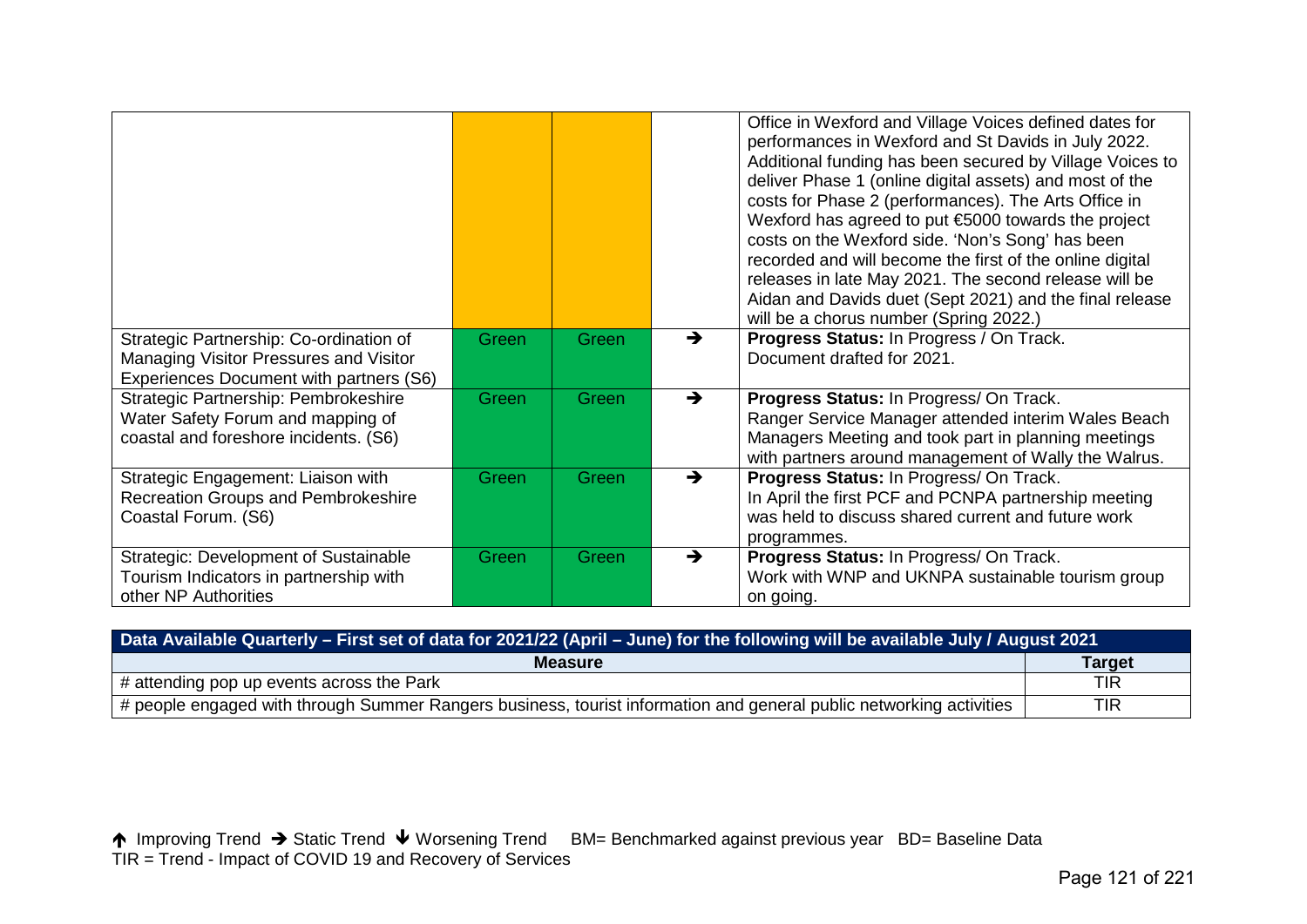# **Work Stream 4: Supporting Local Businesses and Sustainable Procurement**

| <b>Data Available Monthly</b> |               |               |                              |               |                |            |              |                      |  |
|-------------------------------|---------------|---------------|------------------------------|---------------|----------------|------------|--------------|----------------------|--|
| <b>Measure</b>                | 2020/21       | 2021/22       | 2021/22 Current Period - May |               |                |            |              |                      |  |
|                               | May           | <b>April</b>  | <b>Actual</b>                | Original      | <b>Revised</b> | <b>RAG</b> | <b>Trend</b> | <b>Comments</b>      |  |
|                               | <b>Actual</b> | <b>Actual</b> |                              | <b>Target</b> | <b>Target</b>  |            |              |                      |  |
| % Authority spend locally     | 42.79         | 30.35         | 27.44                        | BM.           |                |            |              | £281,427 spent in SA |  |
| (S6)                          |               |               |                              |               |                |            |              | postcode             |  |
| % Invoices paid on time       | 95.46         | 92.42         | 94.30                        | 97            |                | Amber      | T            |                      |  |
| (Average) (S6)                |               |               |                              |               |                |            |              |                      |  |

| <b>Actions</b>                             |              |                              |              |                                                         |  |  |  |
|--------------------------------------------|--------------|------------------------------|--------------|---------------------------------------------------------|--|--|--|
| <b>Action</b>                              | 2021/22      | 2021/22 Current Period - May |              |                                                         |  |  |  |
|                                            | <b>April</b> |                              |              |                                                         |  |  |  |
|                                            | <b>RAG</b>   | <b>RAG</b>                   | <b>Trend</b> | <b>Comments</b>                                         |  |  |  |
| Ways of Working: Commission external       | <b>Red</b>   | Amber                        | ₼            | Progress Status: No Started/On Track.                   |  |  |  |
| review of Authority Procurement activities |              |                              |              | Proposal to develop a three Welsh NPA approach to this. |  |  |  |
| (re sustainability, decarbonisation,       |              |                              |              | Eryri developing first draft of proposal.               |  |  |  |
| supporting local supply chains and         |              |                              |              |                                                         |  |  |  |
| community benefits) (S6)                   |              |                              |              |                                                         |  |  |  |

| Data Available Quarterly - First set of data for 2021/22 (April - June) for the following will be available July / August 2021 |               |  |  |  |
|--------------------------------------------------------------------------------------------------------------------------------|---------------|--|--|--|
| <b>Measure</b>                                                                                                                 | <b>Target</b> |  |  |  |
| $\mu$ of stall holders participating in fairs and events at Oriel Y Parc and Carew                                             | TIR           |  |  |  |
| # of artists and craft makers supported at Oriel Y Parc                                                                        | <b>TIR</b>    |  |  |  |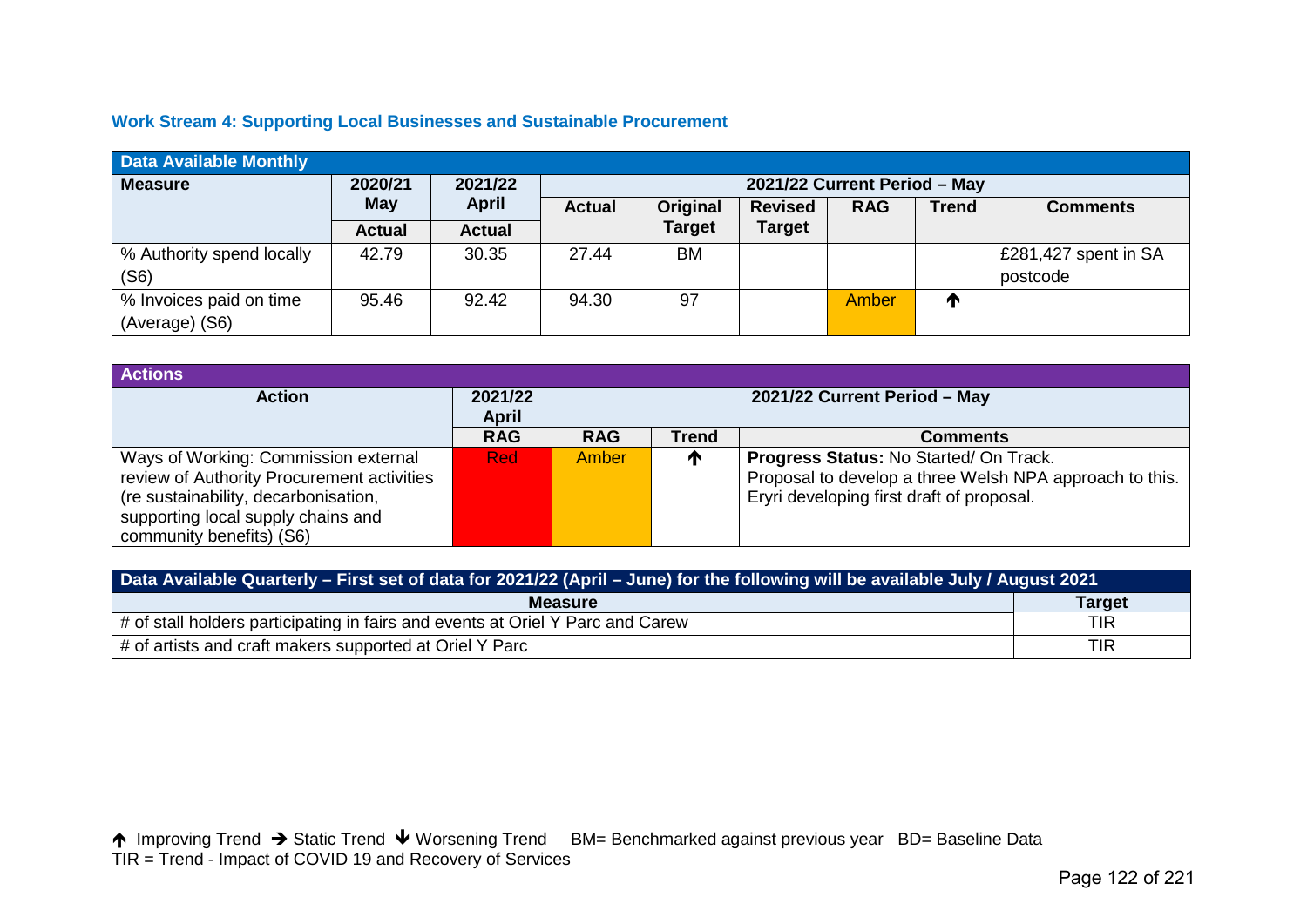# **Work Stream 5: Employment Transformation and Skills Development in Pembrokeshire**

| <b>Actions</b>                                                                                                           |                         |                              |               |                                                                                                                                                                                                                                                                                                                                                |  |
|--------------------------------------------------------------------------------------------------------------------------|-------------------------|------------------------------|---------------|------------------------------------------------------------------------------------------------------------------------------------------------------------------------------------------------------------------------------------------------------------------------------------------------------------------------------------------------|--|
| <b>Action</b>                                                                                                            | 2021/22<br><b>April</b> | 2021/22 Current Period - May |               |                                                                                                                                                                                                                                                                                                                                                |  |
|                                                                                                                          | <b>RAG</b>              | <b>RAG</b>                   | <b>Trend</b>  | <b>Comments</b>                                                                                                                                                                                                                                                                                                                                |  |
| Ways of Working: Develop a wider range<br>of volunteering opportunities, with step up<br>and training opportunities.     | Green                   | Green/                       | $\rightarrow$ | Progress Status: In Progress/ Behind.<br>New role for beach wheelchair volunteers advertised and<br>2 people recruited. Visitor Welcome volunteers recruited<br>and being trained. Unable to progress with Llanion based<br>roles due to covid restrictions.                                                                                   |  |
| Project: Delivery of job placements under<br>Kickstart Scheme [placements for 16 to 24<br>year olds on Universal Credit] | Amber                   | Amber                        | →             | Progress Status: In Progress/ Behind.<br>To date the Authority have had no interest in the<br>Scheme, with the exception of candidates who have not<br>provided a Universal Credit reference, who are not<br>eligible. The Scheme will remain open until December so<br>it is hoped that progress will be made as we come out of<br>lock down. |  |

| Data Available Quarterly - First set of data for 2021/22 (April - June) for the following will be available July / August 2021 |               |  |  |  |  |
|--------------------------------------------------------------------------------------------------------------------------------|---------------|--|--|--|--|
| <b>Measure</b>                                                                                                                 | <b>Target</b> |  |  |  |  |
| # Work experience placements provided ytd                                                                                      | <b>TIR</b>    |  |  |  |  |
| # attending volunteer training sessions ytd                                                                                    | <b>TIR</b>    |  |  |  |  |
| # volunteer days – new volunteer opportunities (volunteer roles) ytd                                                           | <b>BD</b>     |  |  |  |  |
| # Kickstart Scheme placements initiated ytd                                                                                    | <b>BD</b>     |  |  |  |  |
| # Kickstart Scheme placements completed ytd                                                                                    | <b>BD</b>     |  |  |  |  |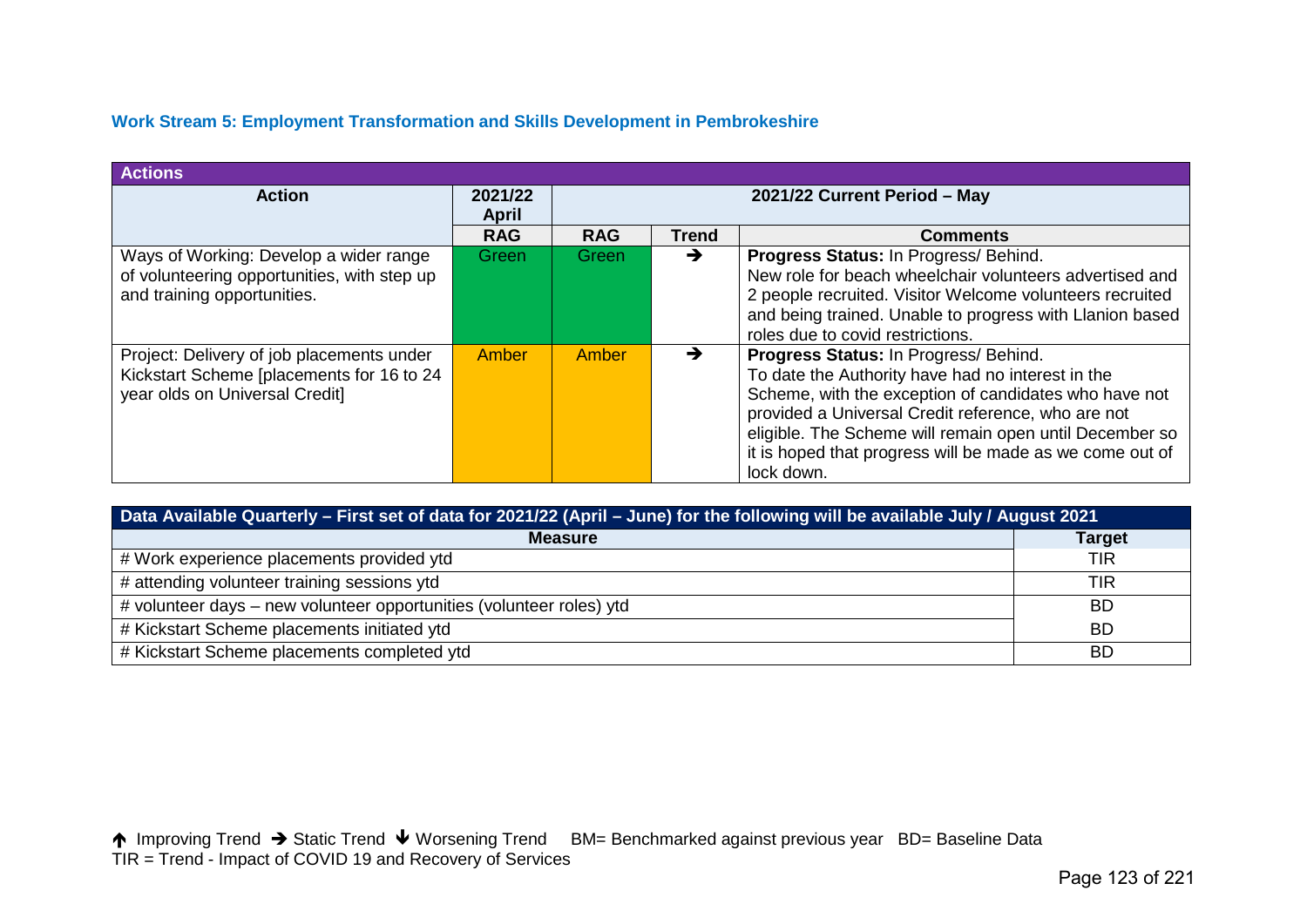# **Well-being Objective - Resilience**

#### **Work Stream 1: Conservation Land Management – Managing Land for Nature**

| <b>Actions</b>                                                                                                                        |                         |                              |               |                                                                                                                                                                                                                                                                                                                                                                                                                                                                                                                                                                                                                                                                                                                                                 |  |
|---------------------------------------------------------------------------------------------------------------------------------------|-------------------------|------------------------------|---------------|-------------------------------------------------------------------------------------------------------------------------------------------------------------------------------------------------------------------------------------------------------------------------------------------------------------------------------------------------------------------------------------------------------------------------------------------------------------------------------------------------------------------------------------------------------------------------------------------------------------------------------------------------------------------------------------------------------------------------------------------------|--|
| <b>Action</b>                                                                                                                         | 2021/22<br><b>April</b> | 2021/22 Current Period - May |               |                                                                                                                                                                                                                                                                                                                                                                                                                                                                                                                                                                                                                                                                                                                                                 |  |
|                                                                                                                                       | <b>RAG</b>              | <b>RAG</b>                   | <b>Trend</b>  | <b>Comments</b>                                                                                                                                                                                                                                                                                                                                                                                                                                                                                                                                                                                                                                                                                                                                 |  |
| Work Programme: Delivery of Authority's<br>operational work programme for<br>conservation (with focus on priority<br>activities) (S6) | Amber                   | Amber                        | →             | Progress Status: In Progress/ Behind.<br>Some conservation work was put on-hold due to the<br>impact of COVID-19 on Warden operations. The Warden<br>teams' work to date has focussed primarily on matters<br>relating to public safety (e.g. storm damage, cliff falls,<br>ash dieback, etc) as well as ensuring that key PROW in<br>and around key settlements are open and accessible. It<br>has been a matter of 'all hands on deck' with regards to<br>the cutting of the Coast Path as visitor numbers rapidly<br>increased throughout May and with vegetation growth<br>accelerating 'like never before'. Despite the above<br>challenges conservation work has resumed in earnest<br>and will continue to increase in the months ahead. |  |
| Work Programme: Delivery of annual<br>cutting of the fire break network (S6)                                                          | Green                   | Green                        | →             | <b>Progress Status: In Progress/ On Track.</b><br>No updates for May. Bird nesting season in April.                                                                                                                                                                                                                                                                                                                                                                                                                                                                                                                                                                                                                                             |  |
| Engagement: Engagement Activities with<br>Dairy Industry/ Farmers (S6)                                                                | Amber                   | Green                        | ₼             | Progress Status: In Progress/ On Track.<br>Meeting Held with First Milk Representatives with a view<br>to highlighting dairy suppliers within the Authority.<br>Greening agriculture Pilot will work with a selection of<br>these farms throughout the Next Year to highlight and<br>enhance Carbon sequestration and reducing carbon<br>emissions.                                                                                                                                                                                                                                                                                                                                                                                             |  |
| Project: Greening Agriculture SLSP project<br>(S6)                                                                                    | Green                   | Green                        | $\rightarrow$ | Progress Status: In Progress/ On Track.                                                                                                                                                                                                                                                                                                                                                                                                                                                                                                                                                                                                                                                                                                         |  |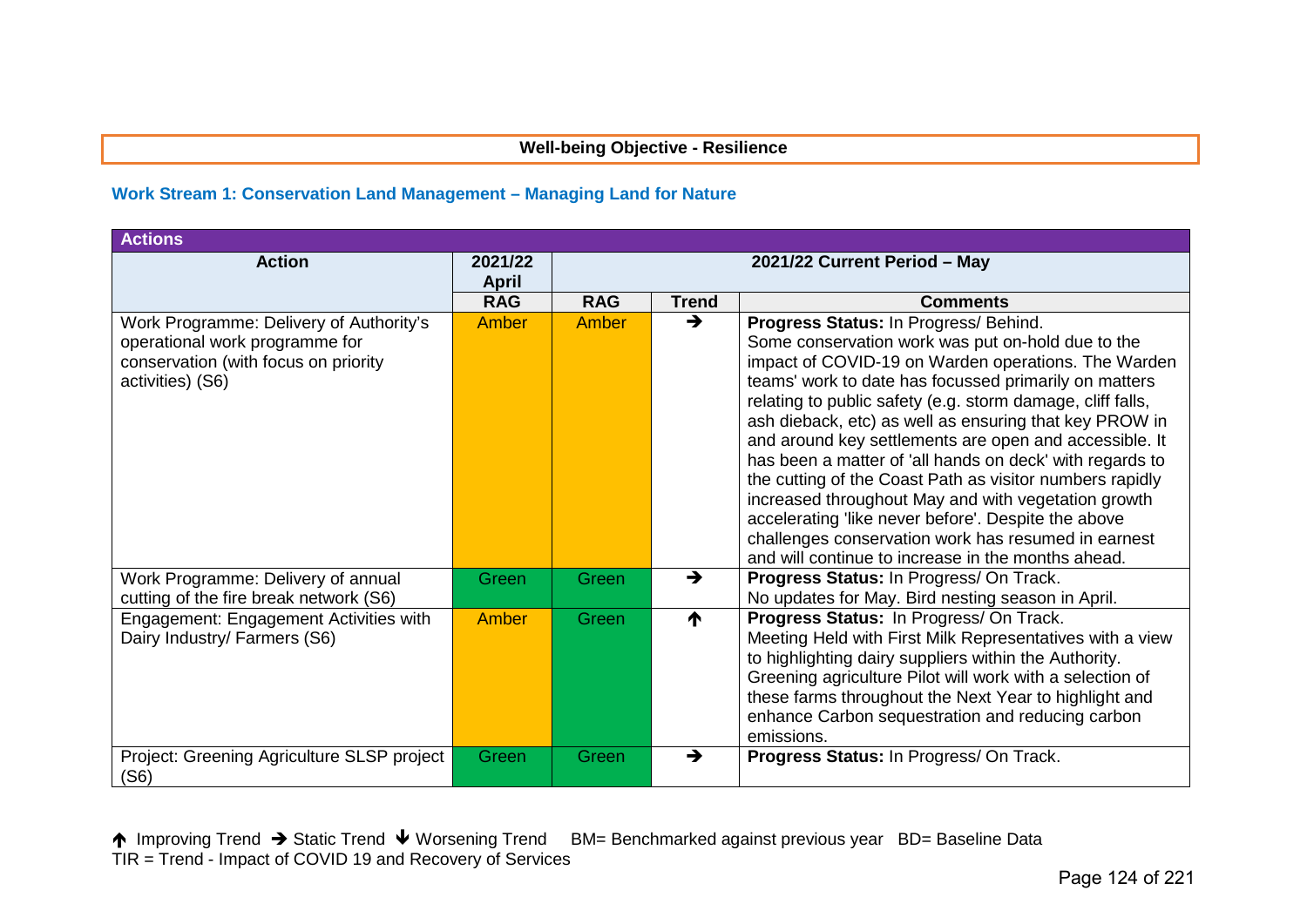|                                                                                                                                                                                                  |       |       |               | The farm Conservation Officer is making initial contacts<br>with organisations within the dairy sector in<br>Pembrokeshire.                                                                                                                               |
|--------------------------------------------------------------------------------------------------------------------------------------------------------------------------------------------------|-------|-------|---------------|-----------------------------------------------------------------------------------------------------------------------------------------------------------------------------------------------------------------------------------------------------------|
| Strategic Partnership: Participation with<br>Pembrokeshire Nature Partnership and<br>delivery of Pembrokeshire Nature<br>Recovery Plan (S6)                                                      | Green | Green | $\rightarrow$ | Progress Status: In Progress/ On Track.<br>The partnership has just allocated its biodiversity project<br>grants as well as employing a new co-ordinator to assist<br>the biodiversity partnership with delivery of the local<br>places for nature grant. |
| Strategic Partnership: Participation with<br>Pembrokeshire Grazing Network and<br>Pembrokeshire Wildfire Group. (S6)                                                                             | Green | Green | →             | Progress Status: In Progress/ On Track.<br>Some new sites have already come into the<br>Pembrokeshire Grazing Network and visits have been<br>made to other potential new sites that need fencing first.                                                  |
| Strategic Engagement: Participate in<br>opportunities to influence and support the<br>design and delivery of the new<br>Sustainable Land Management Scheme<br>for Wales as it is developed. (S6) | Green | Green | →             | Progress Status: In Progress/ On Track.<br>Little action recently as the Senedd elections have meant<br>that no action has been undertaken by the Welsh<br>Government.                                                                                    |

| Data Available Quarterly - First set of data for 2021/22 (April - June) for the following will be available July / August 2021 |               |  |  |  |
|--------------------------------------------------------------------------------------------------------------------------------|---------------|--|--|--|
| <b>Measure</b>                                                                                                                 | <b>Target</b> |  |  |  |
| Conservation Sites - % in line with their formal management plan                                                               | 100%          |  |  |  |

## **Work Stream 2: Biodiversity and Connectivity Projects**

| <b>Actions</b>                                              |                         |                              |              |                                                                                                                                                                                                            |  |
|-------------------------------------------------------------|-------------------------|------------------------------|--------------|------------------------------------------------------------------------------------------------------------------------------------------------------------------------------------------------------------|--|
| <b>Action</b>                                               | 2021/22<br><b>April</b> | 2021/22 Current Period - May |              |                                                                                                                                                                                                            |  |
|                                                             | <b>RAG</b>              | <b>RAG</b>                   | <b>Trend</b> | <b>Comments</b>                                                                                                                                                                                            |  |
| <b>Scheme: Traditional Boundary Grant</b><br>Scheme (S6)    | Green                   | Green                        | →            | Progress Status: In Progress/ On Track.<br>Now looking at a second tranche of applicants for the<br>traditional boundaries scheme. A hedgebank has been<br>restored in April (in the north of the county.) |  |
| Project: People, Paths and Pollinator Pilot<br>Project (S6) | Green                   | Green                        |              | Progress Status: In Progress/ On Track.                                                                                                                                                                    |  |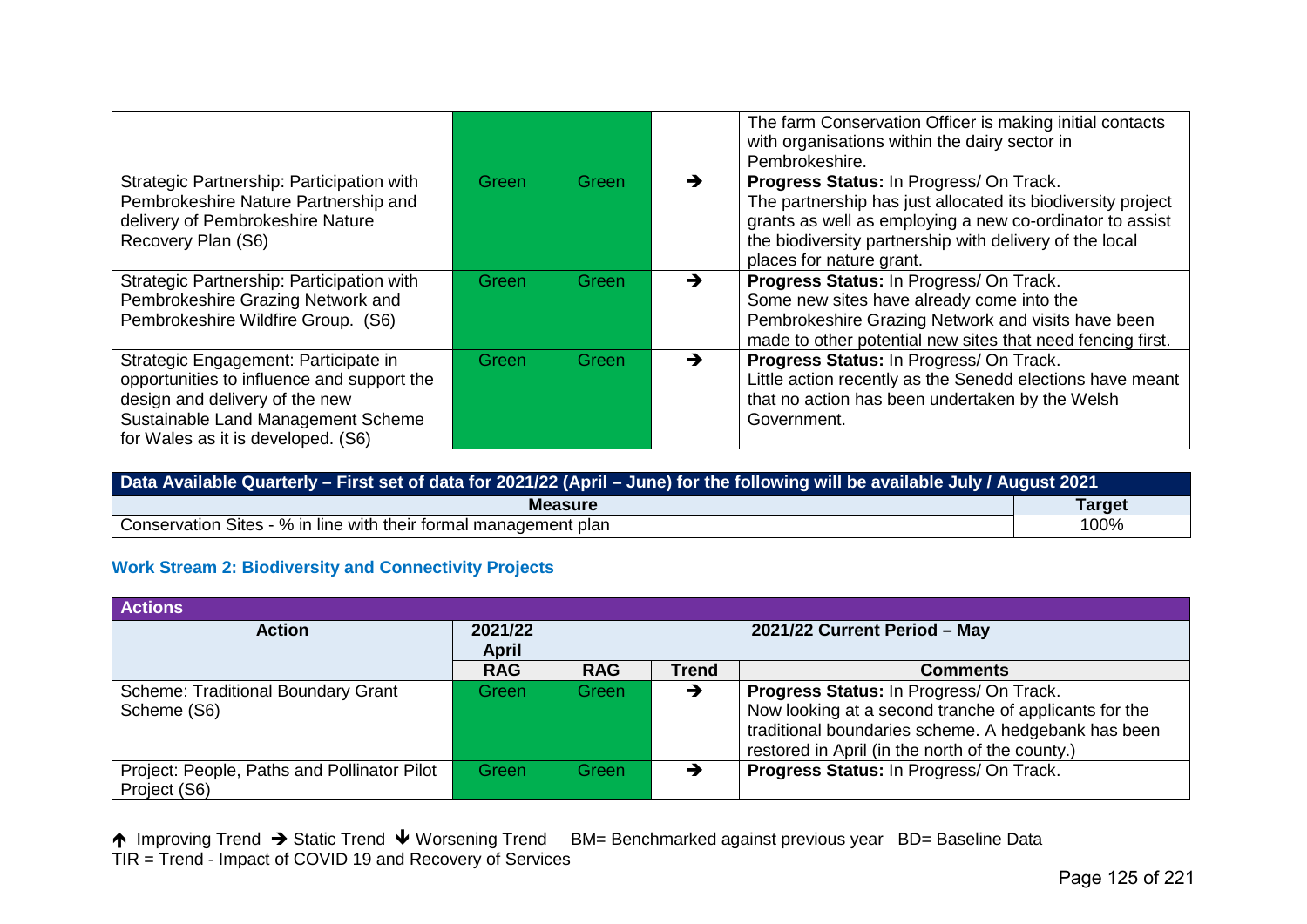|                                                                                                                                                          |       |       |               | We have been providing guidance to the Coast Path<br>Officer for Ceredigion County Council - they are looking<br>to make changes to some of their management of the<br>coast path to support pollinators. We are also in the<br>process of implementing pollinator-friendly management<br>plans at Oriel y Parc, Porthgain village, St Davids Airfield<br>and Broad Haven carpark has been seeded with native<br>wildflower seeds and will be managed to encourage plant<br>diversity and pollinator-friendly habitat. |
|----------------------------------------------------------------------------------------------------------------------------------------------------------|-------|-------|---------------|------------------------------------------------------------------------------------------------------------------------------------------------------------------------------------------------------------------------------------------------------------------------------------------------------------------------------------------------------------------------------------------------------------------------------------------------------------------------------------------------------------------------|
| Project: Implementation of Dawnsio ar y<br>Diben SMS Coastal project work<br>programme (S6)                                                              | Green | Green | →             | Progress Status: In Progress/ On Track.<br>Project Officer Post has now been advertised. Project<br>inception meeting with partners has taken place.                                                                                                                                                                                                                                                                                                                                                                   |
| Project: Habitat use of Coastal Belt by<br>Adders. (S6)                                                                                                  | Green | Green | $\rightarrow$ | Progress Status: In Progress/ On Track.<br>Two months of fieldwork will draw to a close next week<br>as the adders shed their tags along with their skins. The<br>fieldwork has been a huge success with adders tracked<br>every two days through a combination of staff and<br>volunteers. The data will then be analysed.                                                                                                                                                                                            |
| Project: Development of long term<br>management plan for Southern Damselfly<br>and Marsh Fritillary (S6)                                                 | Green | Green | →             | Progress Status: In Progress/ On Track.<br>Funding has been secured from the biodiversity<br>partnership and a contract now let to survey the<br>Puncheston and Ambleston meta population of Marsh<br>Fritillaries. Volunteers are being engaged to help with<br>monitoring both Southern Damselflies and Marsh Frits<br>and dates for two training days have been set.                                                                                                                                                |
| Project: Long Term monitoring projects<br>Chough, Barn Owl, Carew Castle bats and<br>Skylarks and further analysis of Chough<br>Monitoring Data Set (S6) | Green | Green | →             | Progress Status: In Progress/ On Track.<br>Chough surveys underway with the territory and chicks in<br>nest rounds complete. Just the fledging round to go.<br>Early signs are that adverse weather may have had an<br>impact on some birds possibly through impacting<br>foraging and through the wash out of nests in sea-caves<br>during stormy seas. Carew Castle second data arranged.                                                                                                                            |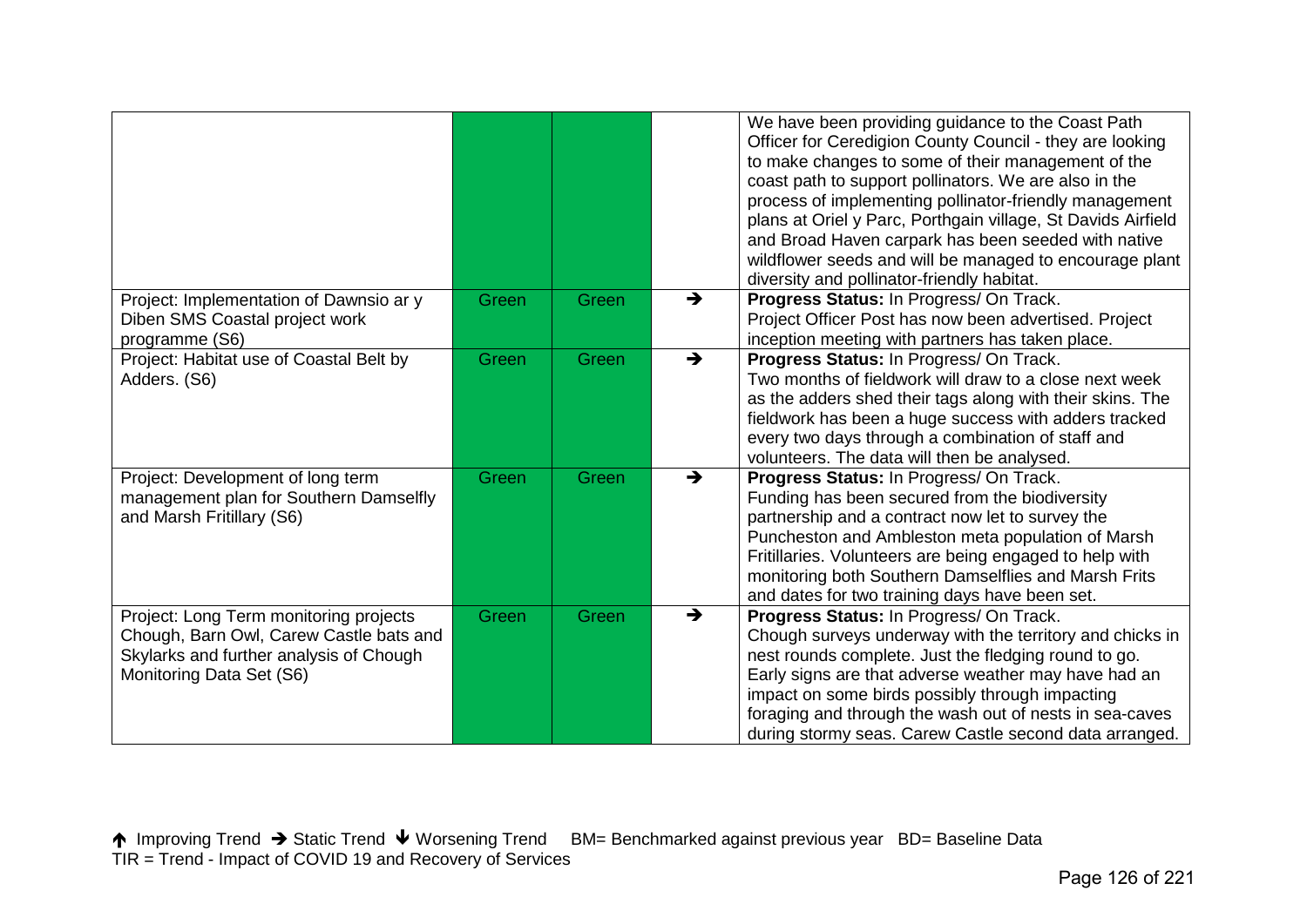| <b>Actions</b>                                                                |                         |                              |               |                                                                                                                                                                                                                                                                                                                                                                                                                                                                                                                                                                                                                                                                                                                                                                                                                                                                                                                                                                              |
|-------------------------------------------------------------------------------|-------------------------|------------------------------|---------------|------------------------------------------------------------------------------------------------------------------------------------------------------------------------------------------------------------------------------------------------------------------------------------------------------------------------------------------------------------------------------------------------------------------------------------------------------------------------------------------------------------------------------------------------------------------------------------------------------------------------------------------------------------------------------------------------------------------------------------------------------------------------------------------------------------------------------------------------------------------------------------------------------------------------------------------------------------------------------|
| <b>Action</b>                                                                 | 2021/22<br><b>April</b> | 2021/22 Current Period - May |               |                                                                                                                                                                                                                                                                                                                                                                                                                                                                                                                                                                                                                                                                                                                                                                                                                                                                                                                                                                              |
|                                                                               | <b>RAG</b>              | <b>RAG</b>                   | <b>Trend</b>  | <b>Comments</b>                                                                                                                                                                                                                                                                                                                                                                                                                                                                                                                                                                                                                                                                                                                                                                                                                                                                                                                                                              |
| Project: Stitch in Time                                                       | Green                   | Green                        | $\rightarrow$ | Progress Status: In Progress/ On Track.<br>Attending CLEAN steering group In Partnership with<br>Cwm Arian, Growing Better Connections, Officer and<br>PCNPA Officer have agreed to include 6 acres of land at<br>the water shed of the Afon Nyfer and Dulais. A contractor<br>has set to work preparing the site for a Community best<br>practice event on July 21st. Provided Advice to NRW<br>officer on Himalayan balsam project at Crymlyn bog,<br>visited south catchments sites with him. Engagement<br>with Llwyngwair manor managing director regarding new<br>footpath and invasive species- balsam and Knotweed.<br>Newport paths group first balsam bash of the year<br>cancelled due to weather. Pathways group volunteered<br>removing Himalayan balsam at Chapel Hill woods. First<br>Volunteer group session at Penrallt Garden centre<br>Molygrove, 14 volunteers and 1 member of Garden<br>centre staff took part pulling balsam between 1300 and<br>1500. |
| Project: Enhancement of picnic area and<br>woodland area at Oriel y Parc (S6) | Green                   | Green                        | $\rightarrow$ | Progress Status: In Progress/ On Track.<br>Grounds maintenance continues in this area with a<br>cutting plan in place. OyP has become part of a local<br>meadows campaign where participants display a blue<br>heart to show their support for 'mini-meadows'. A<br>compost heap has been created. Progress on improving<br>interpretation of this work continues with a poster now on<br>view explaining why certain areas are being cut and<br>others are left.                                                                                                                                                                                                                                                                                                                                                                                                                                                                                                            |

# **Work Stream 3: Engagement and Volunteering in looking after the Park's Ecosystem**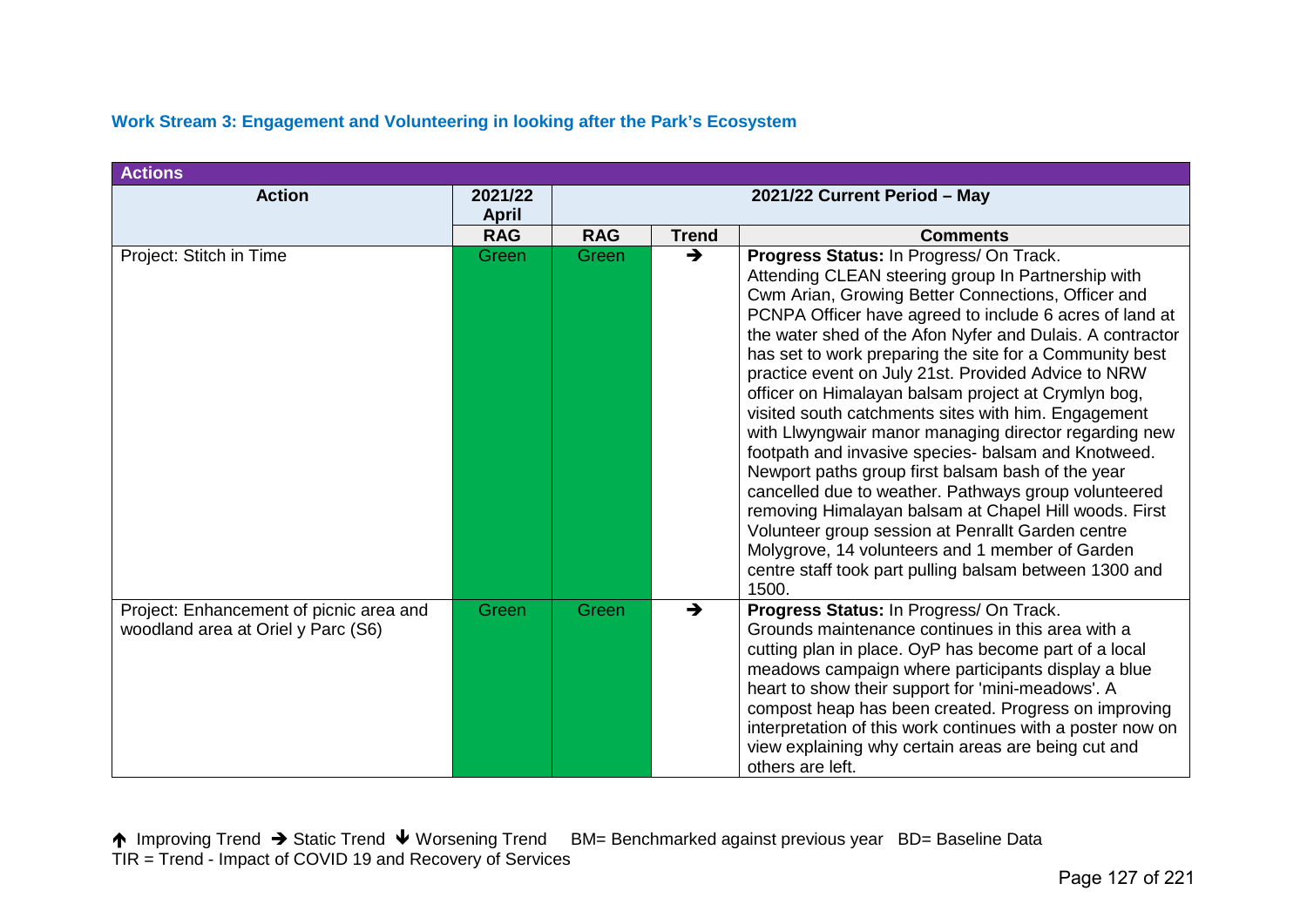| Project: Recruit and train specialist<br>volunteers to carry out reptile, Marsh<br>Fritillary and Southern Damselfly<br>monitoring (S6)                            | Green | Green | → | Progress Status: In Progress/ On Track.<br>Volunteers have been successfully engaged in the adder<br>radiotracking which is now coming to a close. Feedback<br>from vols has been excellent. Two training days have<br>been set up to train vols in monitoring marsh fritillaries<br>and Southern Damselflies. |
|--------------------------------------------------------------------------------------------------------------------------------------------------------------------|-------|-------|---|----------------------------------------------------------------------------------------------------------------------------------------------------------------------------------------------------------------------------------------------------------------------------------------------------------------|
| Partnership: Participate with<br>Pembrokeshire Light Pollution Partnership,<br>including carrying out community<br>engagement activities where appropriate<br>(S6) | Green | Green | → | Progress Status: In Progress/ On Track.<br>Engagement with the representatives from industry via<br>the MHWESG and now look to draft up tailored info<br>linked to costs and benefits of improved lighting.                                                                                                    |

| Data Available Quarterly - First set of data for 2021/22 (April - June) for the following will be available July / August 2021 |               |  |  |  |
|--------------------------------------------------------------------------------------------------------------------------------|---------------|--|--|--|
| <b>Measure</b>                                                                                                                 | <b>Target</b> |  |  |  |
| Hectares - Invasive species removed at source/ injected                                                                        | Trend         |  |  |  |
| # Volunteer days - Invasive species work                                                                                       | <b>TIR</b>    |  |  |  |
| # volunteer days - conservation                                                                                                | <b>TIR</b>    |  |  |  |
| # volunteer days - social action                                                                                               | TIR           |  |  |  |

#### **Work Stream 4: Looking after Trees in the Landscapes**

| <b>Actions</b>                                                                                |                         |                              |              |                                                                                                                                                                                                                                                                                                                                                                                                                                                                                  |
|-----------------------------------------------------------------------------------------------|-------------------------|------------------------------|--------------|----------------------------------------------------------------------------------------------------------------------------------------------------------------------------------------------------------------------------------------------------------------------------------------------------------------------------------------------------------------------------------------------------------------------------------------------------------------------------------|
| <b>Action</b>                                                                                 | 2021/22<br><b>April</b> | 2021/22 Current Period - May |              |                                                                                                                                                                                                                                                                                                                                                                                                                                                                                  |
|                                                                                               | <b>RAG</b>              | <b>RAG</b>                   | <b>Trend</b> | <b>Comments</b>                                                                                                                                                                                                                                                                                                                                                                                                                                                                  |
| Work Programme: Delivery of 2021/22<br>work programme to manage ash die back<br>on our estate | Green                   | Green                        | →            | Progress Status: In Progress/ On Track.<br>During the summer of 2021 the team plans to re-commence<br>the survey of the rest of the authority's estate (i.e. Zone 2<br>and 3 sites - see previous committee reports), whilst the<br>trees are in leaf and the disease more visible. Due to the<br>nature of these sites, it is anticipated that the proportion of<br>trees to be felled will be smaller, with a greater proportion<br>entering the system for onward monitoring. |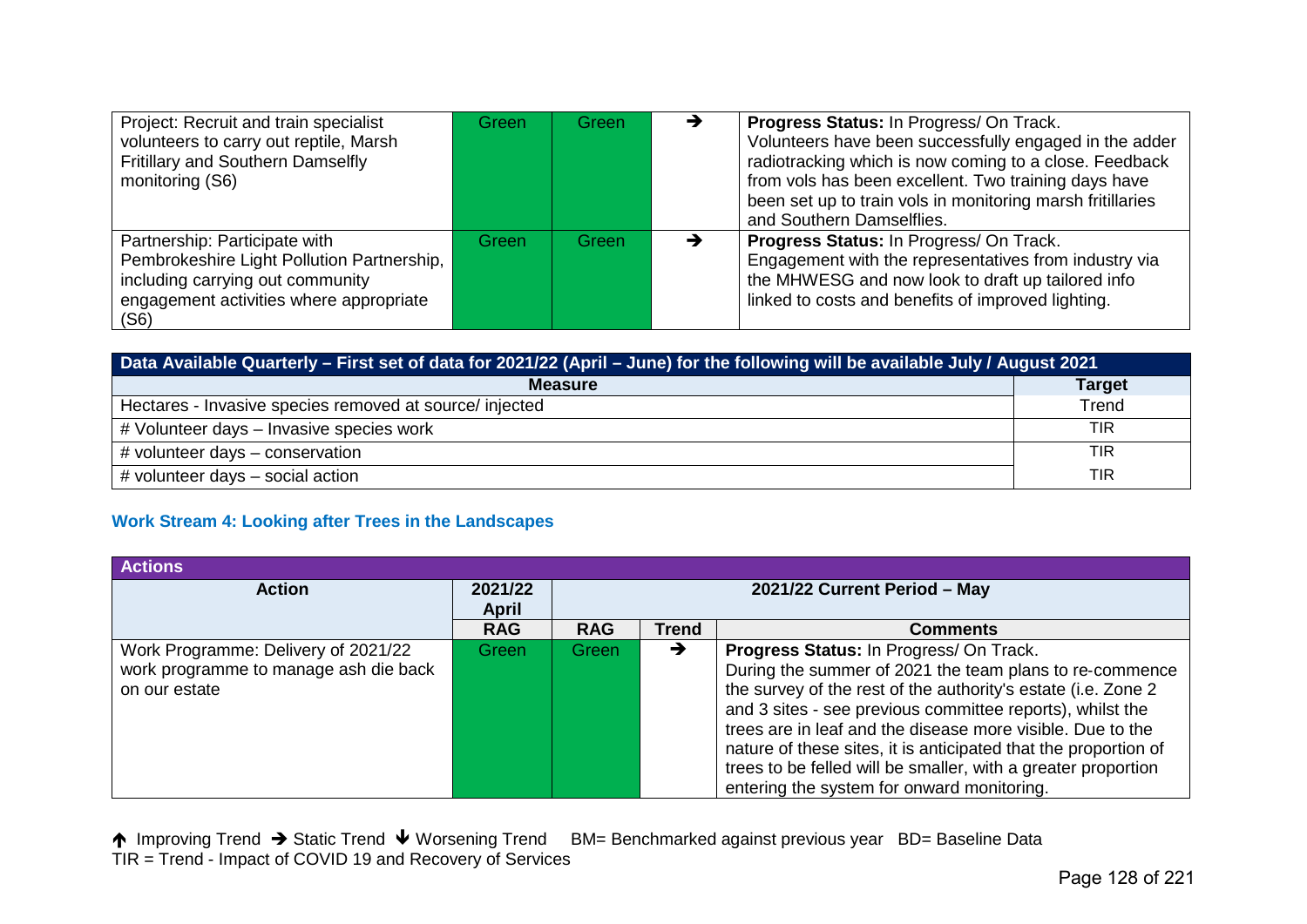# See Responding to Climate Change Emergency Work Stream Section for information on Community Woodland SPSL Project

| Data Available Quarterly – First set of data for 2021/22 (April – June) for the following will be available July / August 2021 |               |  |  |  |
|--------------------------------------------------------------------------------------------------------------------------------|---------------|--|--|--|
| <b>Measure</b>                                                                                                                 | <b>Target</b> |  |  |  |
| # of applications for works to protected trees determined                                                                      | Trend         |  |  |  |
| # of new tree preservation orders made                                                                                         | Trend         |  |  |  |
| # volunteer and social action days – tree planting                                                                             | <b>TIR</b>    |  |  |  |

# **Work Stream 5: Marine and Foreshore Environment**

| <b>Actions</b>                                                                                                                                                           |                         |            |                              |                                                                                                                                                                                                                                                                                                                                                                                                                                                                                                                                                                                                                                                                                                                                  |  |
|--------------------------------------------------------------------------------------------------------------------------------------------------------------------------|-------------------------|------------|------------------------------|----------------------------------------------------------------------------------------------------------------------------------------------------------------------------------------------------------------------------------------------------------------------------------------------------------------------------------------------------------------------------------------------------------------------------------------------------------------------------------------------------------------------------------------------------------------------------------------------------------------------------------------------------------------------------------------------------------------------------------|--|
| <b>Action</b>                                                                                                                                                            | 2021/22<br><b>April</b> |            | 2021/22 Current Period - May |                                                                                                                                                                                                                                                                                                                                                                                                                                                                                                                                                                                                                                                                                                                                  |  |
|                                                                                                                                                                          | <b>RAG</b>              | <b>RAG</b> | <b>Trend</b>                 | <b>Comments</b>                                                                                                                                                                                                                                                                                                                                                                                                                                                                                                                                                                                                                                                                                                                  |  |
| Project: Initiate development of<br>sustainable seaweed collection policy.<br>(S6)                                                                                       | Green                   | Green      | →                            | Progress Status: In Progress/ On Track.<br>Report on sustainable collection has been received. Final<br>changes being made to the report.                                                                                                                                                                                                                                                                                                                                                                                                                                                                                                                                                                                        |  |
| Collaboration: Explore opportunities<br>through partnerships to develop projects<br>that can support/ enhance carbon<br>sequestration in the marine environment.<br>(S6) | Green                   | Green      | →                            | Progress Status: In Progress/ On Track.<br>A seagrass report by marine ecology researcher for the<br>Pembrokeshire Marine Special Area of Conservation<br>Relevant Authorities group was received in May. This<br>was enabled by the European Marine Officer's joint<br>working with Project Seagrass, and it provides a useful<br>progression from the Milford Haven Waterway<br>Environmental Surveillance Group's seagrass report in<br>2017. Of particular note is the finding that although there<br>is a continued increase in seagrass meadow extent at<br>Littlewick, there have been density declines and wasting<br>disease is present; the former, at least, may be<br>attributable to phosphate and nitrate loading. |  |
| <b>Collaboration: Involvement with Foreshore</b><br>Management Plan and collaborate on<br>marine pollution prevention, contingency                                       | Green                   | Green      | →                            | Progress Status: In Progress/ On Track.<br>No further update for May - work planned for July.                                                                                                                                                                                                                                                                                                                                                                                                                                                                                                                                                                                                                                    |  |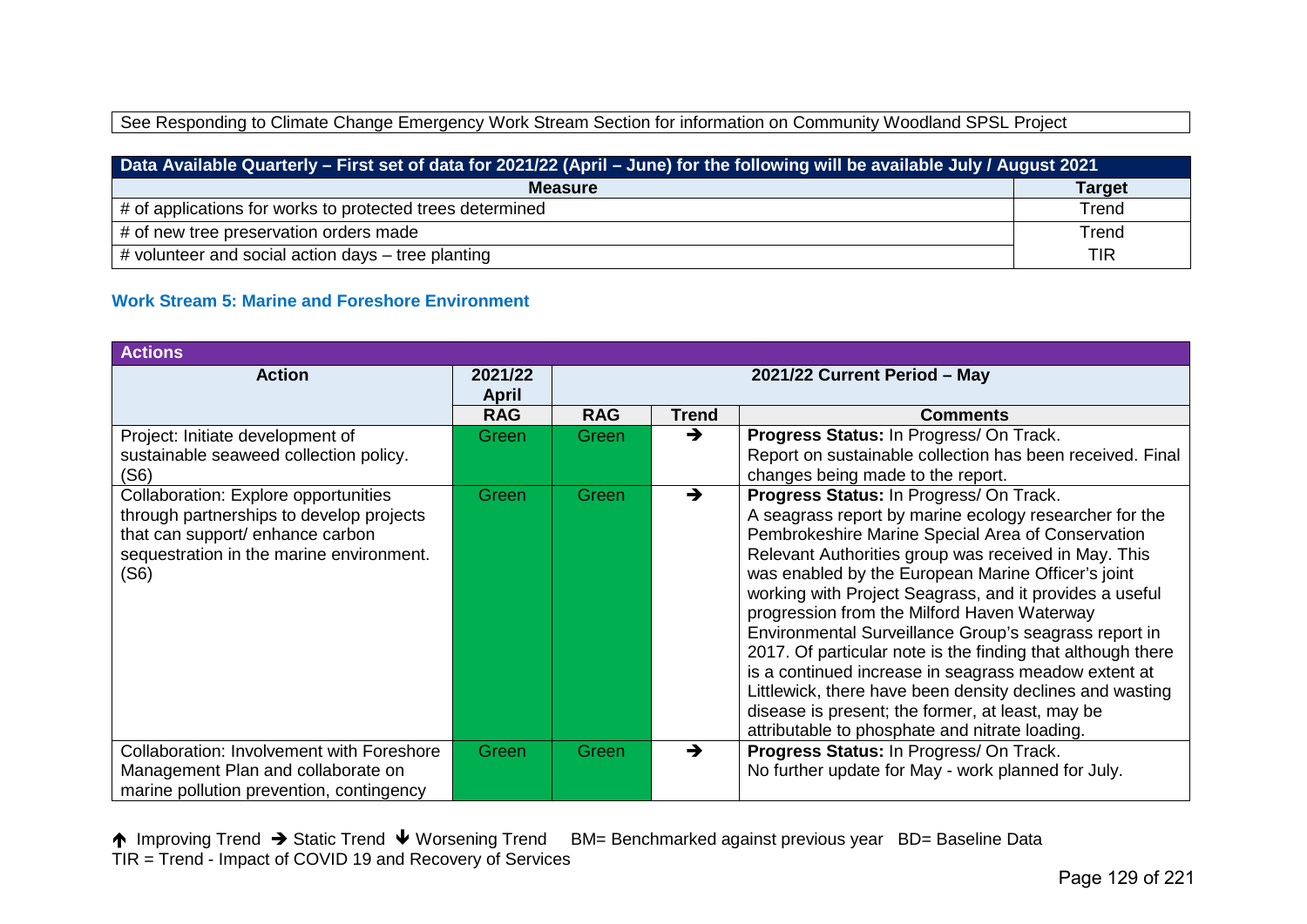| planning and response and support others<br>in managing commercial gathering activity.<br>(S6)                                                                                                         |       |       |               |                                                                                                                                                                                                                                                                                                                                                                                                                                                                                                                                                                                                                                                                                                                                                                                                                                                                                                                                                                            |
|--------------------------------------------------------------------------------------------------------------------------------------------------------------------------------------------------------|-------|-------|---------------|----------------------------------------------------------------------------------------------------------------------------------------------------------------------------------------------------------------------------------------------------------------------------------------------------------------------------------------------------------------------------------------------------------------------------------------------------------------------------------------------------------------------------------------------------------------------------------------------------------------------------------------------------------------------------------------------------------------------------------------------------------------------------------------------------------------------------------------------------------------------------------------------------------------------------------------------------------------------------|
| Collaboration: Explore opportunities for<br>joint working to improve water quality<br>information and land management and to<br>expand water quality work from the<br>Waterway to the open coast. (S6) | Green | Green | $\rightarrow$ | Progress Status: In Progress/ On Track.<br>PCNPA received funding from Welsh Government in<br>December to support a further phase of the citizen<br>science based SWEPT project and to support a similar<br>initiative in the Nevern catchment (the CLEAN project).<br>The former is in write-up phase. The claim for the latter<br>has been received and processed.                                                                                                                                                                                                                                                                                                                                                                                                                                                                                                                                                                                                       |
| Strategic Partnerships: Participate in<br>Relevant Authority Groups for SAC areas<br>and Marine protected areas management<br>at a Wales/ Welsh Government level. (S6)                                 | Green | Green | →             | Progress Status: In Progress/ On Track.<br>Ongoing action. The Authority continues to be<br>represented on and contribute to funding Relevant<br>Authority Groups for Pembrokeshire Marine SAC,<br>Cardigan Bay SAC and Carmarthen Bay and Estuaries<br>European Marine Sites. The Authority also represents<br>Pembrokeshire Coast and Snowdonia National Parks on<br>the Welsh Government Marine Protected Area (MPA)<br>Management Steering Group, contributing to appraisal of<br>funding bids to implement the Welsh MPA action plan.<br>The NPA is also represented on the Wales Marine Action<br>and Advisory Group (which brings together a range of<br>interested parties to engage on the delivery of marine<br>and fisheries divisional priorities and wider marine and<br>fisheries work) and on the Marine Planning Decision<br>Makers Group (which helps public authorities understand<br>and implement the Welsh National Marine Plan, adopted<br>in 2019). |

| Data Available Quarterly - First set of data for 2021/22 (April - June) for the following will be available July / August 2021 |               |  |  |  |
|--------------------------------------------------------------------------------------------------------------------------------|---------------|--|--|--|
| <b>Measure</b>                                                                                                                 | <b>Target</b> |  |  |  |
| $\mu$ volunteer and social action days – beach, foreshore and river cleaning activities                                        | TIR           |  |  |  |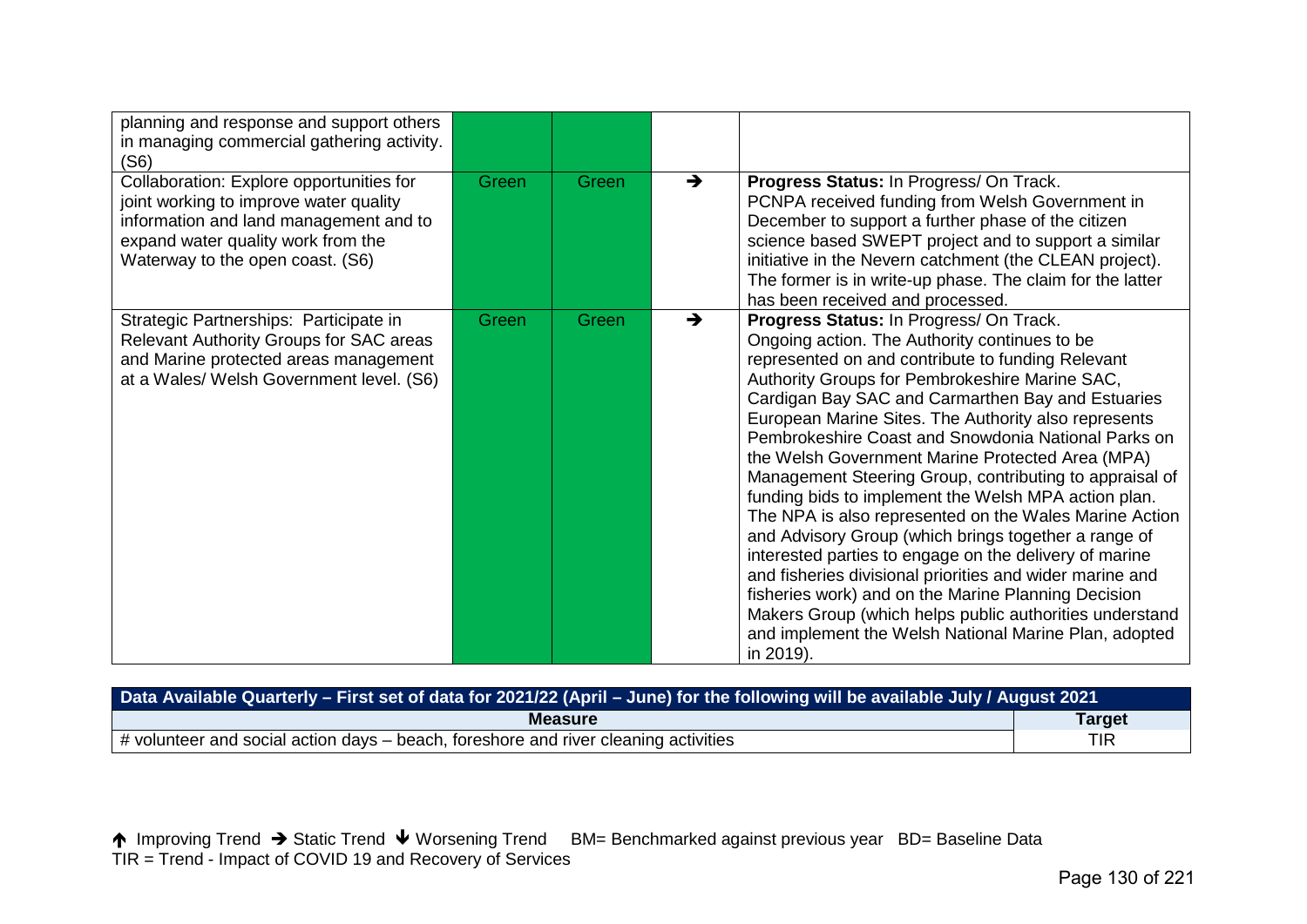# **Work Stream 6: Planning - Sustainable Management of Natural Resources (SMNR) and Responding to Biodiversity Loss**

| <b>Actions</b>                                                                                                                                                                                                                                                                                                                                                            |                         |                              |               |                                                                                                                                                                                                                                      |
|---------------------------------------------------------------------------------------------------------------------------------------------------------------------------------------------------------------------------------------------------------------------------------------------------------------------------------------------------------------------------|-------------------------|------------------------------|---------------|--------------------------------------------------------------------------------------------------------------------------------------------------------------------------------------------------------------------------------------|
| <b>Action</b>                                                                                                                                                                                                                                                                                                                                                             | 2021/22<br><b>April</b> | 2021/22 Current Period - May |               |                                                                                                                                                                                                                                      |
|                                                                                                                                                                                                                                                                                                                                                                           | <b>RAG</b>              | <b>RAG</b>                   | <b>Trend</b>  | <b>Comments</b>                                                                                                                                                                                                                      |
| Collaboration: Work with regional partners<br>to develop a South West regional<br>approach to specialist advice on one<br>planet developments and biodiversity<br>enhancements conditions under<br>Environment Section 6 biodiversity duty<br>(including exploring opportunities for<br>biodiversity enhancements to have a<br>positive socio economic duty impact.) (S6) | Green                   | Green                        | $\rightarrow$ | Progress Status: In Progress/ On Track.<br>PCNPA already have use of one consultant in respect of<br>OPD for the interim period. A tender process has recent<br>concluded in respect of the joint working approach to<br>OPD advice. |

## **Well-being Objective – Health & Well-being**

# **Work Stream 1: Supported Walking Opportunities**

| <b>Actions</b>                                                      |                         |                              |       |                                                                                                                                                                                                                                                                                                                                                                                                                                                                                                                       |
|---------------------------------------------------------------------|-------------------------|------------------------------|-------|-----------------------------------------------------------------------------------------------------------------------------------------------------------------------------------------------------------------------------------------------------------------------------------------------------------------------------------------------------------------------------------------------------------------------------------------------------------------------------------------------------------------------|
| <b>Action</b>                                                       | 2021/22<br><b>April</b> | 2021/22 Current Period - May |       |                                                                                                                                                                                                                                                                                                                                                                                                                                                                                                                       |
|                                                                     | <b>RAG</b>              | <b>RAG</b>                   | Trend | <b>Comments</b>                                                                                                                                                                                                                                                                                                                                                                                                                                                                                                       |
| Project: West Wales Walking for Well-<br>being partnership project. | Green                   | Green                        | →     | Progress Status: In Progress/ On Track.<br>West Wales Walking for Wellbeing was able to resume a<br>programme of walking activity across the three counties<br>for the first time since March 2020 as walks are now able<br>to take place in Ceredigion. The partnership meeting,<br>held in May, discussed project evaluation, additional<br>funding for a fourth year of the project and the use of<br>mobility aids to enable some individuals to take part in<br>our walking programme. Full details of walks are |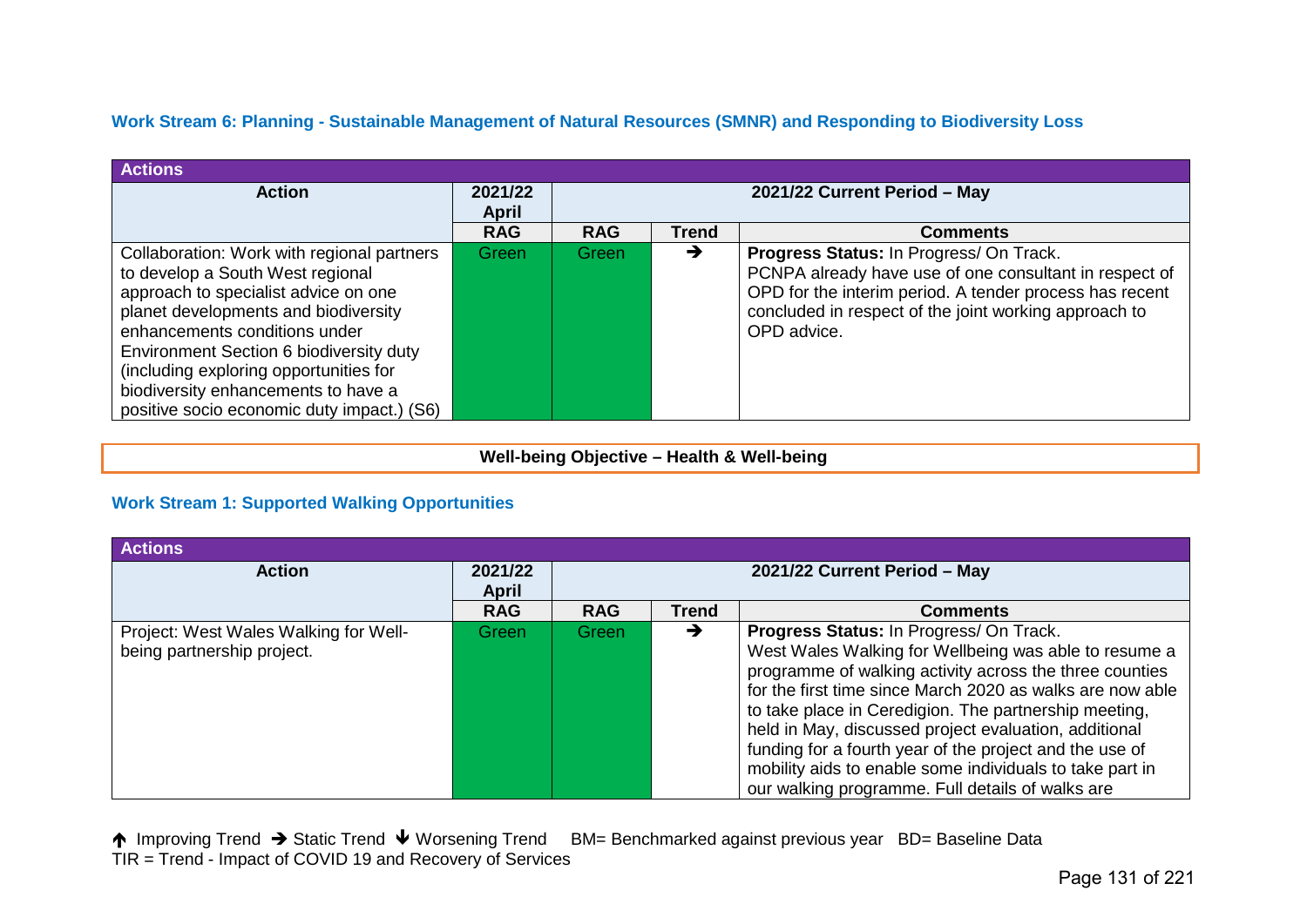|  |  |  |  | <b>Vellbeinc</b><br>Wales<br>Walking<br>West<br>Ωr<br>τn.<br>. то•<br>anie s<br>AV.<br>. .<br>site |
|--|--|--|--|----------------------------------------------------------------------------------------------------|
|--|--|--|--|----------------------------------------------------------------------------------------------------|

| Data Available Quarterly – First set of data for 2021/22 (April – June) for the following will be available July / August 2021 |               |  |  |  |  |
|--------------------------------------------------------------------------------------------------------------------------------|---------------|--|--|--|--|
| <b>Measure</b>                                                                                                                 | <b>Target</b> |  |  |  |  |
| # participants in Walkability supported walks                                                                                  | TIR           |  |  |  |  |
| # Pembrokeshire participants in Walking for Well-being project walks                                                           | <b>TIR</b>    |  |  |  |  |

# **Work Stream 2: Promoting Health Benefits of the Park - Partnerships, Initiatives and Projects**

| <b>Data Available Monthly</b>                  |               |                                         |                                                                |               |               |                                                                                         |  |  |
|------------------------------------------------|---------------|-----------------------------------------|----------------------------------------------------------------|---------------|---------------|-----------------------------------------------------------------------------------------|--|--|
| <b>Measure</b>                                 | 2020/21       | 2021/22<br>2021/22 Current Period - May |                                                                |               |               |                                                                                         |  |  |
|                                                | May           | <b>April</b>                            | <b>Revised</b><br>Original<br><b>Actual</b><br><b>Comments</b> |               |               |                                                                                         |  |  |
|                                                | <b>Actual</b> | <b>Actual</b>                           |                                                                | <b>Target</b> | <b>Target</b> |                                                                                         |  |  |
| # of online walk maps<br>downloaded from PCNPA | 473           | 2,768                                   | 6.284                                                          | <b>TIR</b>    |               | 2020/21 data affected by no data in May due<br>to analytics issues with transfer to new |  |  |
| website                                        |               |                                         |                                                                |               |               | website                                                                                 |  |  |

| <b>Actions</b>                                                                 |                         |                              |               |                                                                                                                                                                                                                                                                                                                                                                                                            |  |  |
|--------------------------------------------------------------------------------|-------------------------|------------------------------|---------------|------------------------------------------------------------------------------------------------------------------------------------------------------------------------------------------------------------------------------------------------------------------------------------------------------------------------------------------------------------------------------------------------------------|--|--|
| <b>Action</b>                                                                  | 2021/22<br><b>April</b> | 2021/22 Current Period - May |               |                                                                                                                                                                                                                                                                                                                                                                                                            |  |  |
|                                                                                | <b>RAG</b>              | <b>RAG</b>                   | Trend         | <b>Comments</b>                                                                                                                                                                                                                                                                                                                                                                                            |  |  |
| Project: Pathways Project                                                      | Green                   | <b>Green</b>                 | $\rightarrow$ | Progress Status: In Progress/ On Track.<br>In May group volunteering for Pathways resumed,<br>although the numbers attending were limited to 10<br>individuals per session as part of 'COVID safe' risk<br>assessments. Work is being undertaken to resume use of<br>PCNPA minibuses, allowing us to support individuals who<br>struggle to access the opportunities we are providing<br>through Pathways. |  |  |
| Project: Roots to Recovery Project Bid<br>(and project delivery if Successful) | Green                   | <b>Green</b>                 | →             | Progress Status: In Progress/ On Track.<br>We have been successful in securing 3 years of funding<br>for the Roots to Recovery project, totalling £339,891.00.                                                                                                                                                                                                                                             |  |  |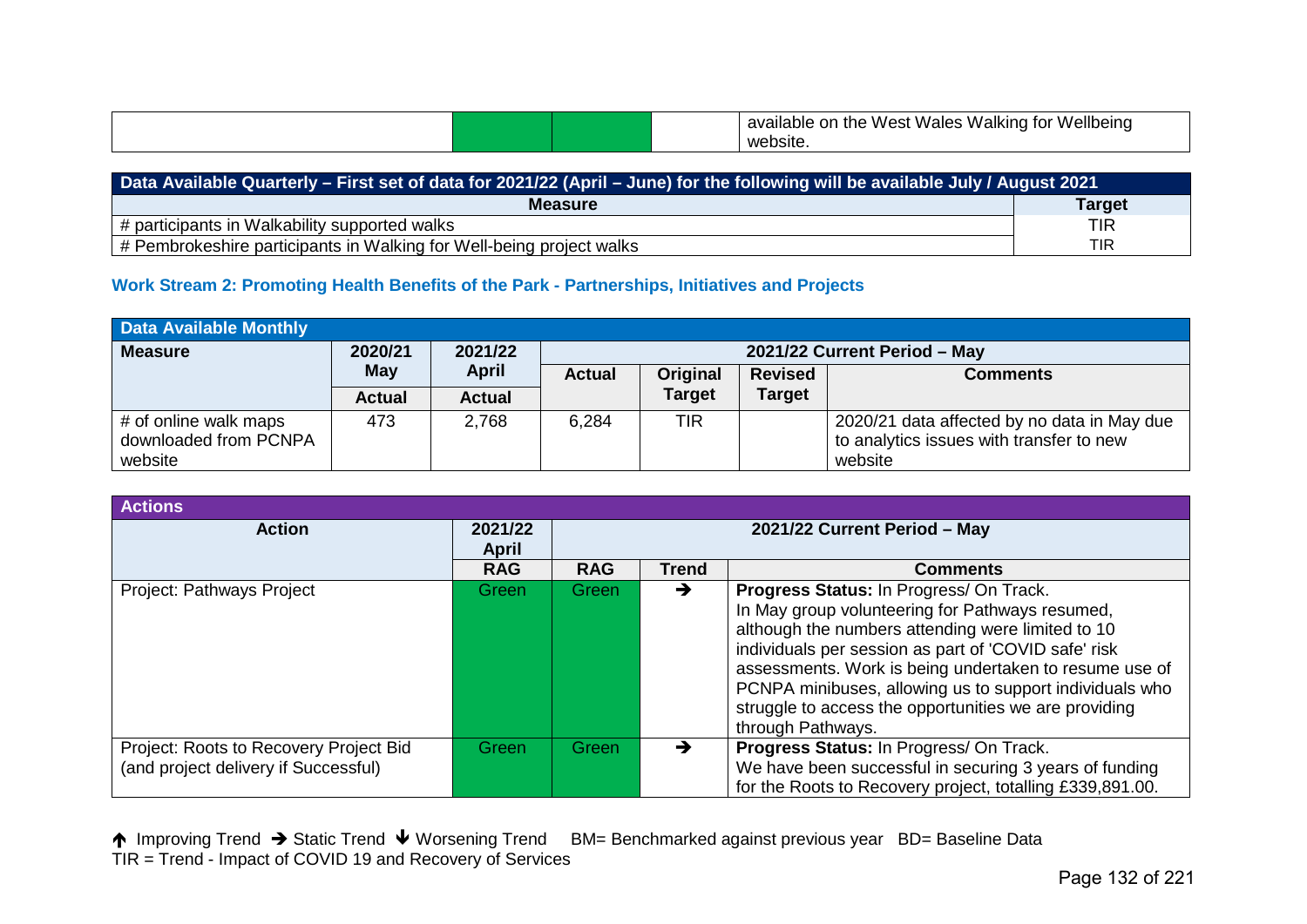|                                                                                                                                             |       |       |               | We hope to launch the project in late summer, early<br>autumn 2021.                                                                                                                                                                                                                                                                                                             |
|---------------------------------------------------------------------------------------------------------------------------------------------|-------|-------|---------------|---------------------------------------------------------------------------------------------------------------------------------------------------------------------------------------------------------------------------------------------------------------------------------------------------------------------------------------------------------------------------------|
| Ways of Working: Commission review of<br>volunteer offer, to guide our long term<br>approach                                                | Green | Green | $\rightarrow$ | Progress Status: In Progress/ On Track.<br>The team undertaking the review are now in place and<br>following a second meeting in May, there is now a revised<br>delivery plan for the review of volunteering. A desktop<br>study of existing data and reports was undertaken in the<br>2nd half of May. For June, a series of meetings with<br>volunteers and staff is planned. |
| Strategic: Development of a National Park<br>Management Action Plan for our Health<br>and Well-being activities                             | Green | Green | $\rightarrow$ | Progress Status: In Progress/ On Track.<br>Currently out for comment with key external stakeholders.                                                                                                                                                                                                                                                                            |
| Partnership: Co-ordinate the West Wales<br><b>Nature Based Health Service Network</b>                                                       | Green | Green | $\rightarrow$ | Progress Status: In Progress/ On Track.<br>First face to face meeting help with small group of<br>members in May.                                                                                                                                                                                                                                                               |
| <b>Collaboration: Support Public Health</b><br>Wales with its strategic activities on social<br>and Green solutions for health              | Amber | Amber | $\rightarrow$ | Progress Status: In Progress/ On Hold.<br>Basecamp group still being engaged with but direct<br>development work on hold.                                                                                                                                                                                                                                                       |
| Collaboration: Work with partners to<br>develop and promote active travel and<br>every day walking and cycling<br>opportunities in the Park | Green | Amber | ₩             | Progress Status: In Progress/ Behind.<br>New opportunity with Ramblers underway for walks by<br>train stations being followed up.                                                                                                                                                                                                                                               |

| Data Available Quarterly - First set of data for 2021/22 (April - June) for the following will be available July / August 2021 |               |  |  |  |  |
|--------------------------------------------------------------------------------------------------------------------------------|---------------|--|--|--|--|
| <b>Measure</b>                                                                                                                 | <b>Target</b> |  |  |  |  |
| # volunteer days                                                                                                               | <b>TIR</b>    |  |  |  |  |
| # participants in volunteering and social action sessions involving physical activity                                          | <b>TIR</b>    |  |  |  |  |
| # participants in PCNPA led walks                                                                                              | <b>TIR</b>    |  |  |  |  |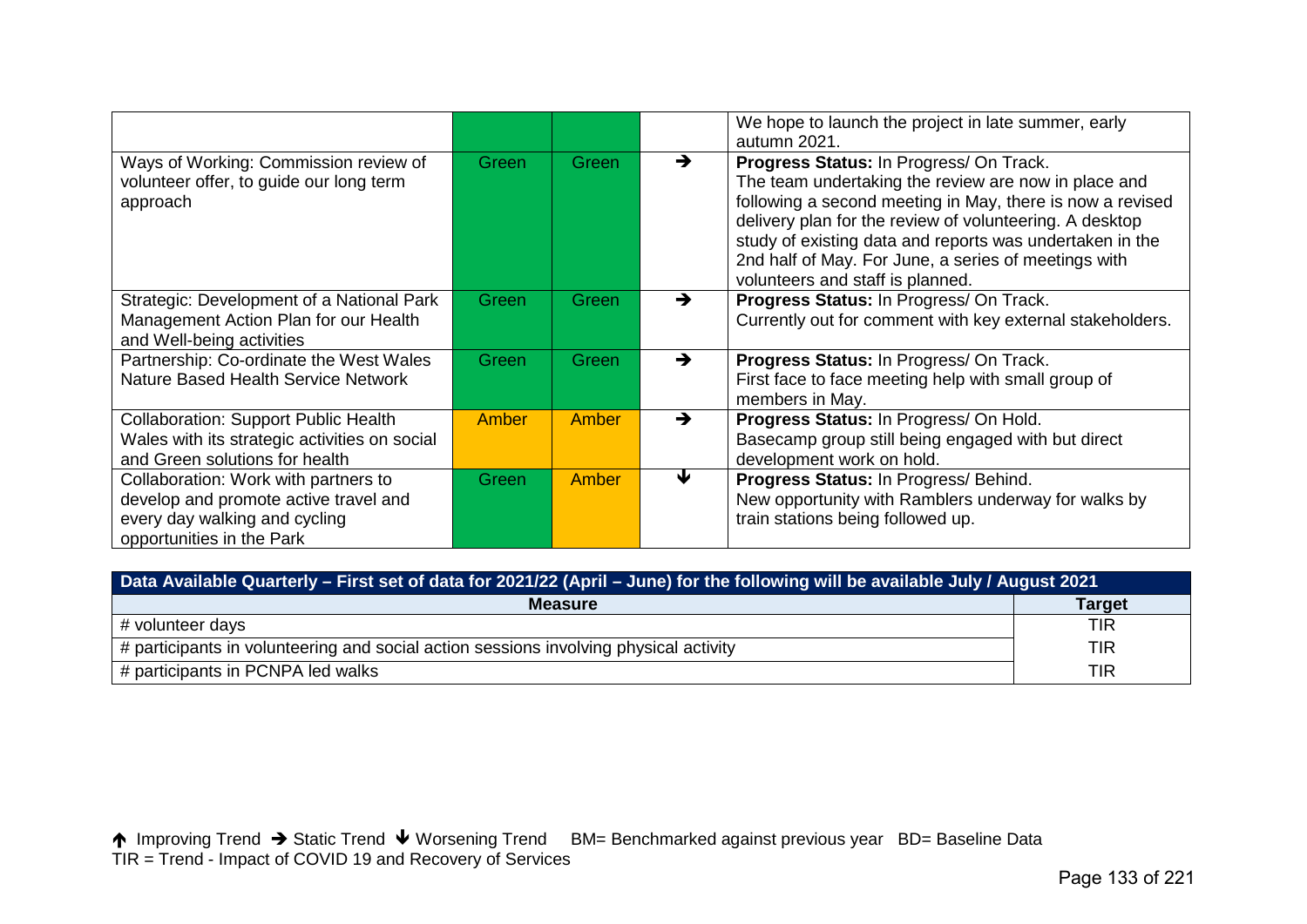# **Work Stream 3: Outdoor School and Play**

| <b>Actions</b>                         |                         |                              |               |                                                                                                                                                                                                                                                                                                                                                                                                                                                           |  |
|----------------------------------------|-------------------------|------------------------------|---------------|-----------------------------------------------------------------------------------------------------------------------------------------------------------------------------------------------------------------------------------------------------------------------------------------------------------------------------------------------------------------------------------------------------------------------------------------------------------|--|
| <b>Action</b>                          | 2021/22<br><b>April</b> | 2021/22 Current Period - May |               |                                                                                                                                                                                                                                                                                                                                                                                                                                                           |  |
|                                        | <b>RAG</b>              | <b>RAG</b>                   | Trend         | <b>Comments</b>                                                                                                                                                                                                                                                                                                                                                                                                                                           |  |
| Project: Pembrokeshire Outdoor Schools | Green                   | Green                        | $\rightarrow$ | Progress Status: In Progress/ On Track.<br>Pembrokeshire Outdoor Schools partners met with<br>colleagues from Carmarthenshire to discuss and plan a<br>more 'joined up' approach to promoting outdoor learning<br>across the two counties. The discussions are part of series<br>of actions included in the partnership Action Plan to look at<br>the future of PODS, identify funding sources and sustain<br>the partnership in the medium to long-term. |  |
| Project: Roots/ Gwreiddiau Project     | Amber                   | Green                        |               | Progress Status: In Progress/ On Track.<br>School grounds materials and installation - focus on<br>growing spaces                                                                                                                                                                                                                                                                                                                                         |  |
| Project: First 1000 days               | Green                   | Amber                        | ₩             | Progress Status: In Progress/ Behind.<br>The post of Outdoor Play Worker has yet to be filled.<br>Although we were able to shortlist candidates for interview,<br>no appointment had been made by the end of May. With<br>interviews planned for June, a project start is envisaged in<br>July.                                                                                                                                                           |  |

| Data Available Quarterly – First set of data for 2021/22 (April – June) for the following will be available July / August 2021 |               |  |  |  |  |
|--------------------------------------------------------------------------------------------------------------------------------|---------------|--|--|--|--|
| <b>Measure</b>                                                                                                                 | <b>Target</b> |  |  |  |  |
| # participants in PCNPA outdoor learning sessions                                                                              | <b>TIR</b>    |  |  |  |  |
| % schools in National Park engaged with PCNPA outdoor learning sessions/activities                                             | TIR           |  |  |  |  |
| % schools in Pembrokeshire engaged with PCNPA outdoor learning sessions/ activities                                            | TIR           |  |  |  |  |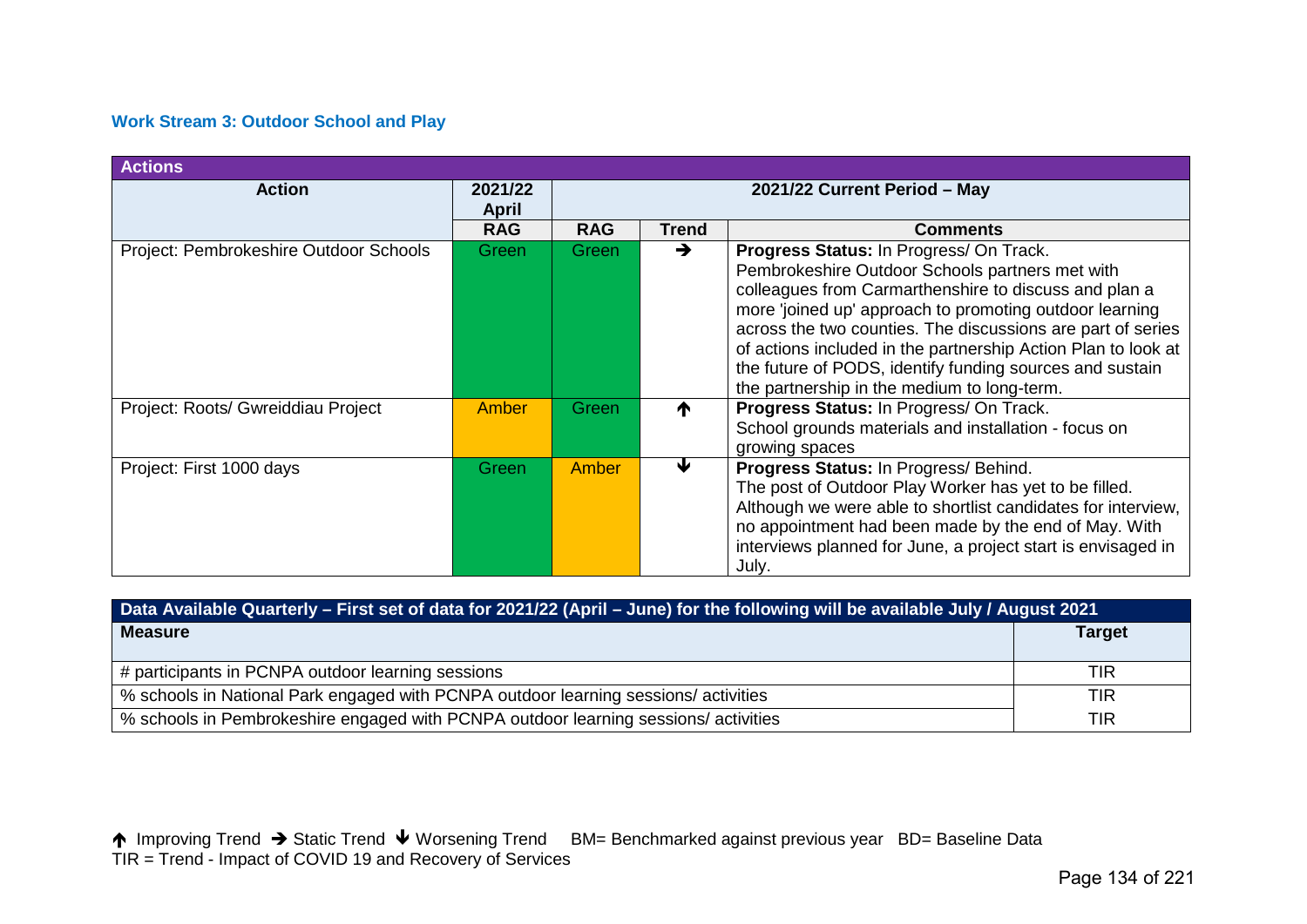# **Work Stream 4: Planning Affordable Housing**

| Data Available Quarterly – First set of data for 2021/22 (April – June) for the following will be available July / August 2021, |
|---------------------------------------------------------------------------------------------------------------------------------|
| <b>Measure</b>                                                                                                                  |
| % of housing units approved that are affordable                                                                                 |
| # affordable housing units approved                                                                                             |

# **Work Stream 5: Workforce Well-being, Resilience and Development**

| <b>Data Available Monthly</b>  |               |               |               |                              |                |                                   |  |  |  |
|--------------------------------|---------------|---------------|---------------|------------------------------|----------------|-----------------------------------|--|--|--|
| <b>Measure</b>                 | 2020/21       | 2021/22       |               | 2021/22 Current Period - May |                |                                   |  |  |  |
|                                | <b>May</b>    | <b>April</b>  | <b>Actual</b> | Original                     | <b>Revised</b> | <b>Comments</b>                   |  |  |  |
|                                | <b>Actual</b> | <b>Actual</b> |               | <b>Target</b>                | <b>Target</b>  |                                   |  |  |  |
| # Days Lost through Sickness   | N/A           | 13            | 16            | <b>BD</b>                    |                | YTD 2021/22: 29.                  |  |  |  |
| Absence excluding Long Term    |               |               |               |                              |                | April figure lower than expected. |  |  |  |
| <b>Sickness</b>                |               |               |               |                              |                |                                   |  |  |  |
| # Days Lost through Sickness   | N/A           | 38            | 82            | <b>BD</b>                    |                | YTD 2021/22: 120.                 |  |  |  |
| Absence including Long Term    |               |               |               |                              |                |                                   |  |  |  |
| <b>Sickness</b>                |               |               |               |                              |                |                                   |  |  |  |
| % of hours lost as a result of | N/A           | 0.41          | 1.02          | <b>BD</b>                    |                | Average YTD: 0.72                 |  |  |  |
| Sickness absences per employee |               |               |               |                              |                | April figure lower than expected. |  |  |  |
| excluding Long Term Sickness   |               |               |               |                              |                |                                   |  |  |  |
| % of hours lost as a result of | N/A           | 1.37          | 3.32          | <b>BD</b>                    |                | Average YTD: 2.35                 |  |  |  |
| Sickness absences per employee |               |               |               |                              |                |                                   |  |  |  |
| including Long Term Sickness   |               |               |               |                              |                |                                   |  |  |  |

| <b>Actions</b>                           |              |                              |              |                                         |  |  |
|------------------------------------------|--------------|------------------------------|--------------|-----------------------------------------|--|--|
| <b>Action</b>                            | 2021/22      | 2021/22 Current Period - May |              |                                         |  |  |
|                                          | <b>April</b> |                              |              |                                         |  |  |
|                                          | <b>RAG</b>   | <b>RAG</b>                   | <b>Trend</b> | <b>Comments</b>                         |  |  |
| Covid 19 Recovery: Pro-actively manage   | Green        | Green                        |              | Progress Status: In Progress/ On Track. |  |  |
| and support our workforce in response to |              |                              |              |                                         |  |  |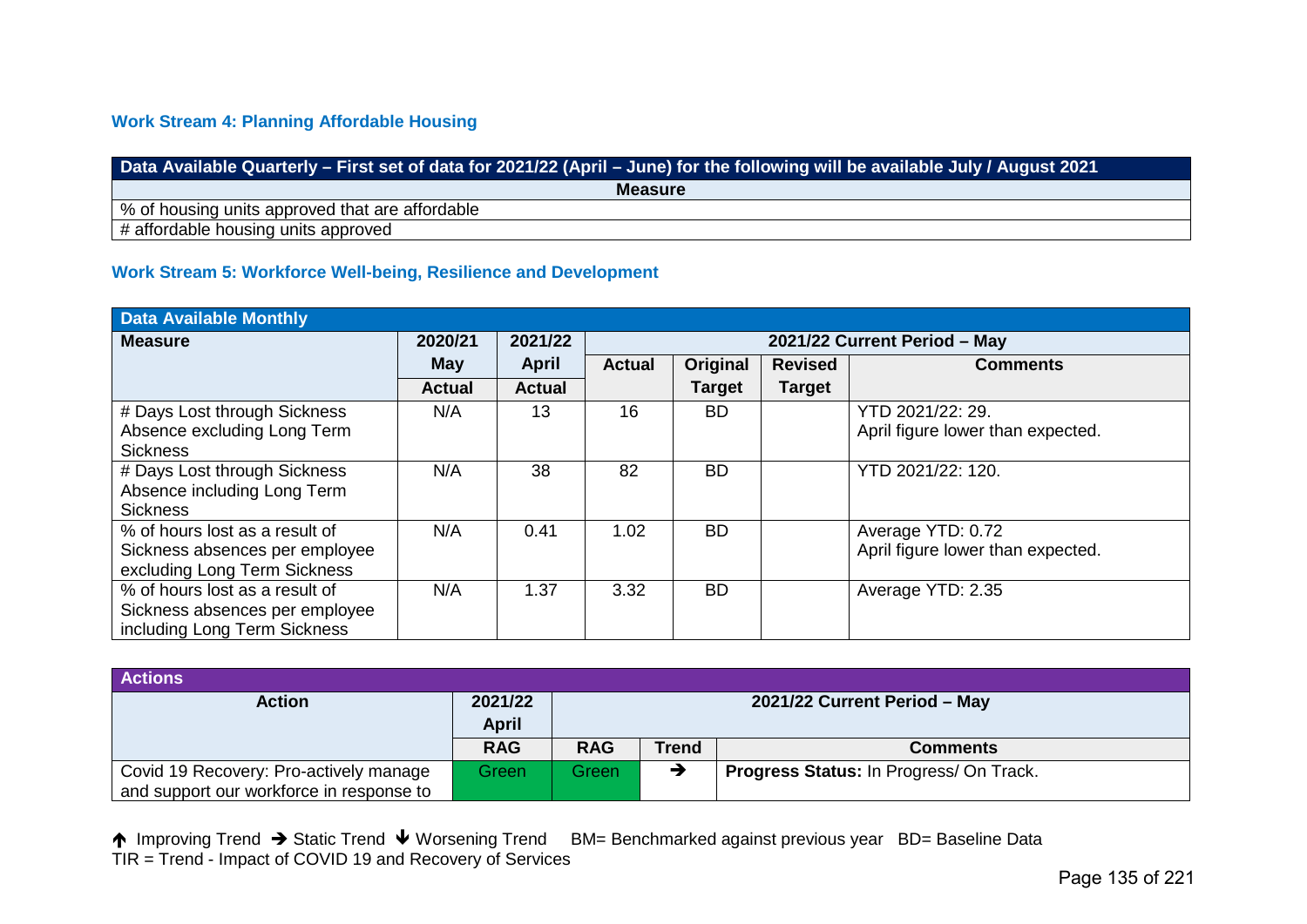| COVID 19 related developments during<br>the year.                                                                                                                                                      |       |       |               | Resilience Coaching Programme rolled out through Line<br>Managers. Places allocated and awaiting start date from<br>PCC.                                                                                                                                                                            |
|--------------------------------------------------------------------------------------------------------------------------------------------------------------------------------------------------------|-------|-------|---------------|-----------------------------------------------------------------------------------------------------------------------------------------------------------------------------------------------------------------------------------------------------------------------------------------------------|
| Covid 19 Recovery: Planning and<br>managing phased opportunities, for staff<br>across different teams to return to their<br>normal place of work or duties (or long<br>term home working arrangements) | Green | Green | $\rightarrow$ | Progress Status: In Progress/ On Track.<br>Flexible Working Policy (draft) discussed with Staff Reps<br>Group. V.2 of draft policy will go out to consultation with all<br>staff and agreed by LT in June/July. Work & Wellbeing<br>Reviews rolled out. Deadline extended to mid June.              |
| Ways of Working: Activities to support<br>PCNPA achieving Bronze level under<br>Corporate Health Standard                                                                                              | Amber | Amber | $\rightarrow$ | Progress Status: In Progress/ On Behind.<br>Draft started but paused due to Covid-19 and limited HR<br>resource. A temporary HR resource starting in June will<br>enable progress again.                                                                                                            |
| Ways of Working: Creation of Training and<br>Development Plan to support workforce<br>resilience                                                                                                       | Green | Green | →             | Progress Status: In Progress/ On Track.<br>Training and Development will form part of the HR Strategy.<br>The Operational Training Plan will be completed once all<br>staff have completed and returned their Work and Well-<br>being Reviews which will inform training needs and<br>requirements. |
| Ways of Working: Implementation of<br>PCNPA People Plan                                                                                                                                                | Green | Green | $\rightarrow$ | Progress Status: In Progress/ On Track.<br>HR Strategy completed - to be discussed with Leadership<br>Team in June and Personnel Committee to be consulted.                                                                                                                                         |

**Well-being Objective – Equality**

# **Work Stream 1: Strategic Equality - Our Workforce and Services**

| <b>Actions</b>                       |              |            |              |                                                             |
|--------------------------------------|--------------|------------|--------------|-------------------------------------------------------------|
| <b>Action</b>                        | 2021/22      |            |              | 2021/22 Current Period - May                                |
|                                      | <b>April</b> |            |              |                                                             |
|                                      | <b>RAG</b>   | <b>RAG</b> | <b>Trend</b> | <b>Comments</b>                                             |
| Ways of Working: Embed the Socio     | <b>Amber</b> | Amber      |              | Progress Status: In Progress/ On Track.                     |
| Economic Duty in our decision making |              |            |              | Integrated assessment taking account of socio economic      |
| processes                            |              |            |              | duty to be carried out on high level strategy re priorities |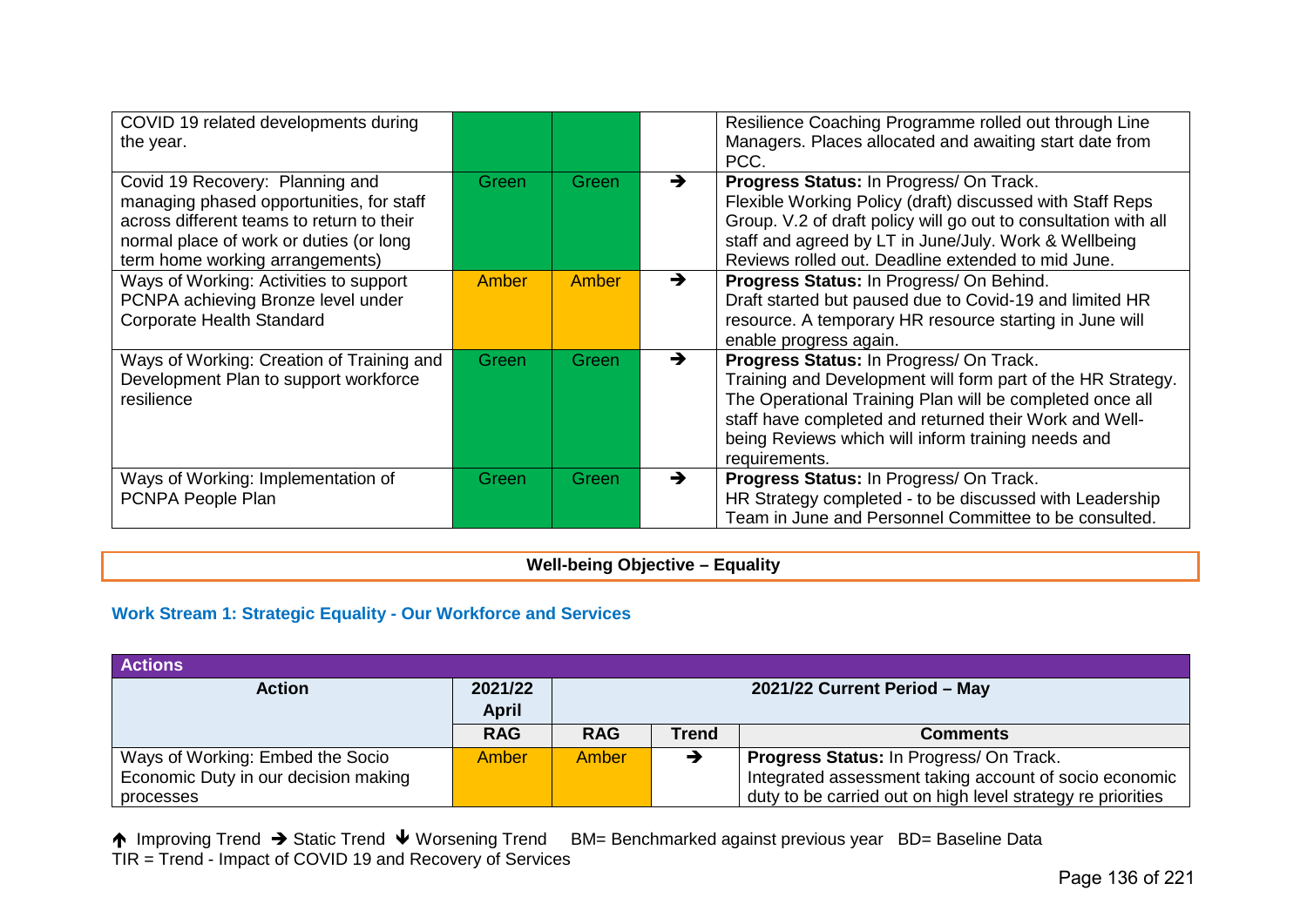|                                                                                                                                             |       |       |               | prior to it going for final approval at July NPA, taking on<br>board learning from trialling approach on Corporate and<br>Resources Plan. Welsh Government are developing a<br>maturity matrix /progress tracker which when finalised<br>will help support the Authority to ensure socio economic<br>duty is embedded in its strategic decisions and to assess<br>its progress in relation to embedding the duty. |
|---------------------------------------------------------------------------------------------------------------------------------------------|-------|-------|---------------|-------------------------------------------------------------------------------------------------------------------------------------------------------------------------------------------------------------------------------------------------------------------------------------------------------------------------------------------------------------------------------------------------------------------|
| Ways of Working: Ways of Working:<br>Activities to address and further analyse<br>Gender Pay Gap in the Authority.                          | Green | Green | $\rightarrow$ | Progress Status: In Progress/On Track.<br>New Pay and Grading Project due to commence mid<br>2021 and in tandom with new Corporate Strategy and<br>associated structure. Scoping document drawn up. No<br>further work can be done until new structure agreed.                                                                                                                                                    |
| Ways of Working: Develop corporate<br>approach to Web Accessibility Regulation<br>compliance.                                               | Green | Green | $\rightarrow$ | Progress Status: In Progress/On Track.<br>Silktide training continuing. Small issues identified by<br>monitoring platform continuing to be addressed in the<br>meantime with support from website developers. PDF<br>accessibility raised with key teams.                                                                                                                                                         |
| Ways of Working: Integrate equality<br>training and awareness into the Training<br>and Development Plan for the Authority.                  | Green | Green | $\rightarrow$ | Progress Status: In Progress/ On Track.<br>Employee data submitted to Learning pool to enable the<br>e-learning portal to give live in June. Equality training will<br>be delivered initially through an e-learning package.                                                                                                                                                                                      |
| Ways of Working: Initiate activities to<br>support us achieving Level 1 under the UK<br><b>Governments Disability Confidence</b><br>Scheme. | Amber | Green | ↑             | Progress Status: In Progress/ On Track.<br>PCNPA have signed up and shown commitment to the<br>Scheme. Actions to maintain membership of the Scheme<br>will form part of the HR Strategy.                                                                                                                                                                                                                         |
| Ways of Working: Sign up to the <b>EHRC</b><br>'Working Forward' pledge.                                                                    | Green | Green | $\rightarrow$ | Progress Status: In Progress/ On Track.<br>HR have pledged its support to the Working Forward<br>initiative to show PCNPAs commitment to diversity and<br>inclusion and help remove barriers to career progression<br>and pay equality for women, ethnic minorities and<br>disabled people. Currently waiting to hear back regarding<br>acceptance of membership.                                                 |
| Collaboration: Explore with other National<br>Parks, conservation and heritage<br>providers opportunities to develop a                      | Green | Green | $\rightarrow$ | Progress Status: In Progress/On Track.<br>The Authority is currently assessing the impact of the<br>Government's Kick start Scheme, Further work on this                                                                                                                                                                                                                                                          |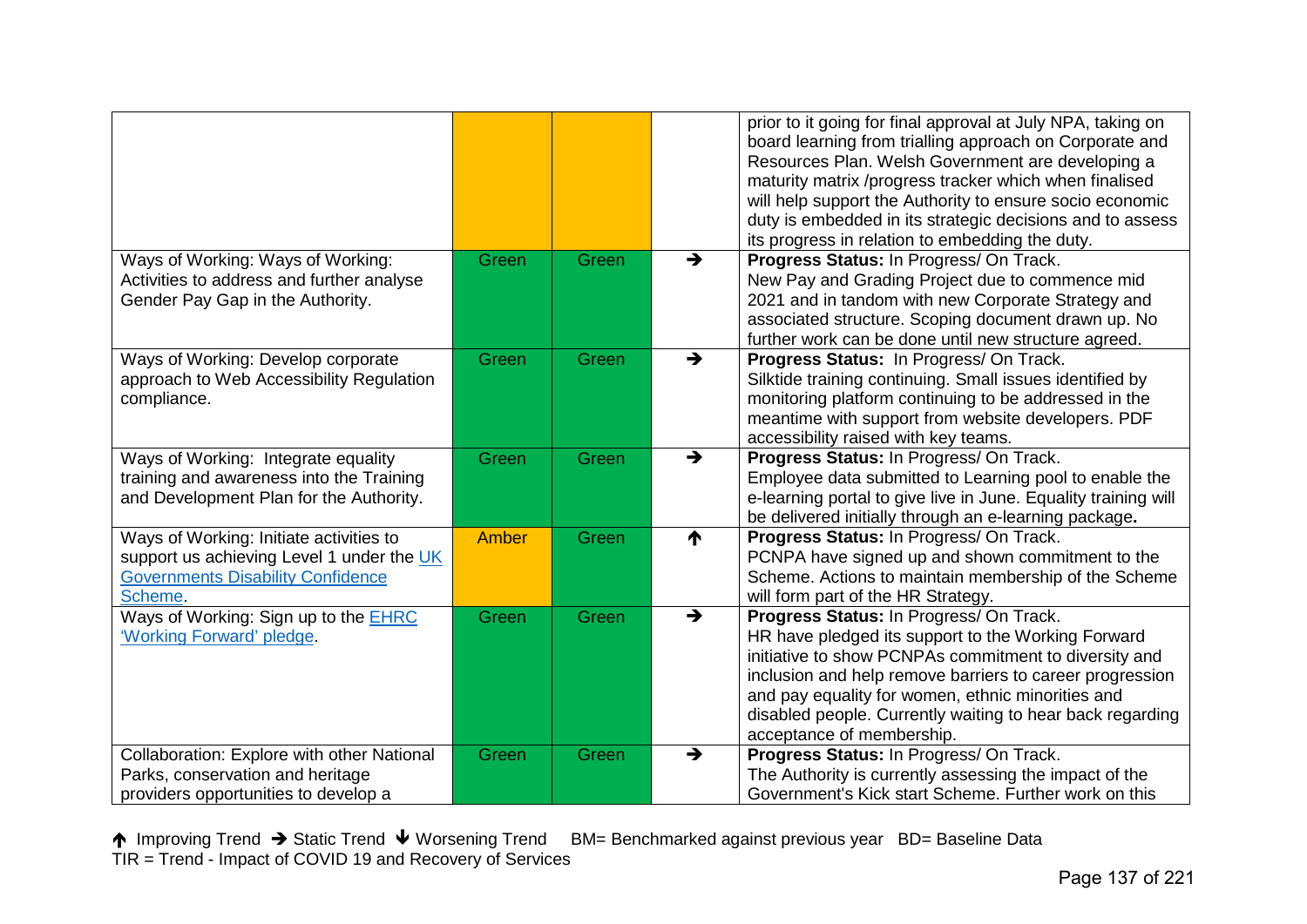| scheme or initiatives to promote job |  | will be explored following a review of the Kick Start |
|--------------------------------------|--|-------------------------------------------------------|
| opportunities within the sector to   |  | Scheme.                                               |
| underrepresented groups.             |  |                                                       |

| Data Available Quarterly - First set of data for 2021/22 (April - June) for the following will be available July / August 2021 |               |  |  |  |  |
|--------------------------------------------------------------------------------------------------------------------------------|---------------|--|--|--|--|
| <b>Measure</b>                                                                                                                 | <b>Target</b> |  |  |  |  |
| # Integrated Assessments for Strategic Plans and Decisions completed (Equality Impact Assessments                              | Trend         |  |  |  |  |
| form part of the integrated assessment)                                                                                        |               |  |  |  |  |
| % workforce equality monitoring information completed on people management system                                              |               |  |  |  |  |

# **Work Stream 2: Landscapes for Everyone - Inclusive Experiences and Social Inclusion**

| Data Available Monthly    |               |               |                              |               |                |                                                |  |  |
|---------------------------|---------------|---------------|------------------------------|---------------|----------------|------------------------------------------------|--|--|
| <b>Measure</b>            | 2020/21       | 2021/22       | 2021/22 Current Period - May |               |                |                                                |  |  |
|                           | May           | <b>April</b>  | <b>Actual</b>                | Original      | <b>Revised</b> | <b>Comments</b>                                |  |  |
|                           | <b>Actual</b> | <b>Actual</b> |                              | <b>Target</b> | <b>Target</b>  |                                                |  |  |
| # of web wheelchair walks | 64            | 111           | 245                          | TIR           |                | 2020/21 data affected by no data May due to    |  |  |
| downloaded                |               |               |                              |               |                | analytics issues with transfer to new website. |  |  |

| <b>Actions</b>                                                                                              |                         |            |              |                                                                                                                                                                                  |  |  |  |
|-------------------------------------------------------------------------------------------------------------|-------------------------|------------|--------------|----------------------------------------------------------------------------------------------------------------------------------------------------------------------------------|--|--|--|
| <b>Action</b>                                                                                               | 2021/22<br><b>April</b> |            |              | 2021/22 Current Period - May                                                                                                                                                     |  |  |  |
|                                                                                                             | <b>RAG</b>              | <b>RAG</b> | <b>Trend</b> | <b>Comments</b>                                                                                                                                                                  |  |  |  |
| Project: Review of Beach Wheelchair<br>Initiative and look at opportunities to<br>further develop our offer | Green                   | Green      | →            | Progress Status: In Progress/ On Track.<br>Coordinator now in post - 5 beach wheelchairs now<br>operational, booking system in development. 2 new<br>chairs donated by Tenby TC. |  |  |  |
| Project: Experience for All Project<br>(including responding to<br>recommendations                          | Green                   | Green      |              | Progress Status: In Progress/ On Track.<br>Project now drawing to a close with final reports in hand.                                                                            |  |  |  |
| Ways of Working: Develop project<br>checklist that can be shared with                                       | Amber                   | Amber      | →            | Progress Status: In Progress/ Behind.<br>Awaiting Experience for All research to complete to<br>enable recommendations to feed into to the development                           |  |  |  |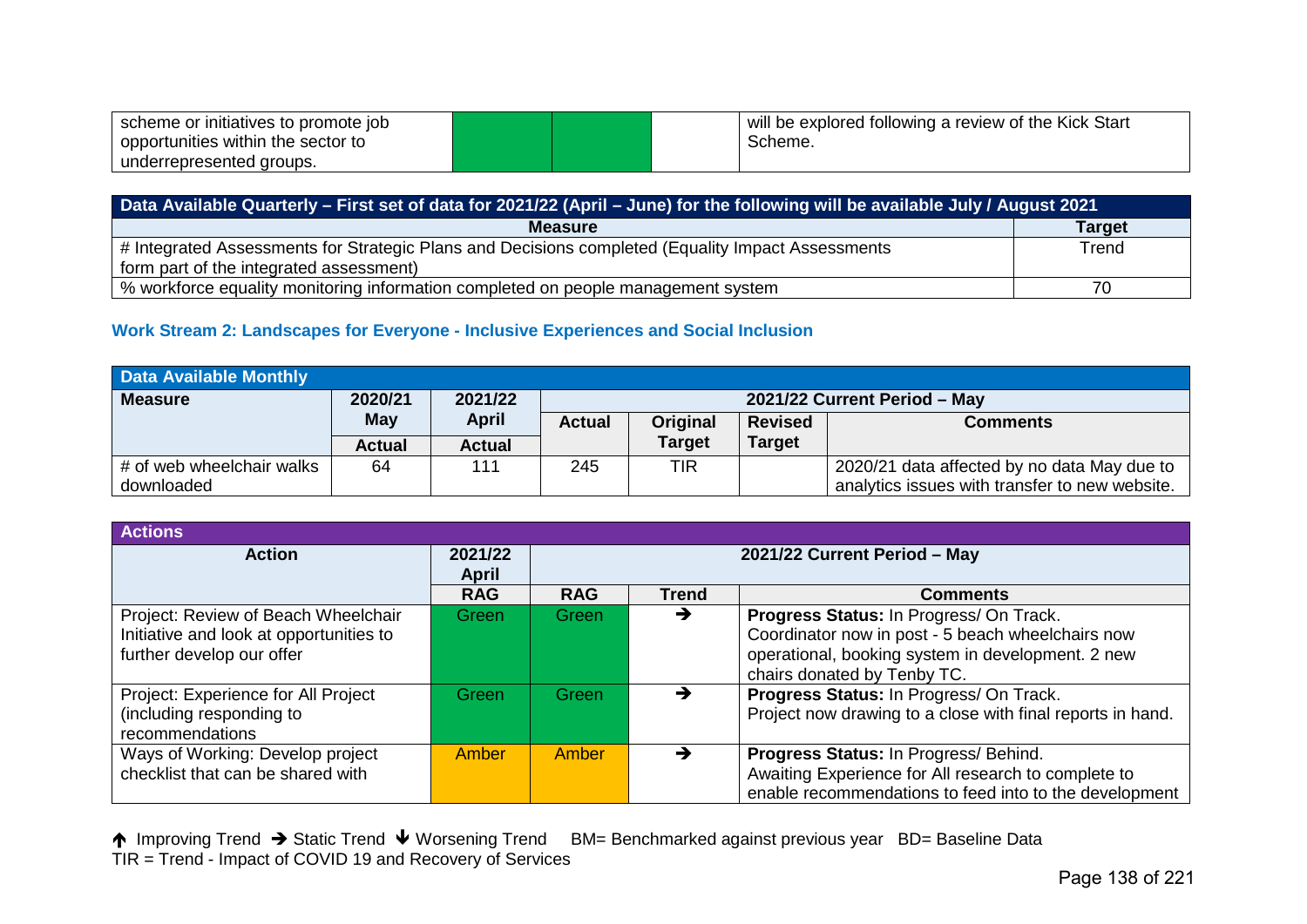| partners to ensure projects developed<br>to address NPMP impacts are inclusive.                                                                                                    |              |              |               | of project checklist. Have been looking at NRW's "By all<br>reasonable means- Least restrictive access to the<br>outdoors" and its indicators of good practice and how<br>these could feed into the checklist. |
|------------------------------------------------------------------------------------------------------------------------------------------------------------------------------------|--------------|--------------|---------------|----------------------------------------------------------------------------------------------------------------------------------------------------------------------------------------------------------------|
| Project: Creation of more accessible<br>circuit walk at reed bed, Freshwater<br>East and access work at Carew Castle                                                               | <b>Amber</b> | <b>Amber</b> | $\rightarrow$ | Progress Status: In Progress/ Behind.<br>This work is due to be completed in the Autumn. It was<br>put on-hold due to COVID but work will resume once the<br>main cutting season is over.                      |
| Project: Physical Access Improvements<br>at St Non;s                                                                                                                               | Green        | Green        | $\rightarrow$ | Progress Status: In Progress/ On Track.<br>Contractor appointed - Start date 7th June.                                                                                                                         |
| Project: Carew Castle Access Project                                                                                                                                               | <b>Green</b> | Green        | $\rightarrow$ | Progress Status: In Progress/ Behind.<br>This project has been delayed and is still in the initial<br>stages of planning.                                                                                      |
| Project: Upgrading beach access for<br>wheelchair accessibility - make good<br>the 'all ability' access path / boardwalk<br>at Manorbier beach and Poppit Sands<br>(SLSP)          | Green        | Green        | $\rightarrow$ | Progress Status: In Progress/ On Track.<br>Work Planning in progress.                                                                                                                                          |
| Project: SLSP All terrain electric<br>scooters at Castell Henllys Iron Age<br>Village                                                                                              | Green        | Amber        | ₩             | Progress Status: In Progress/ On Hold.<br>Incident with current mobility scooter- need to re-assess<br>what type to get.                                                                                       |
| Ways of Working: Initiate a process to<br>explore the potential for developing an<br>enhanced specification and inspection<br>regime for easy<br>access routes                     | <b>Red</b>   | <b>Red</b>   | $\rightarrow$ | Progress Status: Not Started/ On Hold.<br>Work put 'on hold' following the departure of the<br><b>Operations Manager.</b>                                                                                      |
| Collaboration: Review with the other 2<br>Welsh NPA the joint position statement<br>'Landscapes for Everyone' to ensure<br>socio economic considerations are<br>embedded within it | Green        | <b>Amber</b> | ₩             | Progress Status: In Progress/ On Track.<br>Work underway but may be delayed due to breadth and<br>complexity.                                                                                                  |

| Data Available Quarterly - First set of data for 2021/22 (April - June) for the following will be available July / August 2021 |               |  |  |  |
|--------------------------------------------------------------------------------------------------------------------------------|---------------|--|--|--|
| <b>Measure</b>                                                                                                                 | <b>Target</b> |  |  |  |
| # people engaged with through social inclusion activities                                                                      | <b>TIR</b>    |  |  |  |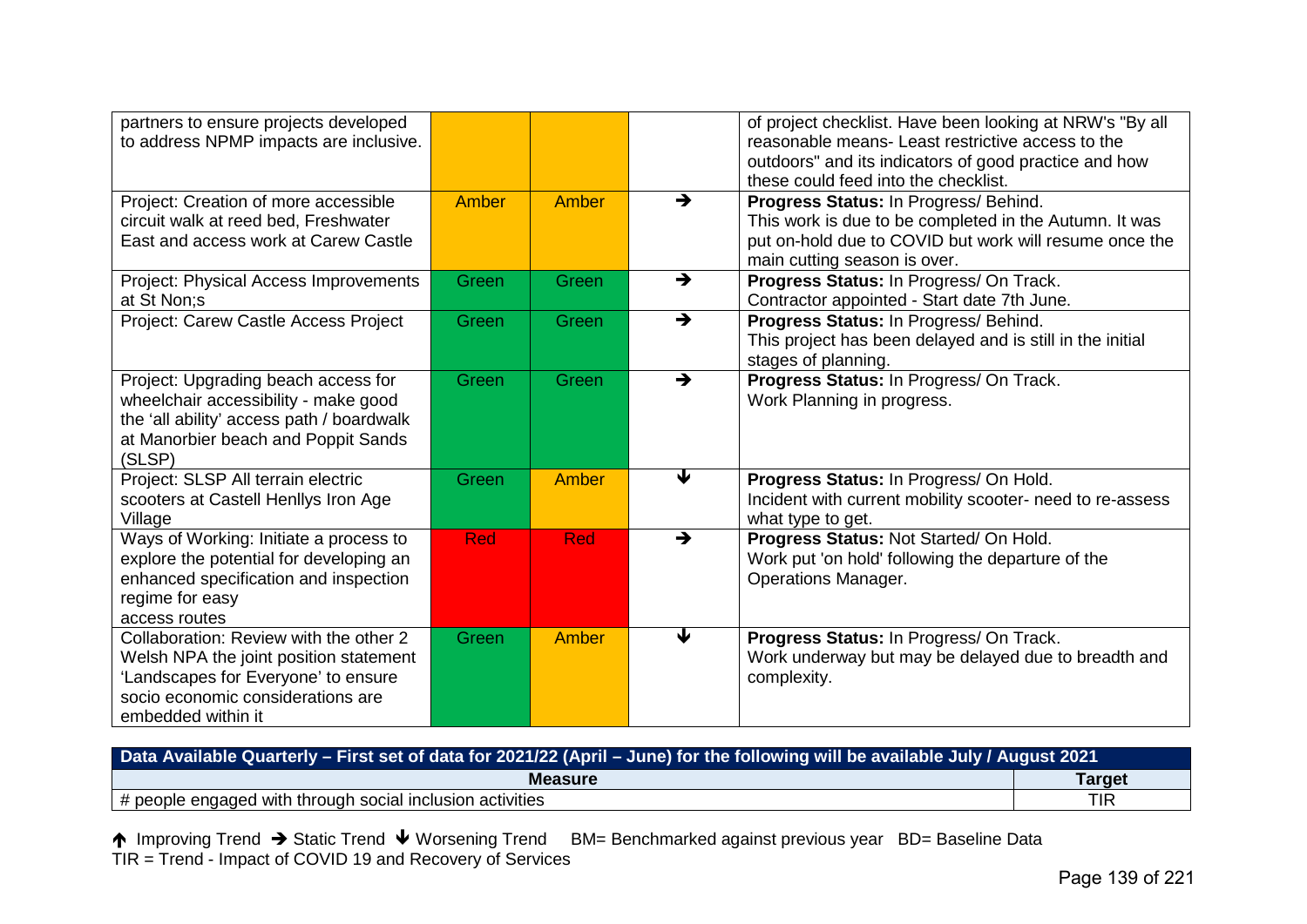| eople<br>vound<br>with<br>inclusio<br>SOCIA<br>'nΩ<br><b>WC</b><br>- Ar<br>жаг<br>tnr<br>12016<br>માર<br>Jd!<br><b>VVIII</b> | <b>TIR</b> |
|------------------------------------------------------------------------------------------------------------------------------|------------|
| all<br>quarters<br>. Rangers<br>'outh<br>۱ Auor<br>active<br>TOI<br>nai                                                      | <b>TIR</b> |

# **Work Stream 3: Engagement**

| <b>Actions</b>                                                                                                                                                                                               |                         |                              |               |                                                                                                                                                                                                                                                                                                                                                                                                                                                                                                                                                                                                                                                                                                                                                                                      |  |
|--------------------------------------------------------------------------------------------------------------------------------------------------------------------------------------------------------------|-------------------------|------------------------------|---------------|--------------------------------------------------------------------------------------------------------------------------------------------------------------------------------------------------------------------------------------------------------------------------------------------------------------------------------------------------------------------------------------------------------------------------------------------------------------------------------------------------------------------------------------------------------------------------------------------------------------------------------------------------------------------------------------------------------------------------------------------------------------------------------------|--|
| <b>Action</b>                                                                                                                                                                                                | 2021/22<br><b>April</b> | 2021/22 Current Period - May |               |                                                                                                                                                                                                                                                                                                                                                                                                                                                                                                                                                                                                                                                                                                                                                                                      |  |
|                                                                                                                                                                                                              | <b>RAG</b>              | <b>RAG</b>                   | <b>Trend</b>  | <b>Comments</b>                                                                                                                                                                                                                                                                                                                                                                                                                                                                                                                                                                                                                                                                                                                                                                      |  |
| Engagement: Facilitation of Youth<br>Committee                                                                                                                                                               | Green                   | <b>Green</b>                 | $\rightarrow$ | Progress Status: In Progress/ On Track.<br>The committee was joined by new members for its two May<br>meetings. Amongst agenda items discussed by the group were:<br>Consultation with Planed relating to a new Youth Project, Youth<br>Committee - ways of working, PCNPA website - National Park<br>Next Generation/Youth Committee pages, Youth Manifesto /<br>National Park Priorities, Consultation with the National Trust<br>regarding their Southwood Farm estate. Sarah Hoss is the link<br>Member for the National Park Authority at Youth Committee<br>meetings.                                                                                                                                                                                                          |  |
| Engagement: Facilitation of<br><b>Volunteer Forum</b>                                                                                                                                                        | Green                   | Green                        | $\rightarrow$ | Progress Status: In Progress/ On Track.<br>No progress to report. Next meeting due in June to co-inside with<br>volunteering review.                                                                                                                                                                                                                                                                                                                                                                                                                                                                                                                                                                                                                                                 |  |
| Engagement: Engagement Action<br>Plan group - engagement with<br>Members, staff and Leadership<br>Team to progress priorities within<br>the plan/ identification of future<br>priorities for the action plan | <b>Amber</b>            | Green                        | ↑             | Progress Status: In Progress/ On Track.<br>Action plan re formatted to align with format of NPMP action<br>plans, to assist corporate consistency. Draft report on the<br>engagement action plan, the supporting group, achievements to<br>date and self assessment work re Audit Wales created to go to<br>Leadership Team and then hopefully to Members via relevant<br>committee for them to comment on. Information has been collated<br>on shared learning from digital and virtual engagement carried out<br>as a result of adapting approaches due to COVID 19 during<br>2020/21 with the information captured via an Engagement Action<br>Plan Group shared learning report. Next meeting to be scheduled.<br>Looking to invite Experiences for All researcher to meeting to |  |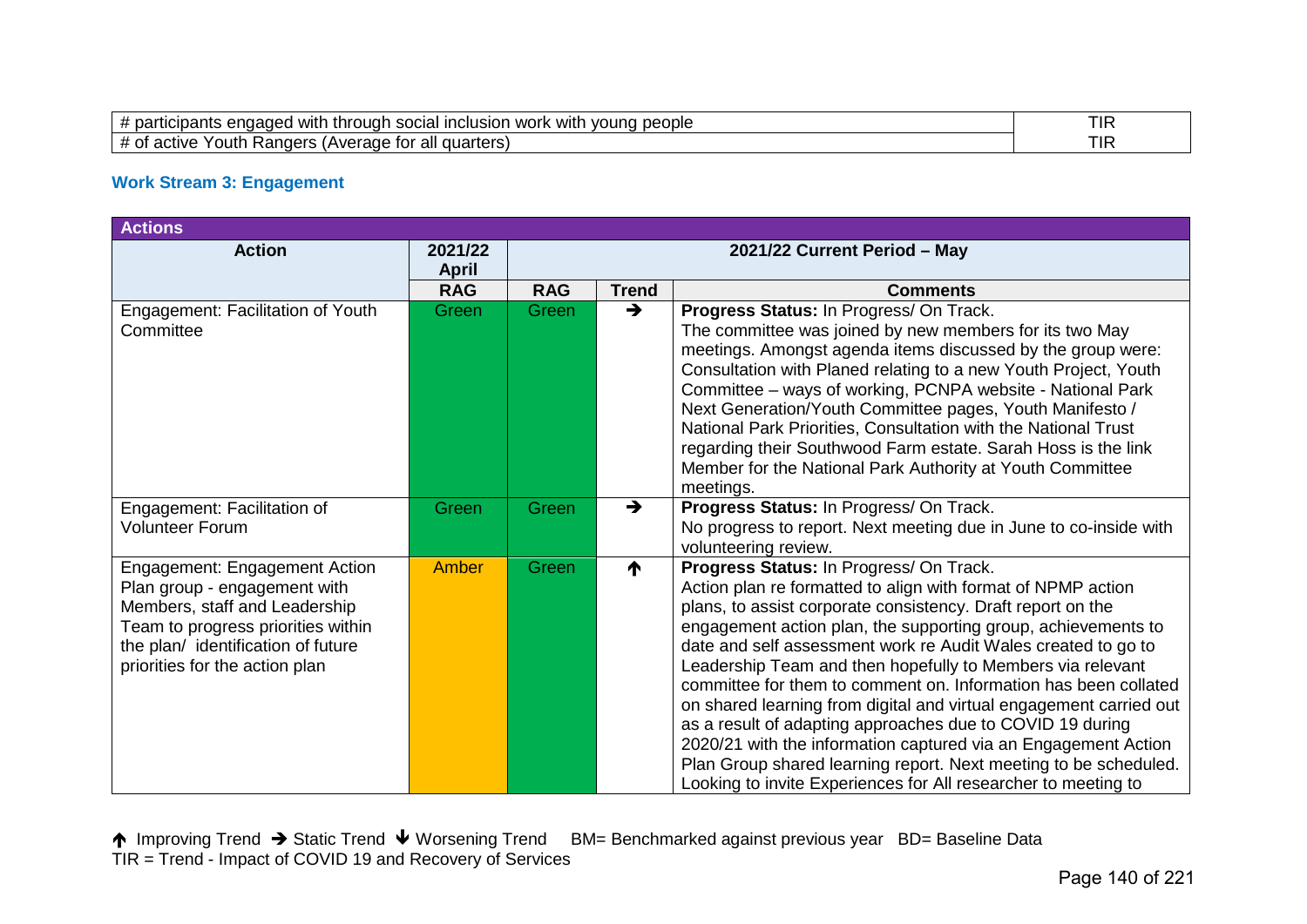|                                                                                                                                                          |       |       | provide feedback on findings of the research and areas that need<br>to be considered/ taken on board in relation to engagement.                         |
|----------------------------------------------------------------------------------------------------------------------------------------------------------|-------|-------|---------------------------------------------------------------------------------------------------------------------------------------------------------|
| Engagement: Involvement of<br>Members, Staff, stakeholders and<br>the public in the review of the<br>Authority's priorities<br>and Well-being Objectives | Green | Green | <b>Progress Status: In Progress/ On Track.</b><br>Members agreed draft high level strategy for consultation.<br>Consultation launched during the month. |

# **Well-being Objective – Communities**

# **Work Stream 1: Community Activities and Projects benefiting the Park and People**

| <b>Actions</b>                                                                                                                          |              |                              |               |                                                                                                                                                                                                                                                                                                                                                                                                                                                                                                                                                                                                                                                                                                                                                                                               |  |  |  |
|-----------------------------------------------------------------------------------------------------------------------------------------|--------------|------------------------------|---------------|-----------------------------------------------------------------------------------------------------------------------------------------------------------------------------------------------------------------------------------------------------------------------------------------------------------------------------------------------------------------------------------------------------------------------------------------------------------------------------------------------------------------------------------------------------------------------------------------------------------------------------------------------------------------------------------------------------------------------------------------------------------------------------------------------|--|--|--|
| <b>Action</b>                                                                                                                           | 2021/22      | 2021/22 Current Period - May |               |                                                                                                                                                                                                                                                                                                                                                                                                                                                                                                                                                                                                                                                                                                                                                                                               |  |  |  |
|                                                                                                                                         | <b>April</b> |                              |               |                                                                                                                                                                                                                                                                                                                                                                                                                                                                                                                                                                                                                                                                                                                                                                                               |  |  |  |
|                                                                                                                                         | <b>RAG</b>   | <b>RAG</b>                   | <b>Trend</b>  | <b>Comments</b>                                                                                                                                                                                                                                                                                                                                                                                                                                                                                                                                                                                                                                                                                                                                                                               |  |  |  |
| Engagement: Rangers community liaison<br>work and participation in local<br>Community Safety Partnership and Rural<br>Crime Partnership | Green        | Green                        | $\rightarrow$ | Progress Status: In Progress/ On Track.<br>Ranger Service Manager attended Community Safety<br>Partnership meeting and contributes to new weekly Cohesion<br>meeting.                                                                                                                                                                                                                                                                                                                                                                                                                                                                                                                                                                                                                         |  |  |  |
| Project: Stitch in Time project<br>engagement with Communities                                                                          | Green        | Green                        | $\rightarrow$ | Progress Status: In Progress/ On Track.<br>Attending CLEAN steering group In Partnership with Cwm<br>Arian, Growing Better Connections, Officer and PCNPA officer<br>has agreed to include 6 acres of land at the water shed of the<br>Afon Nyfer and Dulais. A contractor has set to work preparing<br>the site for a Community best practice event on July 21st.<br>Provided advice to NRW officer on Himalayan balsam project<br>at Crymlyn bog, visited south catchments sites with him.<br>Engagement with Llwyngwair manor managing director<br>regarding new footpath and invasive species- balsam and<br>Knotweed. Newport paths group first balsam bash of the year<br>cancelled due to weather. Pathways group volunteered<br>removing Himalayan balsam at Chapel Hill woods. First |  |  |  |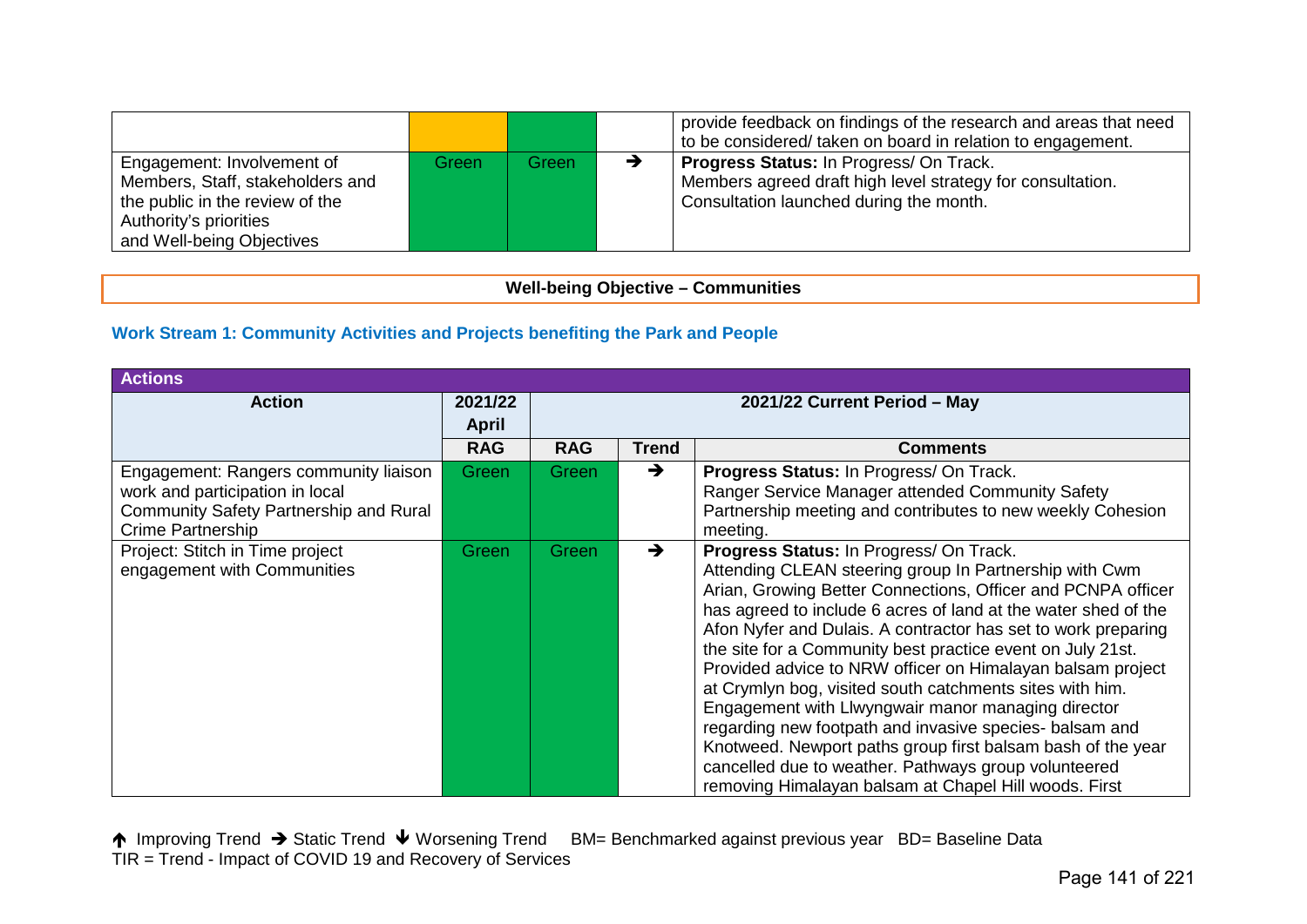|                                                                                                             |       |       |               | Volunteer group session at Penrallt Garden centre Molygrove,<br>14 volunteers and 1 member of Garden centre staff took part<br>pulling balsam between 1300 and 1500.                                                                                                                                                                                                                                                                                                                                                                                                                                                                                                                                                                                                                                                                                                                                                                                                                                                                                                                                                                                                                                                                                                                                                                                                                                                                                  |
|-------------------------------------------------------------------------------------------------------------|-------|-------|---------------|-------------------------------------------------------------------------------------------------------------------------------------------------------------------------------------------------------------------------------------------------------------------------------------------------------------------------------------------------------------------------------------------------------------------------------------------------------------------------------------------------------------------------------------------------------------------------------------------------------------------------------------------------------------------------------------------------------------------------------------------------------------------------------------------------------------------------------------------------------------------------------------------------------------------------------------------------------------------------------------------------------------------------------------------------------------------------------------------------------------------------------------------------------------------------------------------------------------------------------------------------------------------------------------------------------------------------------------------------------------------------------------------------------------------------------------------------------|
| Ways of Working: Centres engagement<br>activity with local communities.<br>(Individual one for each centre) | Green | Green | $\rightarrow$ | CH: Progress Status: In Progress/ On Track.<br>Local cylch meithrin will use the outside tipi for their Chware<br>and Can session (play and song session) every Tuesday<br>afternoon after half term. Working with PLANED to set up a<br>networking event in September for local attractions,<br>businesses and accommodation providers in the North.<br>OYP: Progress Status: In Progress/ On Track.<br>All local artist exhibitions have now reopened. OyP Manager<br>has met with a new local community group 'EcoDewi' to see<br>how OyP can support them in their work to combat climate<br>change. Their aims are very much aligned with the NP and<br>may help OyP to become more relevant within the community<br>by working with them. Pembrokeshire Inspired group<br>continues, with OyP manager taking part in an evaluation<br>session. OyP manager supported the tender process for a new<br>Sound Walk at St Nons. The centre hosted an Ancient<br>Connections exhibition aimed at consulting the local<br>community on a new piece of community artwork in St Davids<br>linking with Wexford in Ireland. Plans are forming to host the<br>popular pop-up markets in the Summer as well as children's<br>craft activities.<br>Carew: Progress Status: Not Started/Behind.<br>We continue to engage with our local community through the<br>Community Council. Engagement with local schools etc. has<br>been put on hold due to Covid. |

| Data Available Quarterly – First set of data for 2021/22 (April – June) for the following will be available July / August 2021 |               |  |  |  |  |
|--------------------------------------------------------------------------------------------------------------------------------|---------------|--|--|--|--|
| <b>Measure</b>                                                                                                                 | <b>Target</b> |  |  |  |  |
| # community project/ engagement activities                                                                                     | <b>TIR</b>    |  |  |  |  |
| # social action participant days                                                                                               | <b>TIR</b>    |  |  |  |  |
| # community events held at centres                                                                                             | <b>TIR</b>    |  |  |  |  |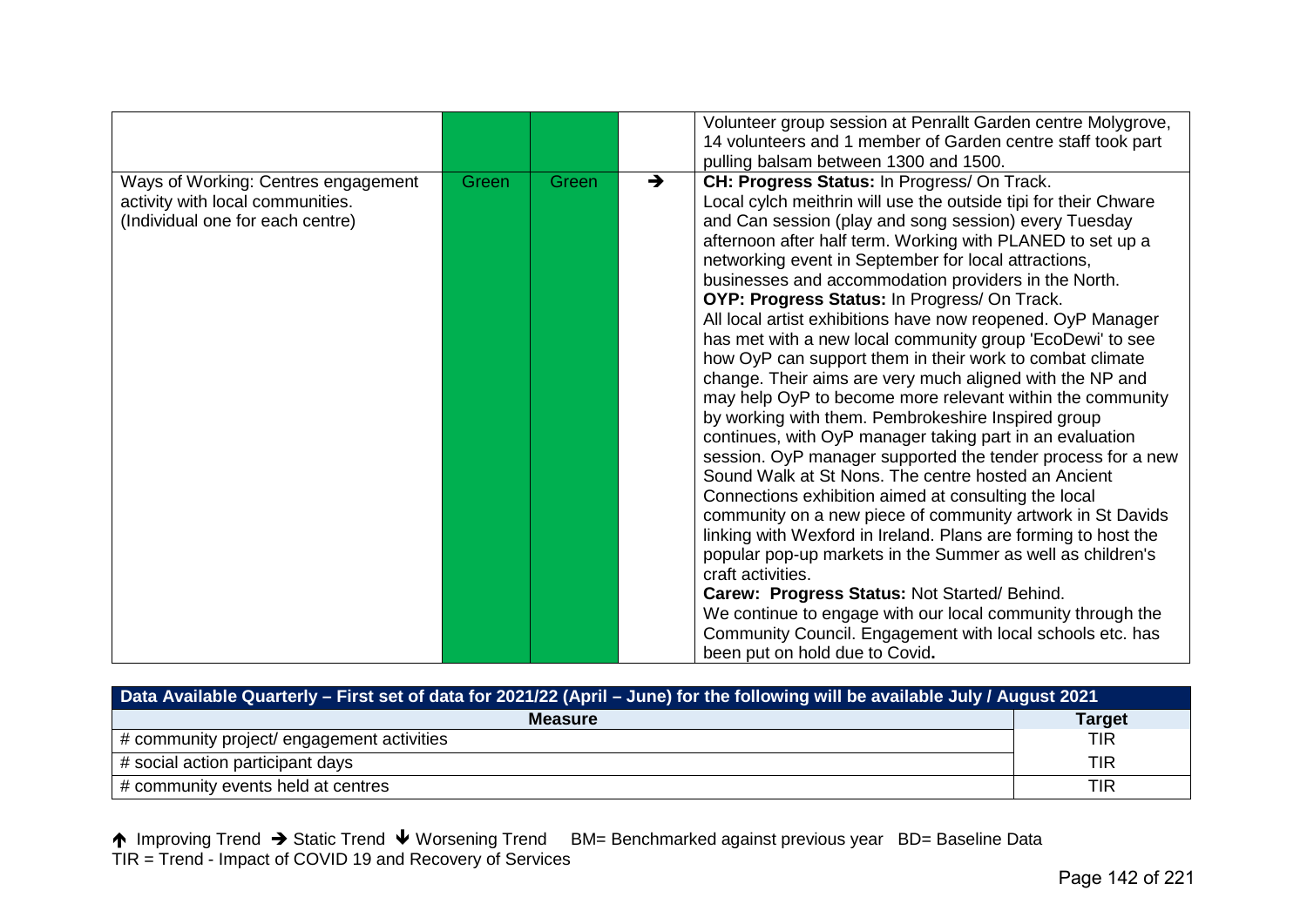# **Work Stream 2: Sustainable Development Fund – Supporting Community Decarbonisation Projects**

| Data Available Quarterly - First set of data for 2021/22 (April - June) for the following will be available July / August 2021 |               |  |  |  |  |
|--------------------------------------------------------------------------------------------------------------------------------|---------------|--|--|--|--|
| <b>Measure</b>                                                                                                                 | <b>Target</b> |  |  |  |  |
| # SDF community projects approved - Installing renewable energy generation facilities to a community building                  | Trend         |  |  |  |  |
| # SDF community projects completed - Installing renewable energy generation facilities to a community building                 | Trend         |  |  |  |  |
| # SDF community projects approved - An initiative to promote reduction in carbon emissions in transport                        | Trend         |  |  |  |  |
| # SDF community projects completed - An initiative to promote reduction in carbon emissions in transport                       | Trend         |  |  |  |  |
| # SDF community projects approved - Install a community facilities that minimises waste                                        | Trend         |  |  |  |  |
| # SDF community projects completed - Install a community facilities that minimises waste                                       | Trend         |  |  |  |  |
| # SDF community projects approved - Other community based carbon reduction initiatives                                         | Trend         |  |  |  |  |
| # SDF community projects completed - Other community based carbon reduction initiatives                                        | Trend         |  |  |  |  |
| % of Sustainable Development Fund allocated                                                                                    | 100%          |  |  |  |  |

#### **Work Stream 3: Planning Service – Enforcement, Placemaking and Community Engagement**

| <b>Actions</b>                      |                  |                              |       |                                                        |  |
|-------------------------------------|------------------|------------------------------|-------|--------------------------------------------------------|--|
| <b>Action</b>                       | 2021/22<br>April | 2021/22 Current Period - May |       |                                                        |  |
|                                     | <b>RAG</b>       | <b>RAG</b>                   | Trend | <b>Comments</b>                                        |  |
| <b>Engagement: Planning Service</b> | Green            | Green                        |       | <b>Progress Status: In Progress/ On Track.</b>         |  |
| engagement with Community Councils  |                  |                              |       | Ongoing positive engagement with community councils    |  |
|                                     |                  |                              |       | including officers attending meetings where requested. |  |

| Data Available Quarterly - First set of data for 2021/22 (April - June) for the following will be available July / August 2021 |               |  |  |  |  |
|--------------------------------------------------------------------------------------------------------------------------------|---------------|--|--|--|--|
| <b>Measure</b>                                                                                                                 | <b>Target</b> |  |  |  |  |
| % of enforcement cases investigated (within 84 days)                                                                           | BM            |  |  |  |  |
| Average time taken to investigate enforcement cases in days                                                                    | BM            |  |  |  |  |
| Average time taken to take enforcement action in days                                                                          | <b>BM</b>     |  |  |  |  |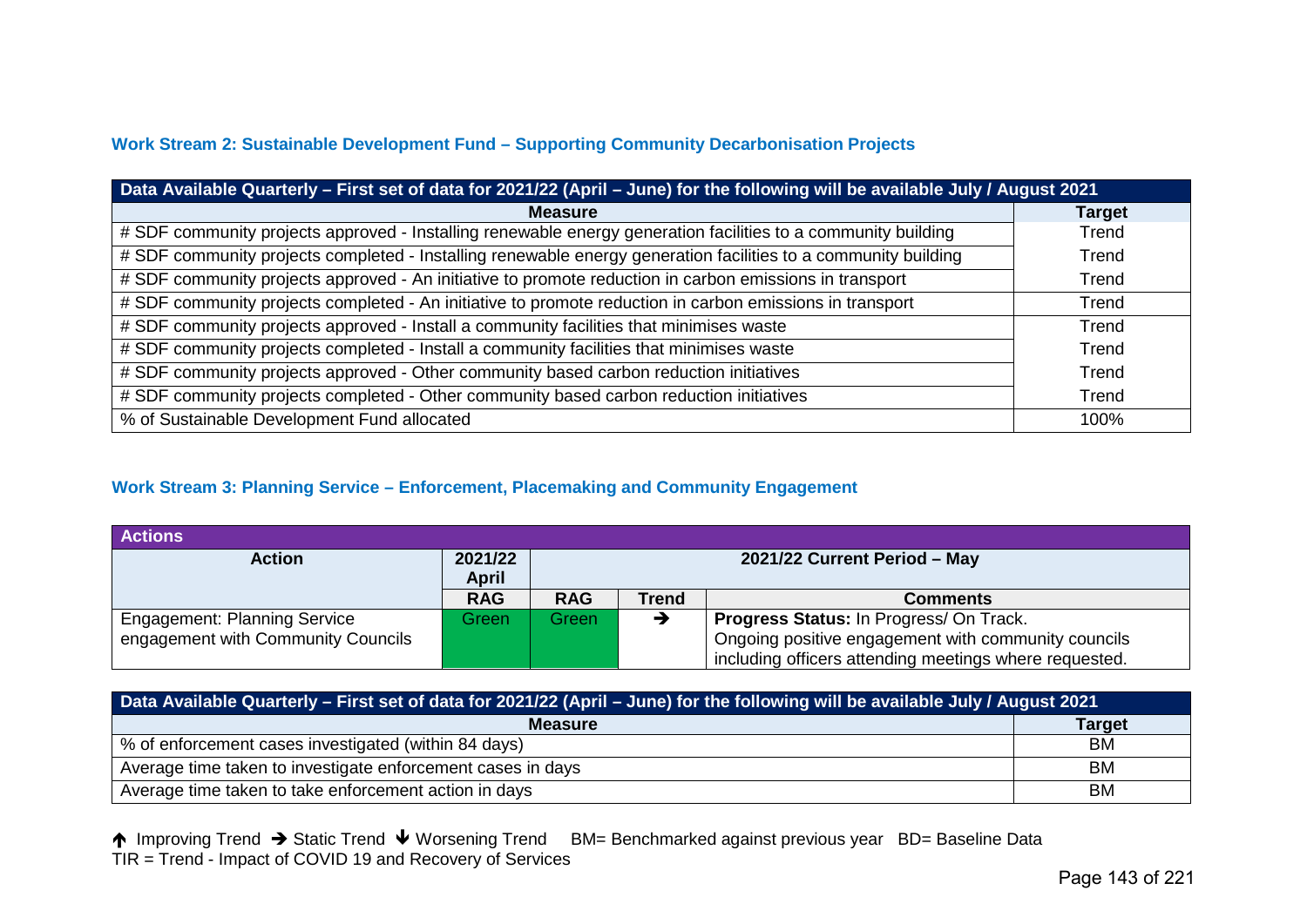# **Well-being Objective – Culture**

### **Work Stream 1: Historic Inspiration and Experiences**

| <b>Data Available Monthly</b> |               |               |               |               |                |                              |               |                       |
|-------------------------------|---------------|---------------|---------------|---------------|----------------|------------------------------|---------------|-----------------------|
| <b>Measure</b>                | 2020/21       | 2021/22       |               |               |                | 2021/22 Current Period - May |               |                       |
|                               | May           | <b>April</b>  | <b>Actual</b> | Original      | <b>Revised</b> | <b>RAG</b>                   | <b>Trend</b>  | <b>Comments</b>       |
|                               | <b>Actual</b> | <b>Actual</b> |               | <b>Target</b> | <b>Target</b>  |                              |               |                       |
| # Visitors to Carew Castle    | 0             | 1,990         | 7,025         | <b>TIR</b>    |                |                              |               | 2020/21 data impacted |
| vtd                           |               |               |               |               |                |                              |               | by COVID 19 closures. |
| Carew Trip Advisor rating     | 4.5           | 4.5           | 4.5           | 4.5           |                | Green                        | $\rightarrow$ |                       |
| 1-5                           |               |               |               |               |                |                              |               |                       |
| # Visitors to Castell         | $\Omega$      | 215           | 1,706         | <b>TIR</b>    |                |                              |               | 2020/21 data impacted |
| <b>Henllys</b>                |               |               |               |               |                |                              |               | by COVID 19 closures. |
| Castell Henllys Trip          | 4.5           | 4.5           | 4.5           | 4.5           |                | Green                        | →             |                       |
| Advisor rating 1-5            |               |               |               |               |                |                              |               |                       |

| <b>Actions</b>                                                                                                              |                         |                              |       |                                                                                                                                                                                                                                                                                                                                                                                                               |  |  |  |
|-----------------------------------------------------------------------------------------------------------------------------|-------------------------|------------------------------|-------|---------------------------------------------------------------------------------------------------------------------------------------------------------------------------------------------------------------------------------------------------------------------------------------------------------------------------------------------------------------------------------------------------------------|--|--|--|
| <b>Action</b>                                                                                                               | 2021/22<br><b>April</b> | 2021/22 Current Period - May |       |                                                                                                                                                                                                                                                                                                                                                                                                               |  |  |  |
|                                                                                                                             | <b>RAG</b>              | <b>RAG</b>                   | Trend | Comments                                                                                                                                                                                                                                                                                                                                                                                                      |  |  |  |
| Recovery Activity: Re opening of<br>Castell Henllys to visitors (informed by<br>risk assessment and adapted<br>approaches.) | Green                   | Green                        | →     | Progress Status: In Progress/ On Track.<br>Site opened on 26 <sup>th</sup> April. Risk assessments and the site itself and<br>demonstrations and activities offered have been updated with<br>easing of restrictions to allow indoor areas to be open. Community<br>groups as well as groups from further afield have enquired into<br>the use of the outdoor tipi as a venue to deliver projects/activities. |  |  |  |
| Recovery Activity: Re opening of<br>Carew Castle and Mill to visitors                                                       | Green                   | Green                        | →     | Progress Status: Complete/ On Track.                                                                                                                                                                                                                                                                                                                                                                          |  |  |  |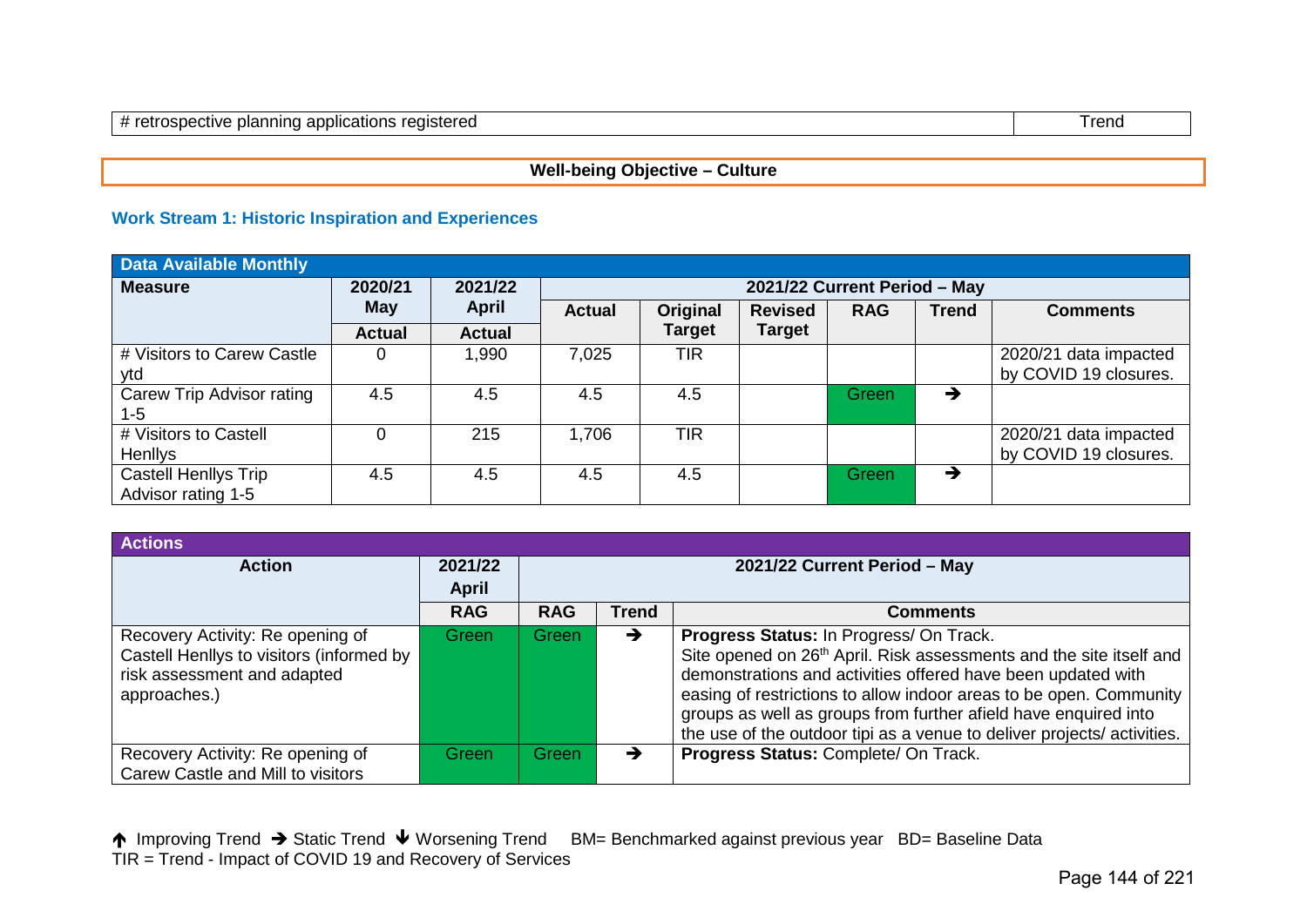| (informed by risk assessment and<br>adapted approaches.)                         |       |         | This action is now complete. The Castle and Mill are open to the<br>public. A few small areas remain closed off due to Covid 19<br>safety.                                                            |
|----------------------------------------------------------------------------------|-------|---------|-------------------------------------------------------------------------------------------------------------------------------------------------------------------------------------------------------|
| Project: Development of Interpretation<br>in the exhibition room at Carew Castle | Green | Green \ | Progress Status: In Progress/ Behind.<br>This project was delayed due to Covid 19, however much of the<br>work has been started. We aim to have this completed in 2021 to<br>open in the 2022 season. |

| Data Available Quarterly – First set of data for 2021/22 (April – June) for the following will be available July / August 2021 |               |  |  |  |  |
|--------------------------------------------------------------------------------------------------------------------------------|---------------|--|--|--|--|
| <b>Measure</b>                                                                                                                 | <b>Target</b> |  |  |  |  |
| # participants in historical activities and events                                                                             | <b>TIR</b>    |  |  |  |  |
| # people engaged with through education programme at Castell Henllys                                                           | <b>TIR</b>    |  |  |  |  |
| # people engaged with through education programme at Carew                                                                     | <b>TIR</b>    |  |  |  |  |

# **Work Stream 2: Art Inspiration and Engagement**

| <b>Data Available Monthly</b>  |               |               |                                                                |               |               |                                         |  |
|--------------------------------|---------------|---------------|----------------------------------------------------------------|---------------|---------------|-----------------------------------------|--|
| <b>Measure</b>                 | 2020/21       | 2021/22       |                                                                |               |               | 2021/22 Current Period - May            |  |
|                                | <b>May</b>    | April         | Original<br><b>Actual</b><br><b>Revised</b><br><b>Comments</b> |               |               |                                         |  |
|                                | <b>Actual</b> | <b>Actual</b> |                                                                | <b>Target</b> | <b>Target</b> |                                         |  |
| # visitors to gallery at Oriel |               |               | 903                                                            | TIR           |               | Gallery re-opened on 17th May following |  |
| y Parc ytd                     |               |               |                                                                |               |               | lifting of restrictions.                |  |

| <b>Actions</b>                       |            |            |       |                                                                    |
|--------------------------------------|------------|------------|-------|--------------------------------------------------------------------|
| <b>Action</b>                        | 2021/22    |            |       | 2021/22 Current Period - May                                       |
|                                      | April      |            |       |                                                                    |
|                                      | <b>RAG</b> | <b>RAG</b> | Trend | <b>Comments</b>                                                    |
| Recovery Activity: Re opening of the | Green      | Green      |       | Progress Status: Complete/ On Track.                               |
| gallery at Oriel y Parc to visitors  |            |            |       | Gallery re-opened on 17th May following a lifting of restrictions. |
| (informed by risk assessment and     |            |            |       | There is still limited capacity and no 'hands-on' activities,      |
| adapted approaches.)                 |            |            |       | following Covid-19 guidance.                                       |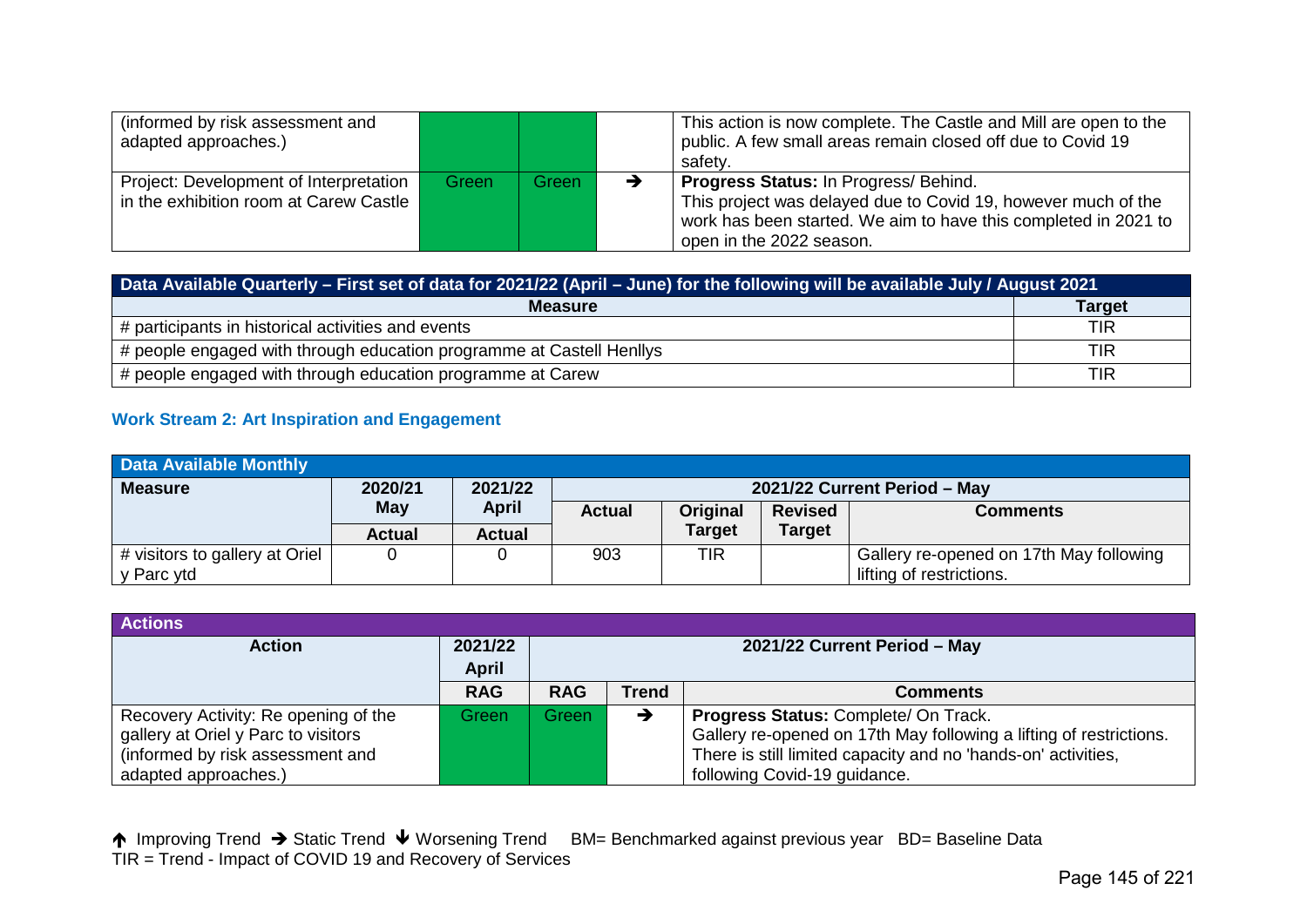| Project: School Holiday art workshops at<br>Oriel y Parc                                                                                                        | <b>Green</b> | Green        | →             | Progress Status: In Progress/ On Track.<br>We are currently researching guidelines and hope to have<br>workshops in place for the summer holidays.                                                                                                                                                                                                                                                                                           |
|-----------------------------------------------------------------------------------------------------------------------------------------------------------------|--------------|--------------|---------------|----------------------------------------------------------------------------------------------------------------------------------------------------------------------------------------------------------------------------------------------------------------------------------------------------------------------------------------------------------------------------------------------------------------------------------------------|
| Strategic Partnership: Joint curation of<br>Exhibitions with Amgueddfa Cymru/<br><b>National Museum Wales</b>                                                   | <b>Green</b> | <b>Green</b> | $\rightarrow$ | Progress Status: In Progress/ On Track.<br>Land/Sea exhibition on track to open on 10th July. With previews<br>being booked by stakeholders and VIPs. SLSP funding has been<br>granted for a Lost Words exhibition in 2022. VSM is working with<br>NMW to ensure a plan is in place to ensure the project runs to<br>time and budget. NMW are currently awaiting confirmation from<br>the publishers regarding licensing for the exhibition. |
| Project: Develop a range of digital and<br>supplementary online materials for<br>exhibitions at OYP, to help more people<br>to engage with art works on display | Green        | <b>Green</b> | $\rightarrow$ | Progress Status: In Progress/ On Track.<br>NMW and PCNPA Comms team continue to work together to<br>create online material for upcoming exhibition Land/Sea.                                                                                                                                                                                                                                                                                 |
| Strategic Partnership: Participation in<br>Inspire Pembrokeshire                                                                                                | Green        | Green        | $\rightarrow$ | Progress Status: In Progress/ On Track.<br>VSM continues to represent PCNPA on this group. Manager has<br>taken part in various meetings to help inform the creation of new<br>Pembrokeshire Arts and Events website / portal. VSM has also<br>taken part in an evaluation session to help inform the project<br>leaders how the project has delivered upon its objectives.                                                                  |

| Data Available Quarterly - First set of data for 2021/22 (April - June) for the following will be available July / August 2021 |            |  |  |  |  |
|--------------------------------------------------------------------------------------------------------------------------------|------------|--|--|--|--|
| <b>Measure</b><br><b>Target</b>                                                                                                |            |  |  |  |  |
| # participants school holiday art workshops for children                                                                       | <b>TIR</b> |  |  |  |  |

# **Work Stream 3: Historic Environment - Historic Buildings and Community Archaeology**

| <b>Actions</b>                                                      |                                                         |            |              |                                               |  |
|---------------------------------------------------------------------|---------------------------------------------------------|------------|--------------|-----------------------------------------------|--|
| <b>Action</b>                                                       | 2021/22<br>2021/22 Current Period - May<br><b>April</b> |            |              |                                               |  |
|                                                                     | <b>RAG</b>                                              | <b>RAG</b> | <b>Trend</b> | <b>Comments</b>                               |  |
| Scheme: Delivery of Safeguarding Ancient<br><b>Monuments Scheme</b> | Green                                                   | Green      |              | <b>Progress Status: In Progress/ On Track</b> |  |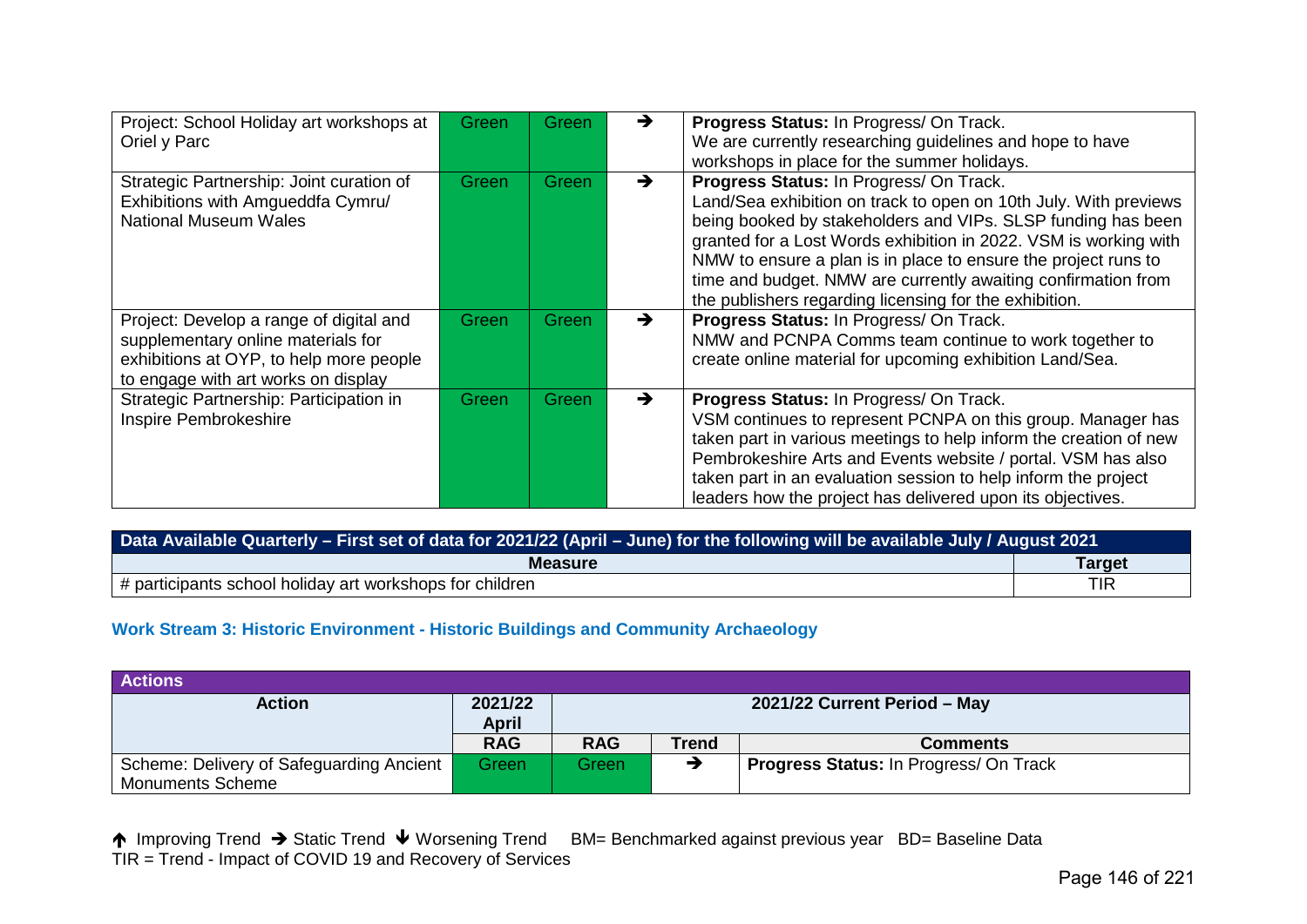|                                                                                                                                                                |       |       |   | During May, four visits to scheduled monuments were<br>submitted by volunteers. A number of the submission<br>that have been received since the scheme commenced<br>in 2020 have been assessed. Some sites have no<br>issues, but others require further attention and remedial<br>action. Also, one2one training took place with a heritage<br>volunteer to assess a scheduled monument in St Davids.         |
|----------------------------------------------------------------------------------------------------------------------------------------------------------------|-------|-------|---|----------------------------------------------------------------------------------------------------------------------------------------------------------------------------------------------------------------------------------------------------------------------------------------------------------------------------------------------------------------------------------------------------------------|
| Scheme: Heritage Guardians activities<br>with schools and colleges                                                                                             | Green | Green | → | Progress Status: In Progress/On Track.<br>During May, a meeting took place regarding evaluating<br>the Heritage Guardians Pilot project and an evaluation<br>consultant was appointed to carry out the evaluation. The<br>evaluation will involve interviewing educational<br>institutions that took part and also developing the<br>direction of the scheme for the future.                                   |
| Event: Annual Archaeology Day                                                                                                                                  | Green | Green | → | Progress Status: In Progress/ On Track.<br>During May, a planning meeting took place with PLANED<br>and colleagues from the Authority to discuss plans for the<br>event. In addition, the Authority attended a meeting with<br>the Pembrokeshire College to discuss the venue and<br>also capability to live stream the event to an audience<br>dialling in virtually.                                         |
| Project: Activities to support digital<br>community archaeology interpretation offer                                                                           | Green | Green | → | Progress Status: In Progress/ On Track.<br>During May, an interpretation panel was installed near<br>the site of St Patrick's Chapel, Whitesands. This included<br>the digital reconstruction image of the site as the chapel<br>would have looking in the past. Also, work on the Oriel y<br>Parc artefacts digital scanning work and Castle Point Old<br>Fort, Fishguard digital reconstruction are ongoing. |
| Project: Delivery of Community<br>Archaeology excavations and projects<br>(focus on opportunities linked to Castell<br>Nevern and Ancient Connections project) | Green | Green | → | Progress Status: In Progress/ On Track.<br>During May, a planning meeting took place in relation to<br>the St Patrick's Chapel excavation due to commence in<br>June 2021 with the Dyfed Archaeological Trust and the<br>Project Manager for the Ancient Connections project.<br>Also, a planning meeting took place with the CHERISH<br>project team to discuss the planned excavation at                     |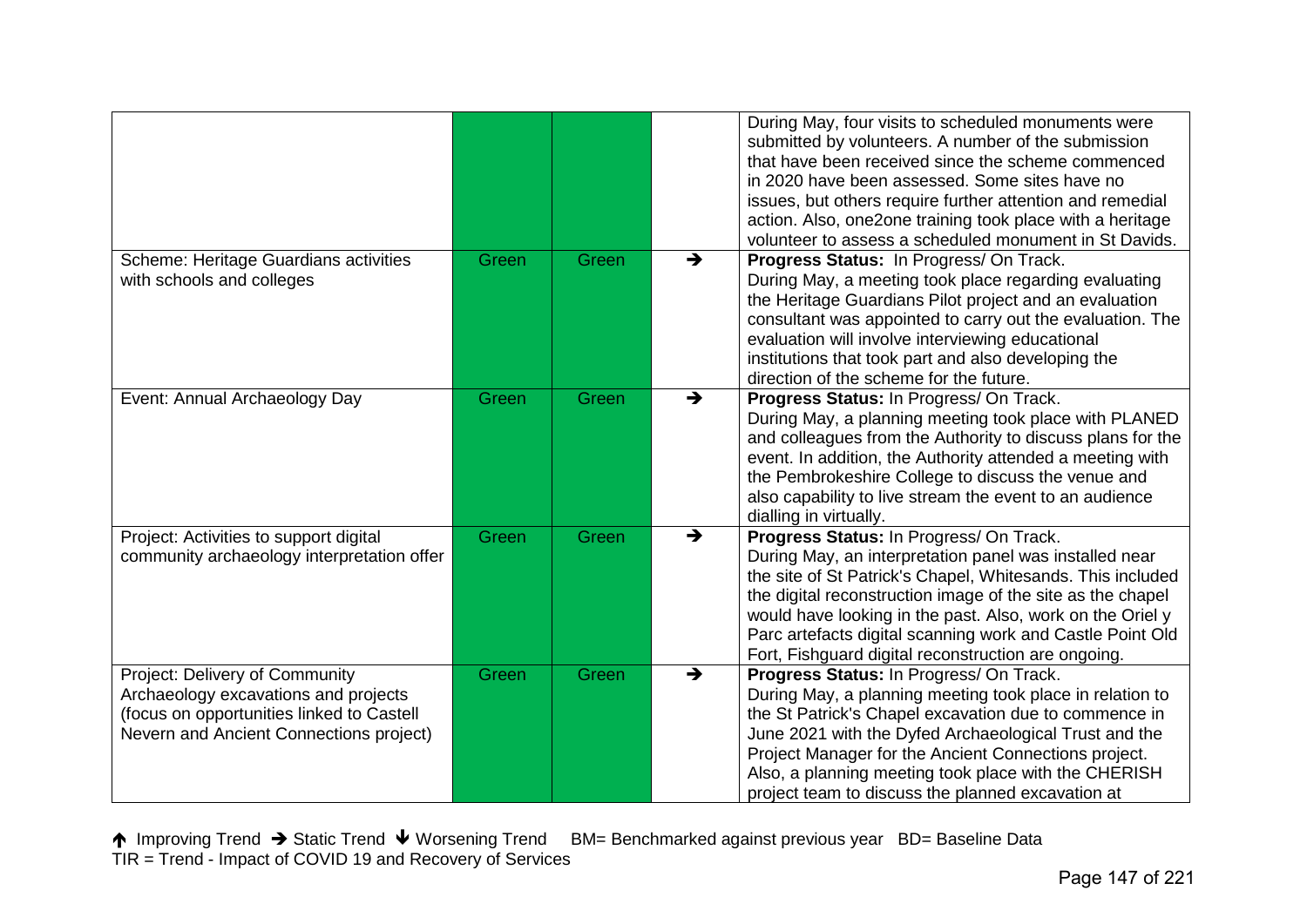|                                                                                                   |       |              |               | Caerfai, St Davids in autumn 2021. The National Trust<br>and Cadw were also present for this meeting. In addition,<br>a Preseli Heartlands project steering group meeting took<br>place.                                                                                                                                                                                                                                                                                                                                                                                                                                                                                                                                                                                                                             |
|---------------------------------------------------------------------------------------------------|-------|--------------|---------------|----------------------------------------------------------------------------------------------------------------------------------------------------------------------------------------------------------------------------------------------------------------------------------------------------------------------------------------------------------------------------------------------------------------------------------------------------------------------------------------------------------------------------------------------------------------------------------------------------------------------------------------------------------------------------------------------------------------------------------------------------------------------------------------------------------------------|
| Project: LIDAR survey and associated<br>activities                                                | Green | <b>Green</b> | $\rightarrow$ | Progress Status: In Progress/ On Track<br>During May, the Authority has been working with the<br>appointed consultant to draft the tender brief in<br>preparation for procurement of contractor to capture<br>LiDAR data in winter 2021/22.                                                                                                                                                                                                                                                                                                                                                                                                                                                                                                                                                                          |
| Strategic Partnership: Collaboration and<br>activities with partners via Heritage Watch<br>Scheme | Green | Green        | $\rightarrow$ | Progress Status: In Progress/ On Track.<br>During May, a site visit took place to Craig Rhosyfelin to<br>meet with the landowner and those living near site to<br>discuss issues that have arisen since the release of the<br>BBC2 documentary. Specifically, visitor pressure,<br>accessibility, parking issues and potential damage at the<br>site. Advice was given and some issues have been<br>referred to colleagues to explore. In addition, the local<br>neighbourhood policing team have been made aware of<br>the issue and have agreed to visit the site more regularly<br>to keep an eye on the site. Also, a monthly heritage<br>watch catch up meeting took place with Cadw and the<br>Authority visited a damaged scheduled monument that is<br>adjacent to the National Park area on behalf of Cadw. |
| Strategic: Review of Conservation Areas<br>within the Park                                        | Amber | Amber        |               | Progress Status: In Progress/ On Track.<br>Review progressing, some delay due to restrictions on<br>site visits during the Covid-19 lockdown but in progress<br>and on track for completion.                                                                                                                                                                                                                                                                                                                                                                                                                                                                                                                                                                                                                         |

| Data Available Quarterly – First set of data for 2021/22 (April – June) for the following will be available July / August 2021 |               |  |  |  |  |
|--------------------------------------------------------------------------------------------------------------------------------|---------------|--|--|--|--|
| <b>Measure</b>                                                                                                                 | <b>Target</b> |  |  |  |  |
| % Buildings at Risk                                                                                                            | - 6           |  |  |  |  |
| # listed building applications determined under CADW delegated scheme                                                          | <b>BD</b>     |  |  |  |  |
| # of archaeological sites where conditions have improved                                                                       | Trend         |  |  |  |  |
| # of archaeological sites where conditions have improved with the help of volunteers and social action participants            | <b>TIR</b>    |  |  |  |  |
| # participants in heritage guardian sessions                                                                                   | <b>TIR</b>    |  |  |  |  |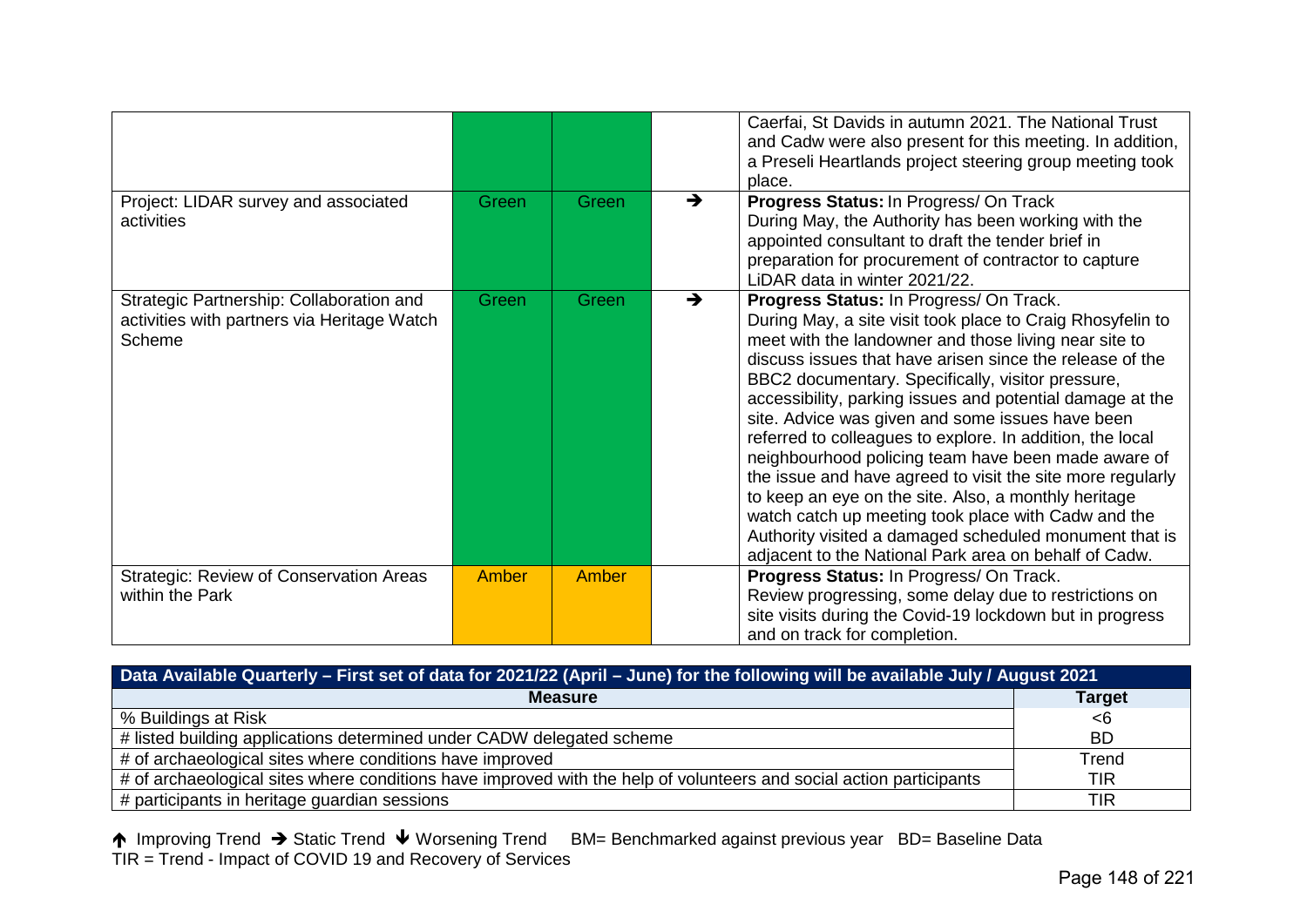#### # of heritage guardian sessions TIR

#### **Work Stream 4: Promoting the Welsh Language - Skills, opportunities and inspiration**

| <b>Actions</b>                                                 |                         |                              |              |                                                                                                                                                                                                                                                                                                                                                                                                                                                                                                                                                                                                                                                                |  |  |  |  |
|----------------------------------------------------------------|-------------------------|------------------------------|--------------|----------------------------------------------------------------------------------------------------------------------------------------------------------------------------------------------------------------------------------------------------------------------------------------------------------------------------------------------------------------------------------------------------------------------------------------------------------------------------------------------------------------------------------------------------------------------------------------------------------------------------------------------------------------|--|--|--|--|
| <b>Action</b>                                                  | 2021/22<br><b>April</b> | 2021/22 Current Period - May |              |                                                                                                                                                                                                                                                                                                                                                                                                                                                                                                                                                                                                                                                                |  |  |  |  |
|                                                                | <b>RAG</b>              | <b>RAG</b>                   | <b>Trend</b> | <b>Comments</b>                                                                                                                                                                                                                                                                                                                                                                                                                                                                                                                                                                                                                                                |  |  |  |  |
| Project: Developing Castell Henllys as<br>a Welsh Language Hub | Green                   | Green                        | →            | Progress Status: In Progress/ On Track.<br>Local Menter laith group will be using the open sided tipi to hold<br>Welsh play sessions for young parents and toddlers in the near<br>future. We continue to stock and sell Welsh learner books in the<br>shop which is proving popular with visitors and people who have<br>recently moved to the area. It is the intention that by July we will<br>have restarted our Dished i'r Dysgwyr mornings to help learners<br>practise their Welsh in an informal and fun setting. It is also<br>intended to offer the session to other teams within the Authority<br>for them to come and learn/ practise their Welsh. |  |  |  |  |

| Data Available Quarterly - First set of data for 2021/22 (April - June) for the following will be available July / August 2021 |               |  |  |  |
|--------------------------------------------------------------------------------------------------------------------------------|---------------|--|--|--|
| <b>Measure</b>                                                                                                                 | <b>Target</b> |  |  |  |
| % of staff with Welsh Language skills at Work Welsh Level 1 or above                                                           | <b>BD</b>     |  |  |  |
| # of staff who have completed Work Welsh online course                                                                         | Trend         |  |  |  |
| # events and activities delivered in Welsh ytd                                                                                 | <b>TIR</b>    |  |  |  |
| # participants in events and activities delivered in Welsh ytd                                                                 | <b>TIR</b>    |  |  |  |
| # education programme sessions delivered in Welsh ytd                                                                          | <b>TIR</b>    |  |  |  |
| # participants in education programme sessions delivered in Welsh ytd                                                          | TIR           |  |  |  |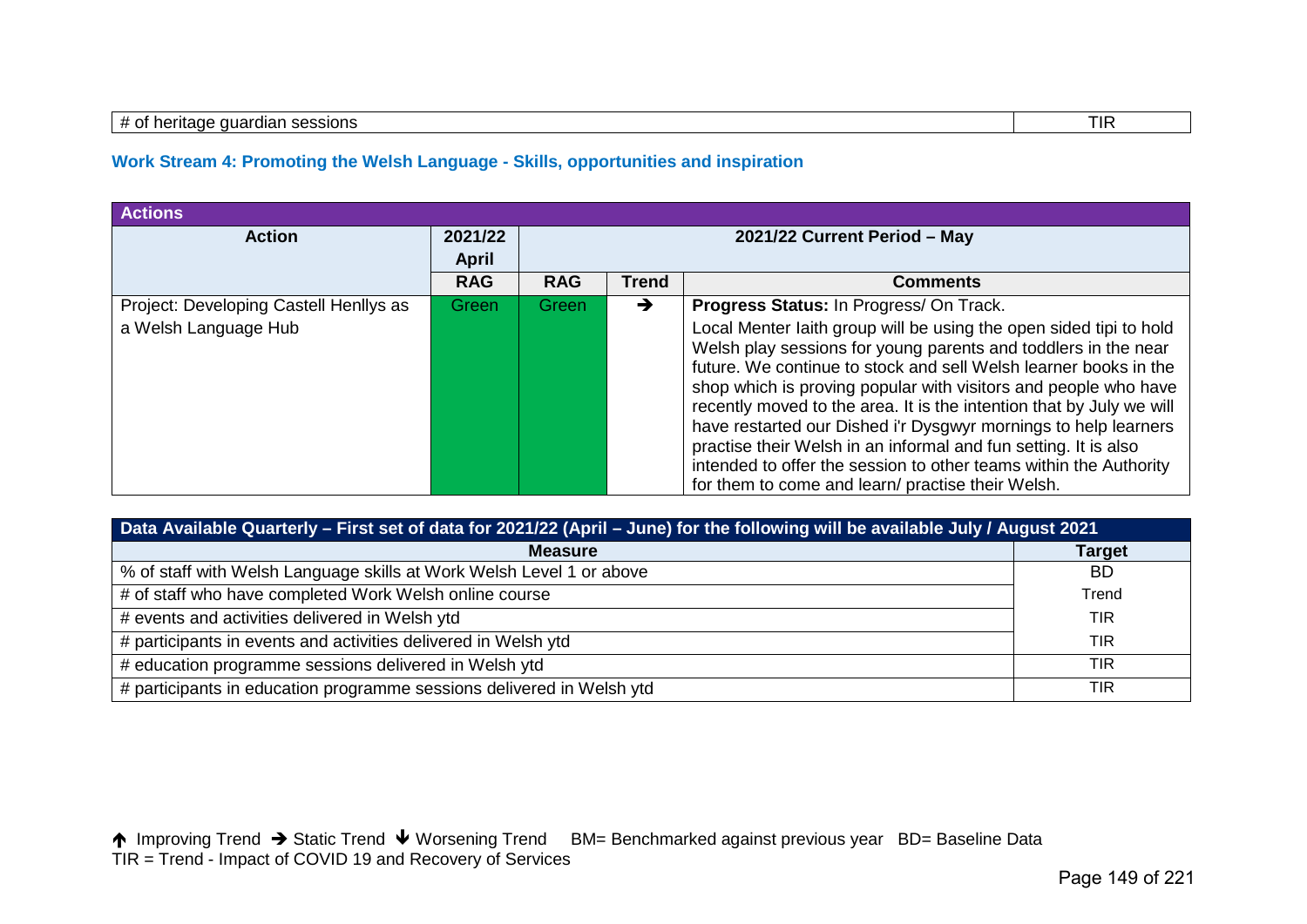#### **Well-being Objective – Global**

### **Work Stream 1: Responding to Climate Change Emergency**

| <b>Actions</b>                               |                            |              |               |                                                                                                                  |
|----------------------------------------------|----------------------------|--------------|---------------|------------------------------------------------------------------------------------------------------------------|
| <b>Action</b>                                | 2021/22                    |              |               | 2021/22 Current Period - May                                                                                     |
|                                              | <b>April</b><br><b>RAG</b> | <b>RAG</b>   | <b>Trend</b>  | <b>Comments</b>                                                                                                  |
| Project: Network of Electric Vehicle         | <b>Amber</b>               | <b>Amber</b> | $\rightarrow$ | Progress Status: In Progress/ Behind                                                                             |
| Charging Points. (S6)                        |                            |              |               | Installation of Phase 2 network commenced with WPD                                                               |
|                                              |                            |              |               | supplies, major planning of installations underway but some                                                      |
|                                              |                            |              |               | delays expected due to high visitor usage of sites.                                                              |
|                                              |                            |              |               | The first 4 EV charging posts (Phase 1) in April were                                                            |
|                                              |                            |              |               | operational and are located at: Brewery Meadow Car Park,                                                         |
|                                              |                            |              |               | Oriel Y Parc Car Park, Porthgain Hoppers parking area,                                                           |
|                                              |                            |              |               | Broad Haven Car Park.                                                                                            |
| Ways of Working: Continuation of Centres     | Amber                      | Amber        | $\rightarrow$ | CH: Progress Status: In Progress/ Behind.                                                                        |
| achieving Green Key Awards and               |                            |              |               | Due to time and resources being spent on adjusting risk                                                          |
| biodiversity and carbon and waste            |                            |              |               | assessments and opening indoor areas of the site as well                                                         |
| reduction is promoted on their sites. (S6)   |                            |              |               | as half term the Green Key award application has not yet<br>been completed.                                      |
|                                              |                            |              |               | OYP: Progress Status: In Progress/ On Track.                                                                     |
|                                              |                            |              |               | Login details have been sent to the centre. Application in                                                       |
|                                              |                            |              |               | progress                                                                                                         |
|                                              |                            |              |               | Carew: Progress Status: In Progress/ On Track                                                                    |
|                                              |                            |              |               | The application for the Green Key award has been                                                                 |
|                                              |                            |              |               | completed. We are waiting to hear if we have been                                                                |
|                                              |                            |              |               | successful.                                                                                                      |
| Strategic: Monitoring progress against       | Amber                      | <b>Amber</b> | $\rightarrow$ | Progress Status: In Progress/ Behind.                                                                            |
| NPMP Responding to Climate Change            |                            |              |               | Welsh Government released its Public sector net zero                                                             |
| Emergency Action Plan and realign our        |                            |              |               | reporting guide and associated spreadsheet in May                                                                |
| carbon methodology to the Welsh              |                            |              |               | (https://gov.wales/public-sector-net-zero-reporting-guide)<br>Scope broader in some areas to Authority's current |
| Government Methodology for public<br>bodies. |                            |              |               | methodology e.g. includes land use data. Meeting has been                                                        |
|                                              |                            |              |               |                                                                                                                  |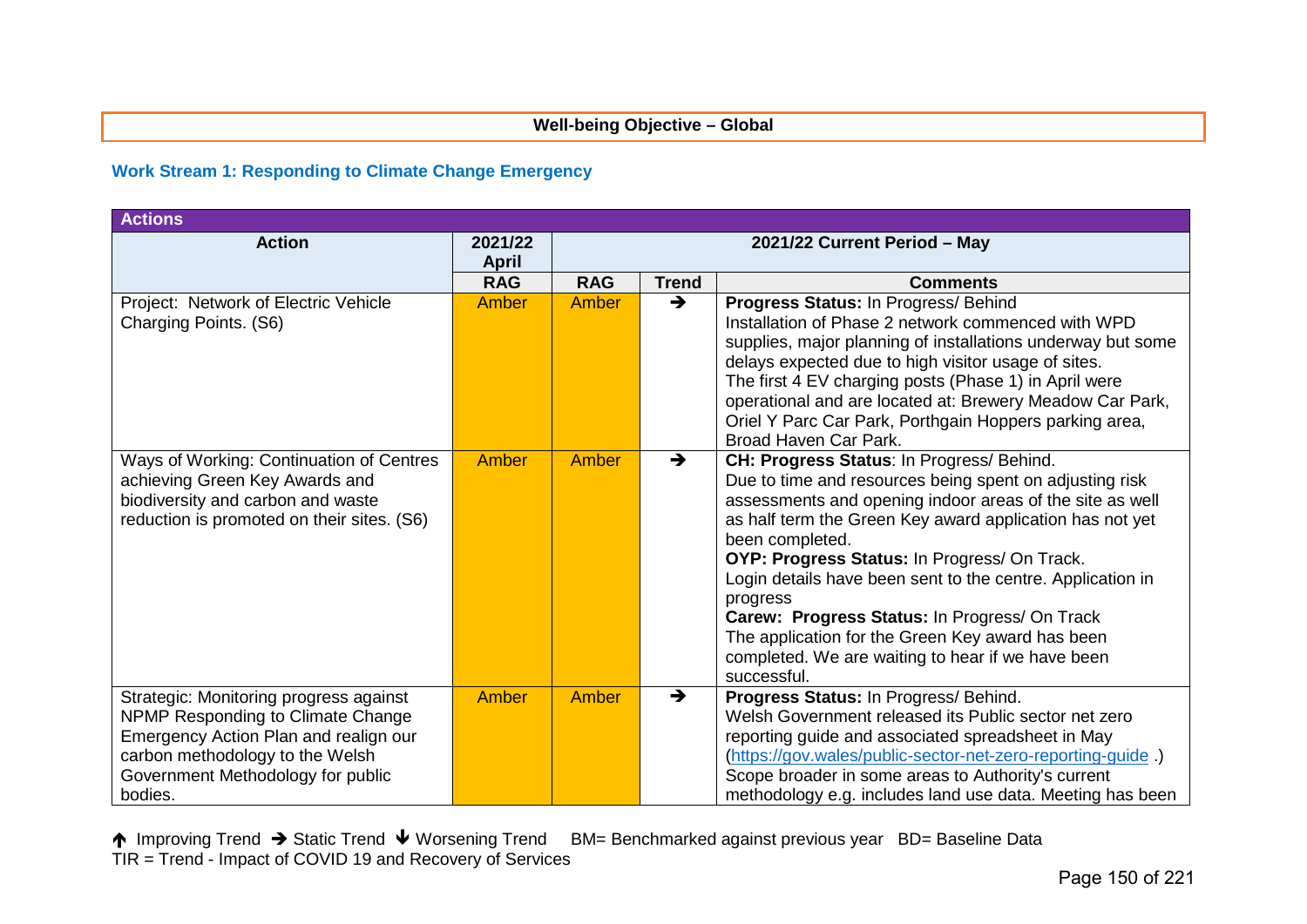|                                                                                                                       |              |            |               | arranged for June with staff from relevant teams to discuss<br>co-ordination of the collection of the data and to discuss the<br>methodology. Staff will trial approach during 2021/22, but<br>will also produce calculation on previous methodology for<br>2020/21. Authority will provide feedback on the<br>methodology through CEO via the LG decarbonisation<br>panel.                                                                                                                                                                                                                                                                                                                |
|-----------------------------------------------------------------------------------------------------------------------|--------------|------------|---------------|--------------------------------------------------------------------------------------------------------------------------------------------------------------------------------------------------------------------------------------------------------------------------------------------------------------------------------------------------------------------------------------------------------------------------------------------------------------------------------------------------------------------------------------------------------------------------------------------------------------------------------------------------------------------------------------------|
| Ways of Working: Create Environmental<br>Management Recording System aligned to<br>Welsh Government Methodology. (S6) | <b>Amber</b> | Amber      | $\rightarrow$ | Progress Status: In Progress/ Behind.<br>The Welsh Government Reporting Tool has now been made<br>available, the annual mileage report is being collated ready<br>to feed into the tool however a lack of resource time is<br>delaying this effort.                                                                                                                                                                                                                                                                                                                                                                                                                                        |
| Ways of Working: Greening our Fleet. (S6)                                                                             | Green        | Green      | $\rightarrow$ | Progress Status: In Progress/ On Track.<br>Further funding has been granted from the 2021-22 SLSP<br>fund of £167K. This will provide funding to replace the<br>balance of 6 diesel fuelled vans within the fleet. Orders are<br>on holding pending the manufacturer announcement of<br>pricing for the required smaller electric vans (expected Q4<br>2021). Existing orders for electric replacements for 7 diesel<br>fuelled vans were due Summer 2021 but may be delayed<br>due to a world wide chip shortage. Market monitoring<br>continues however, there has been no further news on<br>plans to replace diesel 4x4's with electric models from any<br>major manufacturers as yet. |
| Ways of Working: Greening our<br>Equipment (S6)                                                                       | <b>Amber</b> | <b>Red</b> | J             | Progress Status: In Progress/ On Hold.<br>Work put 'on hold' following the departure of the Operations<br>Manager.                                                                                                                                                                                                                                                                                                                                                                                                                                                                                                                                                                         |
| Project: Greening our Buildings (S6)                                                                                  | <b>Red</b>   | Amber      | ↑             | Progress Status: In Progress/ Behind.<br>Greening of Buildings included within Carbon reduction<br>measures, plan to deliver this progressing. Small scale<br>measures on going as part of the Building Maintenance<br>programme. Introductory session with WG to discuss Re: Fit<br>scheme completed in April, scheme found to be unsuitable<br>due to scale of project. Alternatives being explored.                                                                                                                                                                                                                                                                                     |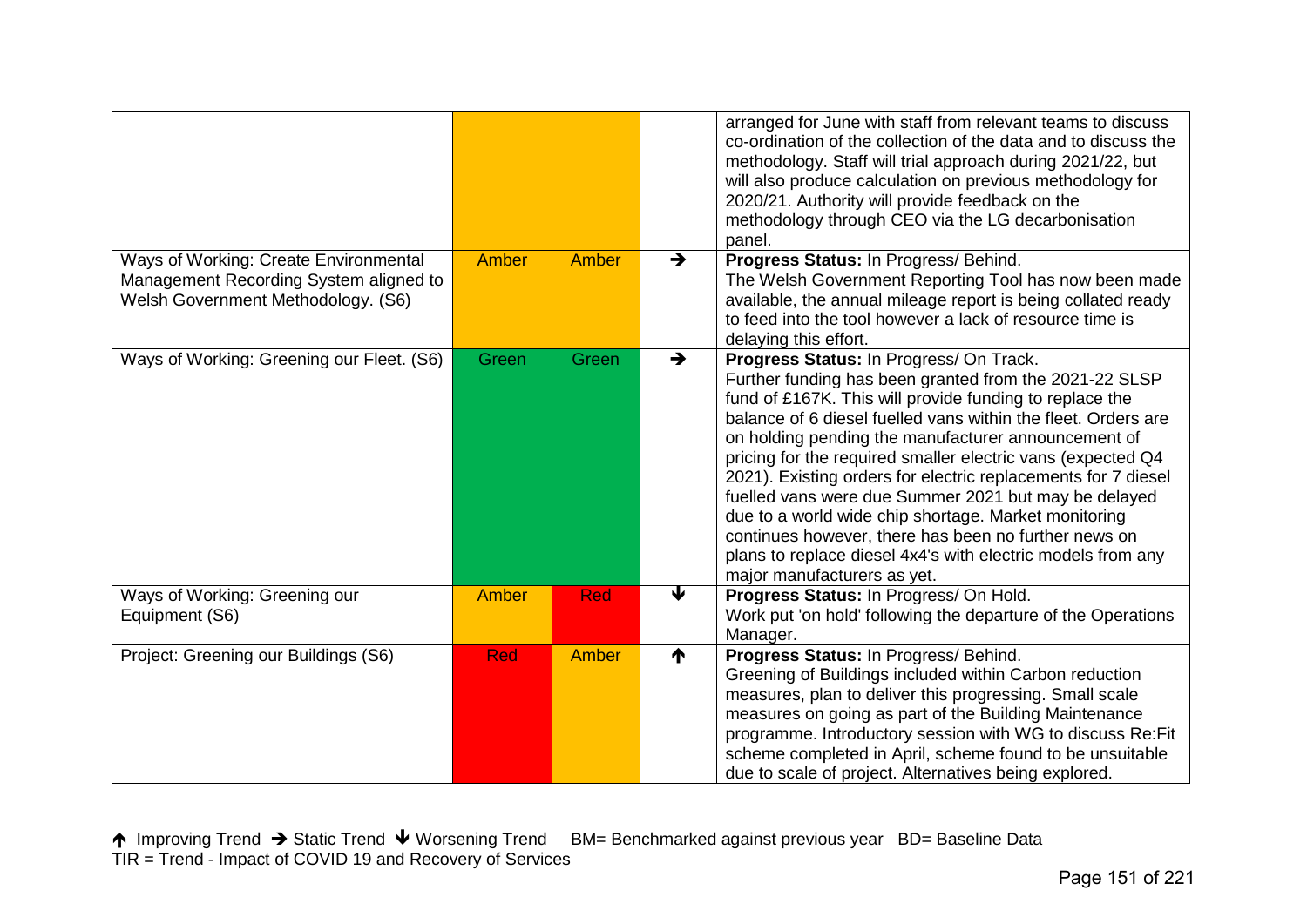| Project: Installation of Photovoltaic PV<br>Generation at Cilrhedyn Workshop (S6)                                                                                                                                                       | <b>Red</b> | <b>Red</b>   | $\rightarrow$ | Progress Status: In Progress/ Behind.<br>Consultant report received, review and paper to Leadership<br>Team being prepared.                                                                                                                                                                                                                                 |
|-----------------------------------------------------------------------------------------------------------------------------------------------------------------------------------------------------------------------------------------|------------|--------------|---------------|-------------------------------------------------------------------------------------------------------------------------------------------------------------------------------------------------------------------------------------------------------------------------------------------------------------------------------------------------------------|
| Project: Creation of exemplar Integrated<br>site Plan and Monitoring/ data regime for<br>Trefin site acquired through SLSP for<br>carbon sequestration (in partnership with<br>local community and with cross team<br>involvement) (S6) | Green      | Green        | $\rightarrow$ | Progress Status: In Progress/ On Track.<br>A cross team meeting has been set up to discuss the plan.<br>A draft nature conservation plan and work programme has<br>been drawn up which has been shared with the local<br>community at a recent public walk event. Reports of good<br>initial feedback on the plans.                                         |
| Project: SPSL Community Woodland (S6)                                                                                                                                                                                                   | Green      | Green        | $\rightarrow$ | Progress Status: In Progress/ On Track.<br>Initial discussions are taking place with the relevant land<br>owner.                                                                                                                                                                                                                                            |
| Project: Commons Resilience Project (S6)                                                                                                                                                                                                | Green      | Green        | $\rightarrow$ | Progress Status: In Progress/ On Track.<br>Nofence collars for two herds of cattle and two flocks of<br>goats have been ordered from Norway using the Greening<br>Agriculture grant.                                                                                                                                                                        |
| Project: Review the UKCP18 Climate<br>Change predictions and implications for<br>future management and adaptation at our<br>Freshwater East site and implement the<br>recommendations from the review at our<br>Carew site. (S6)        | Green      | <b>Green</b> | $\rightarrow$ | Progress Status: In Progress/ On Track.<br>Carew is complete and Freshwater East is yet to be<br>commissioned.                                                                                                                                                                                                                                              |
| Strategic Partnership: Participation in<br>Pembrokeshire Energy Forum                                                                                                                                                                   | Green      | Green        | $\rightarrow$ | Progress Status: In Progress/ On Track.<br>Meetings to recommence Summer 2021.                                                                                                                                                                                                                                                                              |
| Strategic Engagement: Engagement with<br>the Permbrokeshire Public Services<br>Board's Environmental and Climate<br><b>Change Risk Assessment for</b><br>Pembrokeshire                                                                  | Green      | Green        | $\rightarrow$ | Progress Status: In Progress/ On Track.<br>The PSB Climate Change Task and Finish Group is<br>preparing a bid to ensure a co-ordinated multi-agency<br>approach to working with communities needing to adapt and<br>to build resilience to the effects of climate change. The bid<br>is being made to the UK Community Renewal Fund<br>administered by PCC. |
| Strategic Engagement: Participation in<br>Local Government Decarbonisation Panel,                                                                                                                                                       | Green      | <b>Green</b> | $\rightarrow$ | Progress Status: In Progress/ On Track.<br>Green Panel has met on a monthly basis and undertaken<br>"deep dives" into procurement, buildings, transport and land                                                                                                                                                                                            |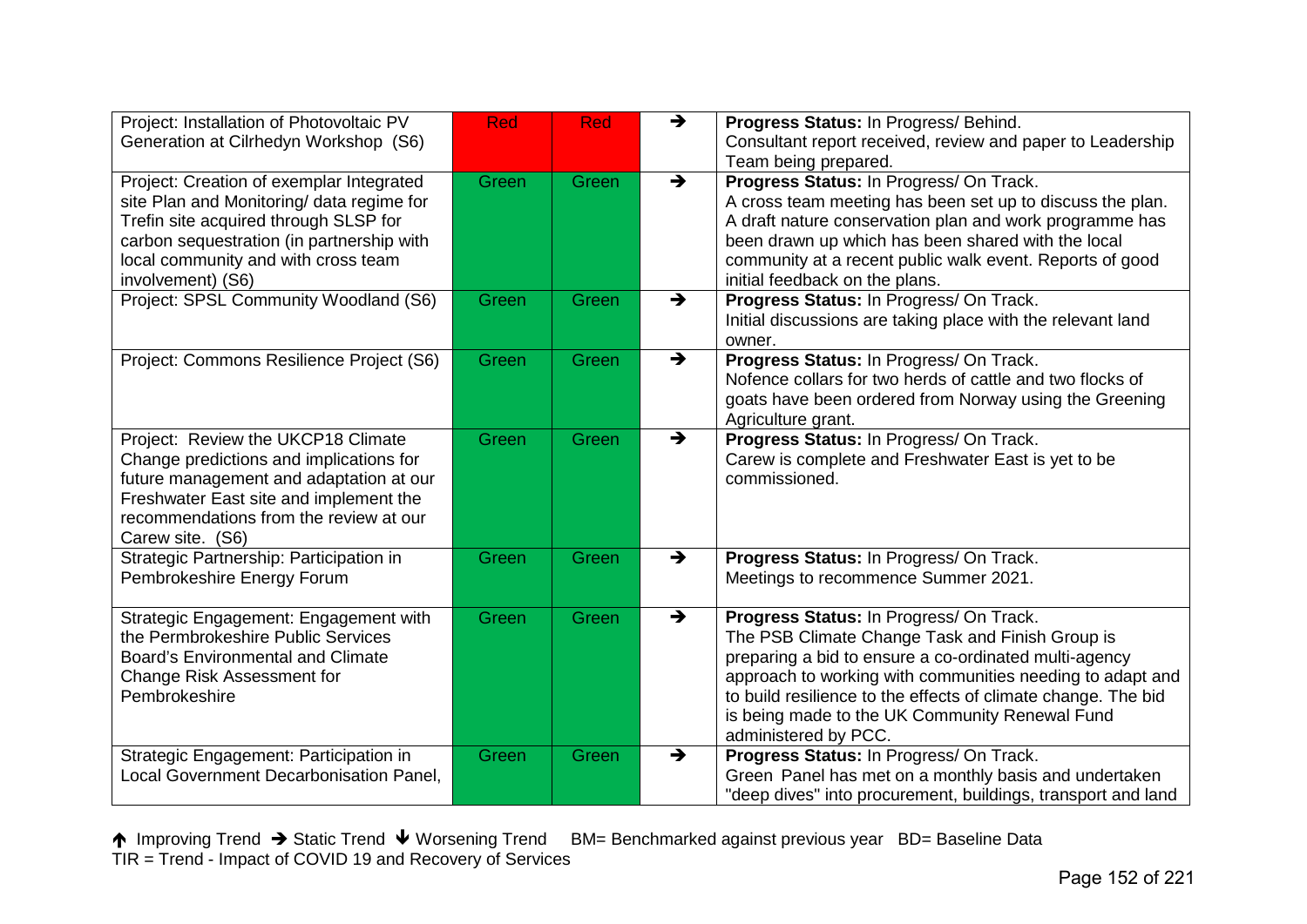| and decarbonisation related activities of<br>NDLSP and PSB.                                                                                                                   |       |       | use. Information will be used to influence the next version of<br>the Welsh Government Decarbonisation Route Map.<br>NDLSP secured funding for two pieces of decarbonisation<br>work as part of SLSP |
|-------------------------------------------------------------------------------------------------------------------------------------------------------------------------------|-------|-------|------------------------------------------------------------------------------------------------------------------------------------------------------------------------------------------------------|
| Strategic: Continue to provide financial<br>support for the Coastal Bus Service (via<br>Greenways Partnership) (S6)                                                           | Green | Green | Progress Status: In Progress/ On Track.<br>Budget currently remains in place.                                                                                                                        |
| Strategic: Engagement with relevant<br>partners to explore opportunities to<br>improve public transport and affordable<br>sustainable transport opportunities in the<br>Park. | Green | Green | Progress Status: In Progress/ On Track.<br>Joint working on this being explored via Greenways<br>partnership                                                                                         |

# **Work Stream 2: Special Qualities - Inspiration and Education**

| <b>Data Available Monthly</b> |               |                              |                                                                |               |               |  |  |  |  |
|-------------------------------|---------------|------------------------------|----------------------------------------------------------------|---------------|---------------|--|--|--|--|
| <b>Measure</b>                | 2021/22       | 2021/22 Current Period - May |                                                                |               |               |  |  |  |  |
|                               | May           | <b>April</b>                 | <b>Revised</b><br><b>Actual</b><br>Original<br><b>Comments</b> |               |               |  |  |  |  |
|                               | <b>Actual</b> | <b>Actual</b>                |                                                                | <b>Target</b> | <b>Target</b> |  |  |  |  |
| # Changing Coast photo        |               | 64                           | 125                                                            | TIR           |               |  |  |  |  |
| submissions                   |               |                              |                                                                |               |               |  |  |  |  |

| <b>Actions</b>                                                                                                  |                  |                              |              |                                                                                                                                                                                                                                                                    |  |  |
|-----------------------------------------------------------------------------------------------------------------|------------------|------------------------------|--------------|--------------------------------------------------------------------------------------------------------------------------------------------------------------------------------------------------------------------------------------------------------------------|--|--|
| <b>Action</b>                                                                                                   | 2021/22<br>April | 2021/22 Current Period - May |              |                                                                                                                                                                                                                                                                    |  |  |
|                                                                                                                 | <b>RAG</b>       | <b>RAG</b>                   | <b>Trend</b> | <b>Comments</b>                                                                                                                                                                                                                                                    |  |  |
| Ways of Working: Activities to realign our<br>education offer with the New Curriculum,<br>focusing on 'Cynefin' | Green            | Green                        | →            | Progress Status: In Progress/ On Track.<br>New webpage<br>https://www.pembrokeshirecoast.wales/for-schools-and-<br>educators/cynefin-resources/ to present PCNPA<br>resources and links for schools to use in relation to<br>developing new humanities curriculum. |  |  |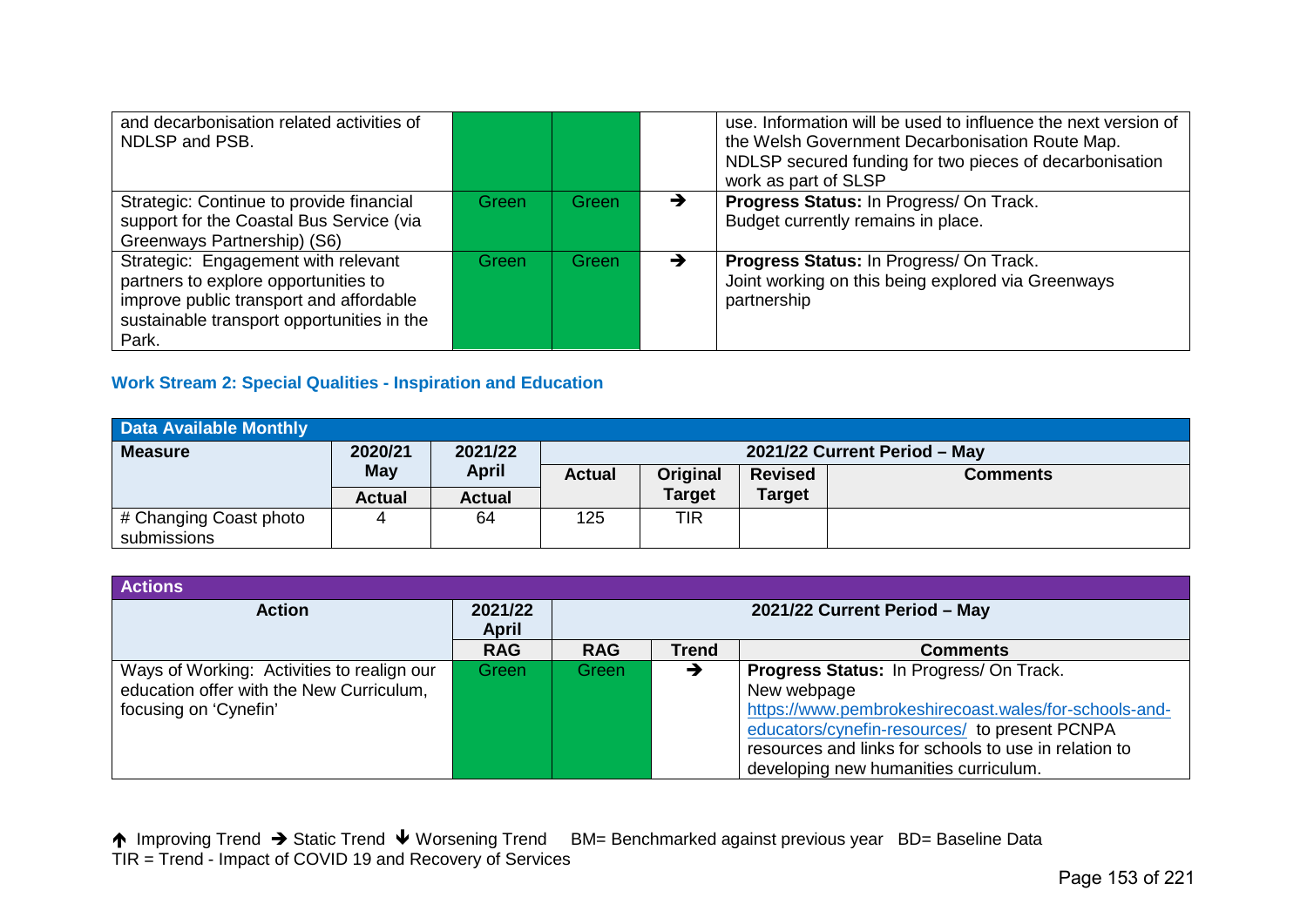| Data Available Quarterly – First set of data for 2021/22 (April – June) for the following will be available July / August 2021 |               |  |  |  |
|--------------------------------------------------------------------------------------------------------------------------------|---------------|--|--|--|
| <b>Measure</b>                                                                                                                 | <b>Target</b> |  |  |  |
| # participants in Cynefin related education sessions delivered                                                                 | <b>BD</b>     |  |  |  |
| # of Cynefin related education sessions delivered                                                                              | -BD           |  |  |  |
| # participants in PCNPA's education programme                                                                                  | <b>TIR</b>    |  |  |  |
| # participants in public events and activities programme                                                                       | <b>TIR</b>    |  |  |  |
| # participants at PCNPA Dark Sky Events                                                                                        | <b>TIR</b>    |  |  |  |
| # volunteer days – conservation wildlife survey or monitoring                                                                  | <b>TIR</b>    |  |  |  |
| # volunteer days - heritage sites monitoring                                                                                   | <b>TIR</b>    |  |  |  |

**Governance, Financial Sustainability, Workforce Development and Resilience**

# **Work Stream 1: Long Term Planning**

| <b>Actions</b>                                                                                                                            |                  |                              |               |                                                                                                                                                                                                                                                                                                                                                                                                                                                              |
|-------------------------------------------------------------------------------------------------------------------------------------------|------------------|------------------------------|---------------|--------------------------------------------------------------------------------------------------------------------------------------------------------------------------------------------------------------------------------------------------------------------------------------------------------------------------------------------------------------------------------------------------------------------------------------------------------------|
| <b>Action</b>                                                                                                                             | 2021/22<br>April | 2021/22 Current Period - May |               |                                                                                                                                                                                                                                                                                                                                                                                                                                                              |
|                                                                                                                                           | <b>RAG</b>       | <b>RAG</b>                   | <b>Trend</b>  | <b>Comments</b>                                                                                                                                                                                                                                                                                                                                                                                                                                              |
| Strategic: Review of the Authority's<br>priorities, well-being objectives and<br>associated resources                                     | Green            | Green                        | $\rightarrow$ | Progress Status: In Progress/ On Track.<br>Members agreed draft high level strategy for consultation.                                                                                                                                                                                                                                                                                                                                                        |
| Strategic: Carew Causeway 5 year<br>plan.(Year 3 activities)                                                                              | Amber            | Amber                        | $\rightarrow$ | Progress Status: In Progress/ Behind.<br>Works completed following delays, sign off inspection<br>scheduled for early June.                                                                                                                                                                                                                                                                                                                                  |
| Project Development: Engagement with<br>WG Sustainable Landscapes, Sustainable<br>Places Scheme (Project bid development<br>and delivery) | Green            | <b>Green</b>                 | →             | Progress Status: In Progress/ On Track.<br>Proposals approved for 2021/22 SLSP funding. Total<br>amount awarded £1,187,000. Proposals approved for<br>delivery Pembrokeshire Coast National Park: 1. Greening<br>Agriculture in the Park 2. SDF focused on climate change<br>3. Community woodland 4. Access to the National Park 5.<br>Greening the fleet and electric vehicle charging phase 2<br>Total £900,000 Plus 3 collaboration projects 1. The Lost |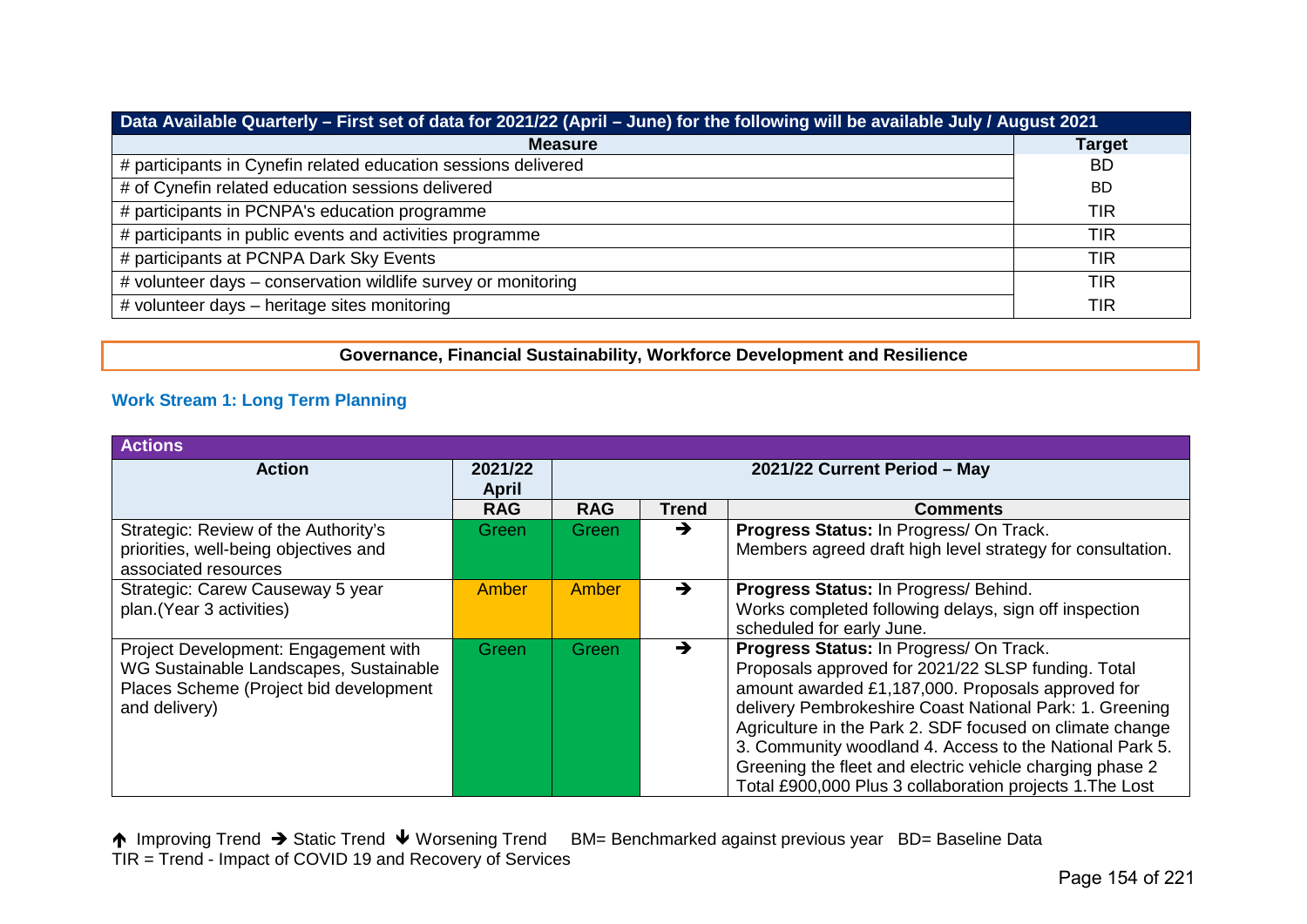|                                                                                                                                                           |       |       |   | words touring exhibition 2. Designated Landscapes carbon<br>action plans 3. Designated Landscapes carbon baseline<br>study Total £287,000                                                           |
|-----------------------------------------------------------------------------------------------------------------------------------------------------------|-------|-------|---|-----------------------------------------------------------------------------------------------------------------------------------------------------------------------------------------------------|
| Ways of Working: Develop business<br>continuity approach informed by our<br>COVID 19 response experience                                                  | Amber | Amber | ▼ | Progress Status: Not Started/ On Hold.<br>As an area identified within the Audit Wales Resilience<br>Report, business continuity activities will be programmed<br>into this year's work activities. |
| Strategic Engagement: Monitor and<br>respond to legislative, policy and<br>operational impacts and opportunities as a<br>result of UK withdrawal from EU. | Green | Green |   | Progress Status: In Progress/ On Track.<br>Little specific activity due to Senedd elections.                                                                                                        |

# **Work Stream 2: Fundraising and Income Generation**

| <b>Data Available Monthly</b>                                            |               |               |                              |               |                |                                                                                                                    |  |  |  |
|--------------------------------------------------------------------------|---------------|---------------|------------------------------|---------------|----------------|--------------------------------------------------------------------------------------------------------------------|--|--|--|
| <b>Measure</b>                                                           | 2020/21       | 2021/22       | 2021/22 Current Period - May |               |                |                                                                                                                    |  |  |  |
|                                                                          | <b>May</b>    | <b>April</b>  | <b>Actual</b>                | Original      | <b>Revised</b> | <b>Comments</b>                                                                                                    |  |  |  |
|                                                                          | <b>Actual</b> | <b>Actual</b> |                              | <b>Target</b> | <b>Target</b>  |                                                                                                                    |  |  |  |
| £ from sponser a gate<br>scheme ytd                                      | 600           | 0             | 3,000                        | <b>TIR</b>    |                | We had 5 sponsored gates/benches in the<br>May, our busiest month since the scheme<br>launched.                    |  |  |  |
| £ from cashless donation<br>pilot Oriel Y Parc ytd                       | $\Omega$      | 9             | 63                           | <b>TIR</b>    |                | There were 15 donations made in May,<br>totalling £54.00, using the cashless donations<br>machine at Oriel-y-Parc. |  |  |  |
| £ Centres Merchandise<br>ytd                                             | $\Omega$      | 3,600.84      | 20,700.67                    | <b>TIR</b>    |                | 2019/20 ytd - 41,955.31.                                                                                           |  |  |  |
| £ Admissions Carew &<br>Castell Henllys ytd                              | $\Omega$      | 3,767.19      | 13,479.03                    |               |                | 2019/20 ytd - 50,806.41                                                                                            |  |  |  |
| £ Centres Other Income<br>ytd                                            | 12,653.80     | 171.68        | 2874.62                      | <b>TIR</b>    |                |                                                                                                                    |  |  |  |
| £ Cafe Rental Income -<br><b>Castell Henllys and Oriel</b><br>Y Parc ytd | $\Omega$      | 10,000        | 10,000                       | <b>TIR</b>    |                |                                                                                                                    |  |  |  |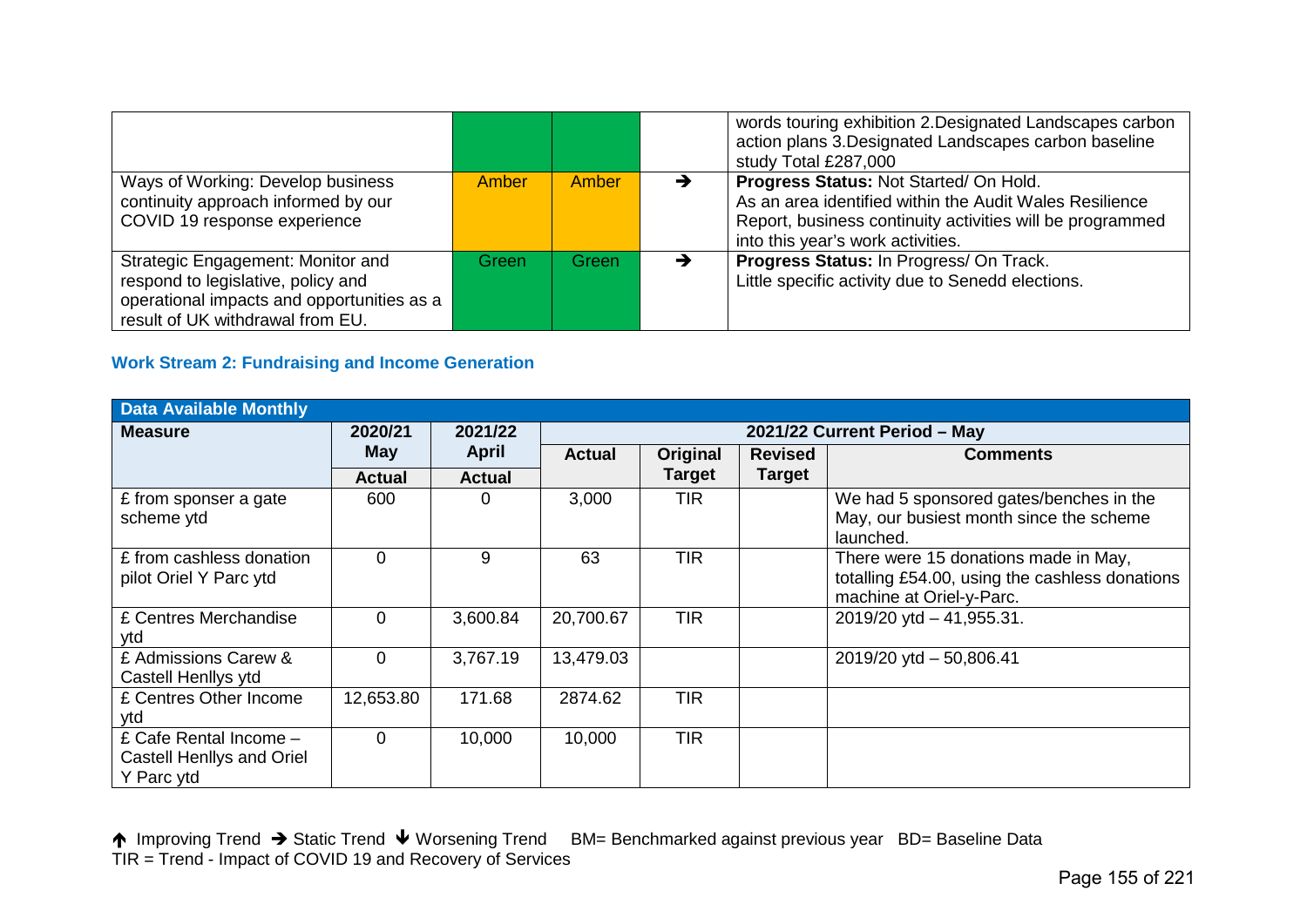| $\sim$ $\sim$<br>∴afe<br>Sales<br>arew | .286.22 | .942.48<br>v.o | <b>TIR</b> |  |
|----------------------------------------|---------|----------------|------------|--|
| Income ytd                             |         |                |            |  |

| <b>Actions</b>                                                                                       |                         |                              |               |                                                                                                                                                                                                                                                                                                                                                                                                                                                                           |
|------------------------------------------------------------------------------------------------------|-------------------------|------------------------------|---------------|---------------------------------------------------------------------------------------------------------------------------------------------------------------------------------------------------------------------------------------------------------------------------------------------------------------------------------------------------------------------------------------------------------------------------------------------------------------------------|
| <b>Action</b>                                                                                        | 2021/22<br><b>April</b> | 2021/22 Current Period - May |               |                                                                                                                                                                                                                                                                                                                                                                                                                                                                           |
|                                                                                                      | <b>RAG</b>              | <b>RAG</b>                   | <b>Trend</b>  | <b>Comments</b>                                                                                                                                                                                                                                                                                                                                                                                                                                                           |
| Strategic Partnership: Providing continued<br>support to Pembrokeshire Coast National<br>Park Trust. | <b>Green</b>            | <b>Green</b>                 | $\rightarrow$ | Progress Status: In Progress/Ahead.<br>The Trust has had a very successful start to the new<br>financial year having secured over £40,000 in grant<br>funding in the first two months. Funding has been<br>secured against the following prioritised projects: People<br>Paths and Pollinators, Wild About Woodlands, Make<br>More Meadows, Outdoor Schools. In addition to this the<br>Trust has also launched two new partnerships with Corgi<br>Socks and Big Retreat. |
| Ways of Working: Funding Progress for<br><b>Prioritised Projects</b>                                 | Green                   | Green                        | →             | Progress Status: In Progress/ On Track.<br>The latest round of prioritisation of projects is currently<br>open, to date we have received no new projects to be<br>reviewed and scored.                                                                                                                                                                                                                                                                                    |

# **Work Stream 3: Health and Safety**

| <b>Actions</b>                                                               |                         |                              |              |                                                                                                                                                                                                                                                                                  |
|------------------------------------------------------------------------------|-------------------------|------------------------------|--------------|----------------------------------------------------------------------------------------------------------------------------------------------------------------------------------------------------------------------------------------------------------------------------------|
| <b>Action</b>                                                                | 2021/22<br><b>April</b> | 2021/22 Current Period - May |              |                                                                                                                                                                                                                                                                                  |
|                                                                              | <b>RAG</b>              | <b>RAG</b>                   | <b>Trend</b> | <b>Comments</b>                                                                                                                                                                                                                                                                  |
| Ways of Working: Delivery of Health and<br>Safety Training Programme 2021/22 | Green                   | Green                        | →            | Progress Status: In Progress/ On Track.<br>Progress is being made in delivering some Health and<br>Safety content via the e-learning portal to be delivered in<br>June. Statutory Health and Safety Training continues to<br>be delivered virtually and via class room training. |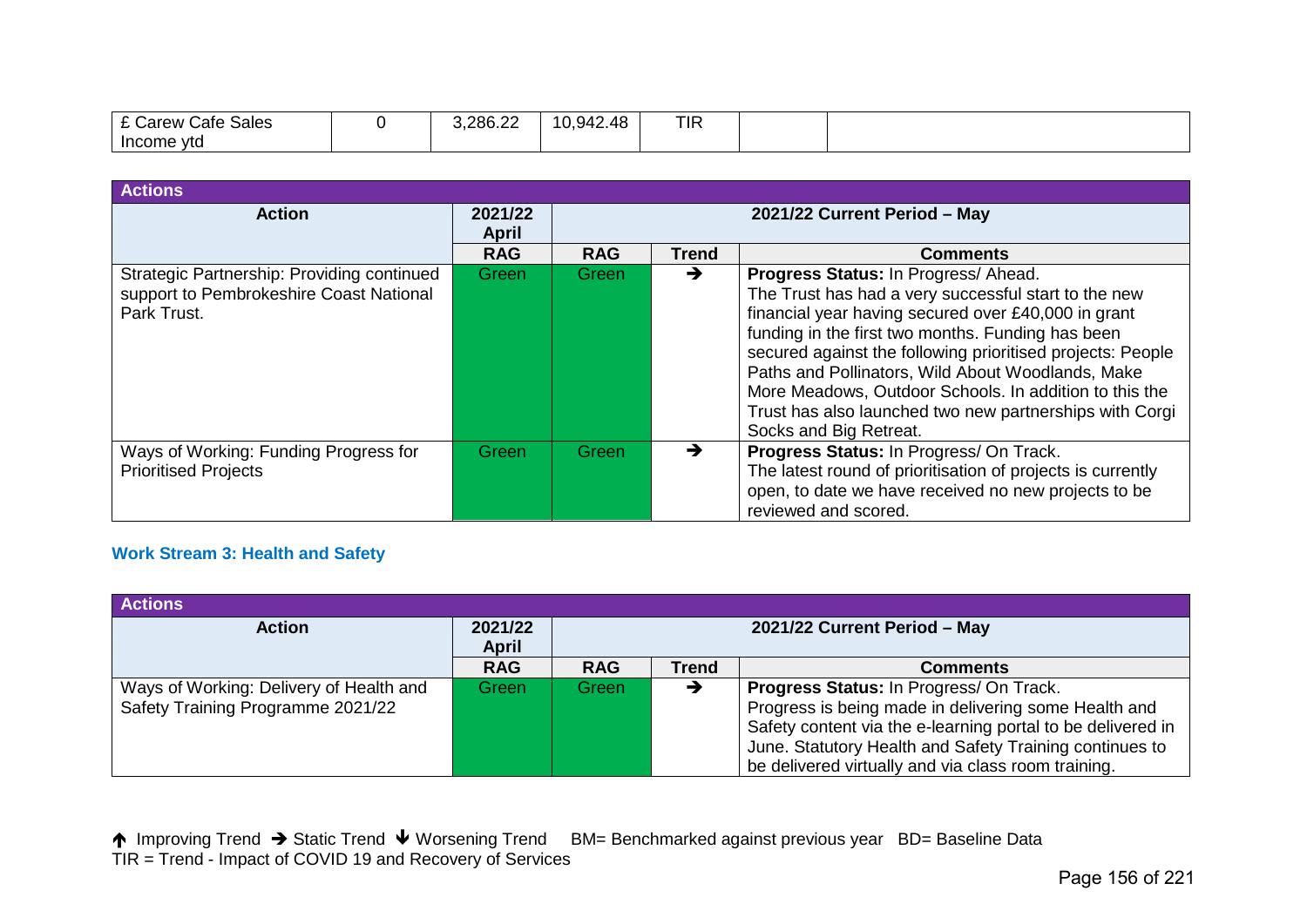| Ways of Working: Develop a Digitised<br>Health and Safety Reporting process | <b>Red</b> | <b>Red</b> | <b>Progress Status: Not Started/ Behind.</b><br>Project not started due to ongoing work getting HR<br>system in place with existing resource being pulled into<br>developing and delivery Cezanne HR. |
|-----------------------------------------------------------------------------|------------|------------|-------------------------------------------------------------------------------------------------------------------------------------------------------------------------------------------------------|
| Ways of Working: Develop a digitised site<br>inspection process             | <b>Red</b> | <b>Red</b> | Progress Status: Not Started/ On Hold.<br>Work put 'on hold' following the departure of the<br><b>Operations Manager.</b>                                                                             |

| Data Available Quarterly - First set of data for 2021/22 (April - June) for the following will be available July / August 2021 |               |  |  |  |
|--------------------------------------------------------------------------------------------------------------------------------|---------------|--|--|--|
| <b>Measure</b>                                                                                                                 | <b>Target</b> |  |  |  |
| # RIDDOR (Reportable Incidents) ytd                                                                                            |               |  |  |  |
| # accidents (Injury) over 3 days/ up to 7 days absence ytd                                                                     |               |  |  |  |
| # accidents (Injury) Minor incidents ytd                                                                                       | Trend         |  |  |  |
| # vehicle damage incidents ytd                                                                                                 | Trend         |  |  |  |
| # conflict incidents ytd                                                                                                       | Trend         |  |  |  |
| # safeguarding incidents ytd                                                                                                   | Trend         |  |  |  |

# **Work Stream 4: Improving how we work: Digital Approaches and Infrastructure**

| <b>Actions</b>                                                                                                    |                         |                              |              |                                                                                                                                                                                                                                        |
|-------------------------------------------------------------------------------------------------------------------|-------------------------|------------------------------|--------------|----------------------------------------------------------------------------------------------------------------------------------------------------------------------------------------------------------------------------------------|
| <b>Action</b>                                                                                                     | 2021/22<br><b>April</b> | 2021/22 Current Period - May |              |                                                                                                                                                                                                                                        |
|                                                                                                                   | <b>RAG</b>              | <b>RAG</b>                   | <b>Trend</b> | <b>Comments</b>                                                                                                                                                                                                                        |
| Project: IT back up infrastructure project                                                                        | Green                   | Green <sub></sub>            | →            | Progress Status: In Progress/ On Track.<br>The infrastructure refresh programme continues, VM hosts<br>have been replaced and applications transferred.<br>Replacement Disaster Recovery has been installed,<br>pending configuration. |
| Ways of Working: Digital Transformation<br>activities, focusing on developing a<br>strategic digitalisation plan. | Green                   | Green                        |              | Progress Status: In Progress/ On Track.<br>Business Case for The Digital Workplace submitted to<br>Leadership Team for review. Mapping continues with the<br>Countryside, Community and Visitor Services Organisation.                 |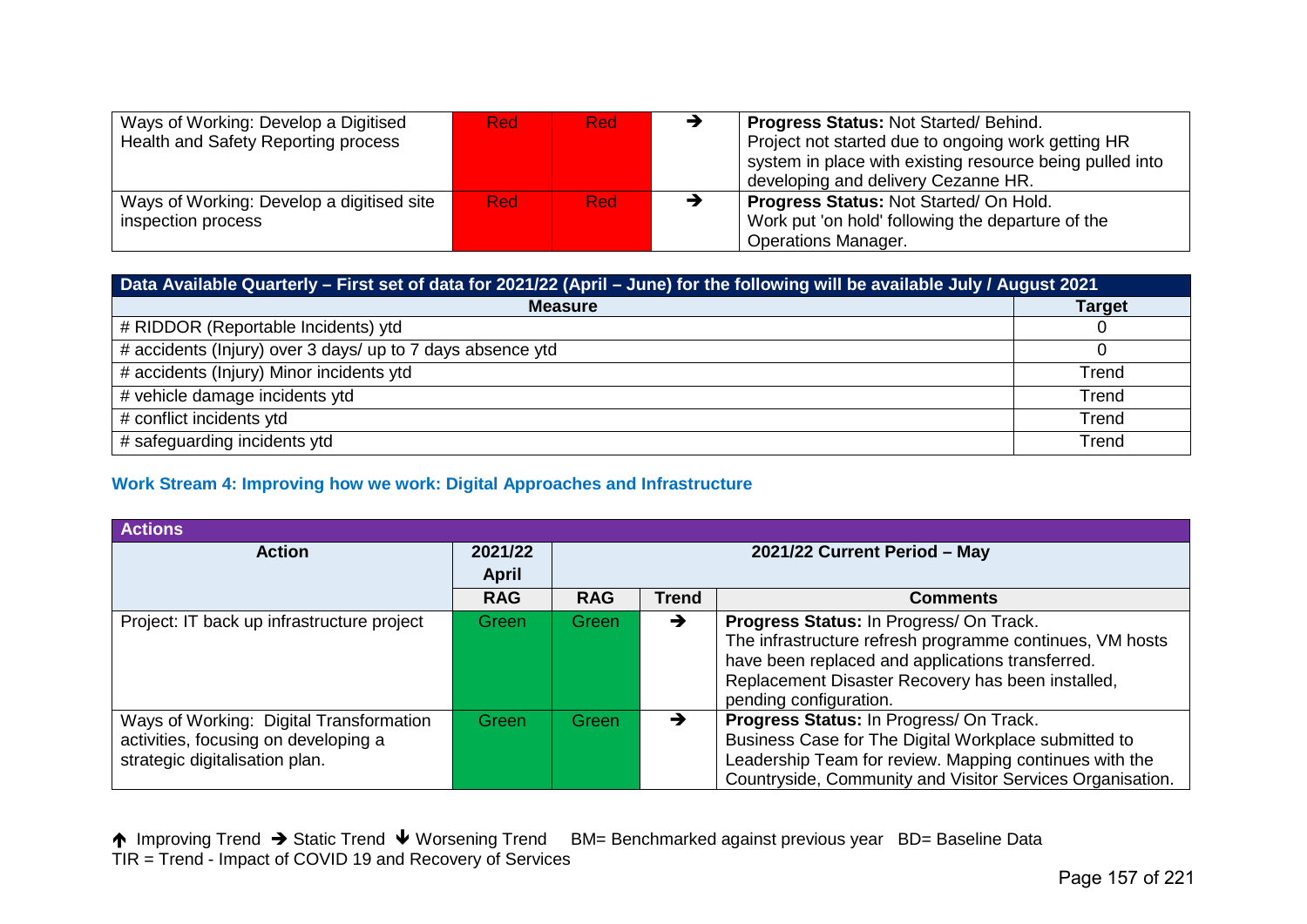| Project: Implement and train staff in new | Green | Green | <b>Progress Status:</b> In Progress/ On Track.             |
|-------------------------------------------|-------|-------|------------------------------------------------------------|
| HR system                                 |       |       | Training content being developed and testing with IT being |
|                                           |       |       | planned for June. Data Protection Impact Assessment in     |
|                                           |       |       | draft form for discussion with Data Protection Officer in  |
|                                           |       |       | June.                                                      |

#### **Work Stream 5: Members Development and Governance**

| <b>Data Available Monthly</b>                      |               |               |                              |               |                |            |              |                                             |  |
|----------------------------------------------------|---------------|---------------|------------------------------|---------------|----------------|------------|--------------|---------------------------------------------|--|
| <b>Measure</b>                                     | 2020/21       | 2021/22       | 2021/22 Current Period - May |               |                |            |              |                                             |  |
|                                                    | May           | <b>April</b>  | <b>Actual</b>                | Original      | <b>Revised</b> | <b>RAG</b> | <b>Trend</b> | <b>Comments</b>                             |  |
|                                                    | <b>Actual</b> | <b>Actual</b> |                              | <b>Target</b> | <b>Target</b>  |            |              |                                             |  |
| # Committee Webcasts                               | 2             | 2             |                              | Trend         |                |            |              | A&CS 12/5/21 6 views<br>NPA 5/5/21 9 views. |  |
| # People viewing online<br>webcasts for Committees | 13            | 54            | 69                           | BM            |                |            |              | SDF 28/4 1 viewer.<br>DM 21/4 53 viewers.   |  |
| % Member Attendance at<br>Committee                | 91.11         | 75.86         | 84.21                        | 75            |                | Green      | ↑            |                                             |  |
| % Member attendance at<br>training                 | 77.78         | 55.56         | 66.67                        | 65            |                | Green      | ↑            |                                             |  |

| <b>Actions</b>                                                                                                                                              |                         |                              |                                 |                                                                                                                                                                                                                                                                |  |  |  |
|-------------------------------------------------------------------------------------------------------------------------------------------------------------|-------------------------|------------------------------|---------------------------------|----------------------------------------------------------------------------------------------------------------------------------------------------------------------------------------------------------------------------------------------------------------|--|--|--|
| <b>Action</b>                                                                                                                                               | 2021/22<br><b>April</b> | 2021/22 Current Period - May |                                 |                                                                                                                                                                                                                                                                |  |  |  |
|                                                                                                                                                             | <b>RAG</b>              | <b>RAG</b>                   | <b>Trend</b><br><b>Comments</b> |                                                                                                                                                                                                                                                                |  |  |  |
| Governance: Support Members with virtual<br>Committee Meetings and carry out<br>activities to support move to potential<br>hybrid or face to face meetings. | Green                   | Green                        | →                               | Progress Status: In Progress/ On Track.<br>All public Authority/Committee meetings continue to be<br>held virtually. An options report on the means of holding<br>hybrid/multi-locational meetings in the future will be<br>presented to the June NPA meeting. |  |  |  |
| Governance: Relevant Delegations are in<br>Place                                                                                                            | Green                   | Green                        |                                 | Progress Status: In Progress/ On Track.<br>Extended delegated powers working well. Due to ongoing<br>COVID-19 restrictions, a further report to extend delegated                                                                                               |  |  |  |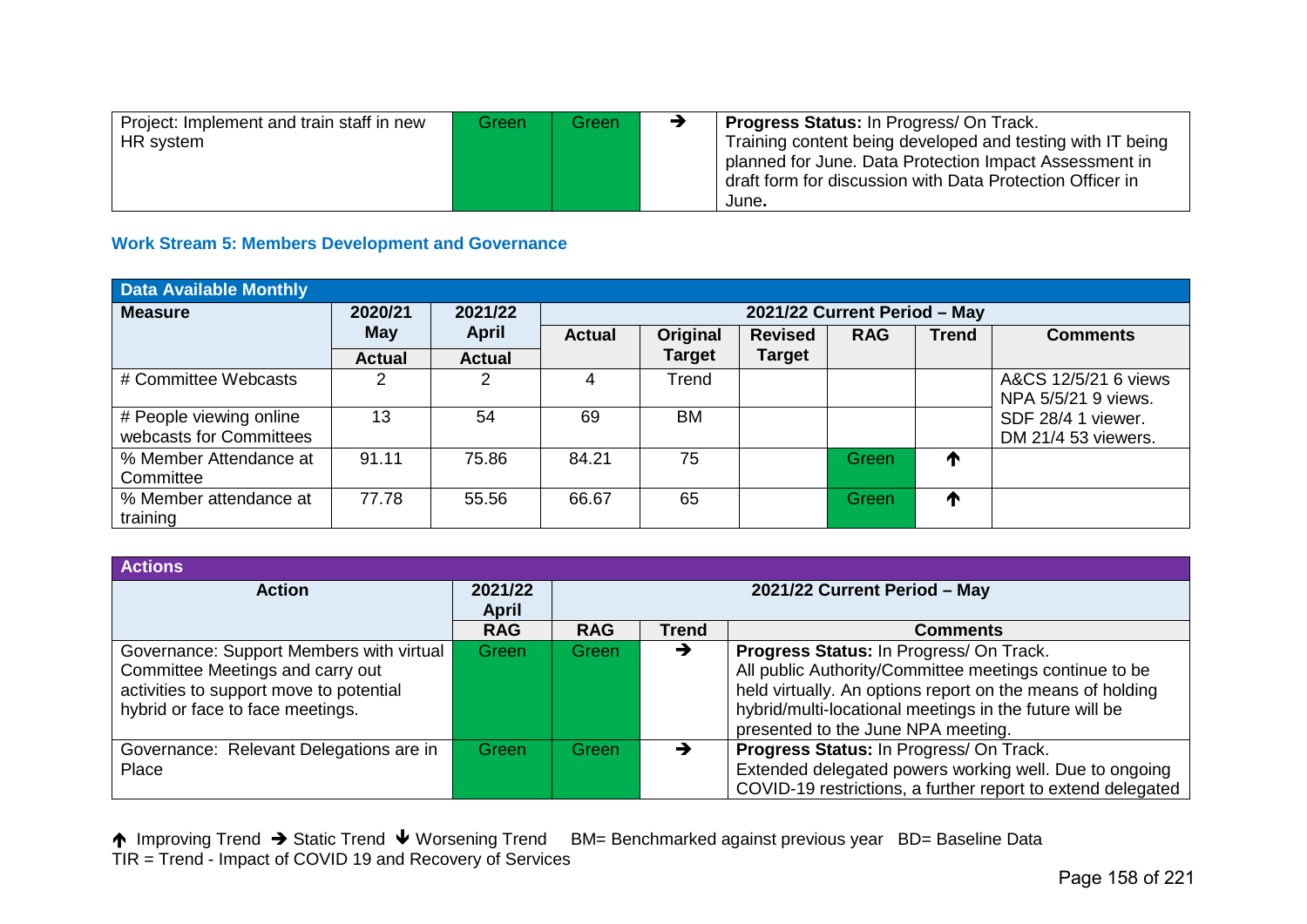|                                          |              |       | powers until 30th March 2022 will be presented to the<br>June NPA meeting. |
|------------------------------------------|--------------|-------|----------------------------------------------------------------------------|
| Governance: Support to the Member        | <b>Amber</b> | Amber | <b>Progress Status: In Progress/ Behind.</b>                               |
| Support and Development Committee and    |              |       | Advanced Charter submission in the process of being                        |
| achieving the Wales Advanced Charter for |              |       | finalised and will be submitted by the end of June 2021.                   |
| Member Support and Development           |              |       |                                                                            |

# **Work Stream 5: Corporate Compliance and Standards**

| <b>Data Available Monthly</b> |               |               |                                                                |               |               |  |  |  |  |
|-------------------------------|---------------|---------------|----------------------------------------------------------------|---------------|---------------|--|--|--|--|
| <b>Measure</b>                | 2020/21       | 2021/22       | 2021/22 Current Period - May                                   |               |               |  |  |  |  |
|                               | <b>May</b>    | <b>April</b>  | <b>Actual</b><br>Original<br><b>Revised</b><br><b>Comments</b> |               |               |  |  |  |  |
|                               | <b>Actual</b> | <b>Actual</b> |                                                                | <b>Target</b> | <b>Target</b> |  |  |  |  |
| % Positive/ neutral media     | 93.87         | 100           | 100                                                            | Trend         |               |  |  |  |  |
| coverage ytd                  |               |               |                                                                |               |               |  |  |  |  |

| <b>Actions</b>                                                                       |                                                         |            |       |                                                                                                                                                                                                                                                                                                                                                                                   |  |  |  |
|--------------------------------------------------------------------------------------|---------------------------------------------------------|------------|-------|-----------------------------------------------------------------------------------------------------------------------------------------------------------------------------------------------------------------------------------------------------------------------------------------------------------------------------------------------------------------------------------|--|--|--|
| <b>Action</b>                                                                        | 2021/22<br>2021/22 Current Period - May<br><b>April</b> |            |       |                                                                                                                                                                                                                                                                                                                                                                                   |  |  |  |
|                                                                                      | <b>RAG</b>                                              | <b>RAG</b> | Trend | <b>Comments</b>                                                                                                                                                                                                                                                                                                                                                                   |  |  |  |
| Ways of Working: Respond to Audit Wales<br>recommendations - 5 Ways of Working.      | <b>Green</b>                                            | Green      | →     | Progress Status: In Progress/ On Track.<br>Audit Wales presented findings of Resilience Review to<br>NPA in May. Action plan has been created to respond to<br>the proposals for improvement within the document.                                                                                                                                                                 |  |  |  |
| Accountability Respond to Internal Audit<br>Recommendations.                         | Green                                                   | Green      | →     | Progress Status: In Progress/ On Track.<br>All agreed recommendations being actioned.                                                                                                                                                                                                                                                                                             |  |  |  |
| Accountability: Further develop corporate<br>approach to data protection compliance. | Green                                                   | Green      | →     | Progress Status: In Progress/ On Track.<br>DPO attended Audit and Corporate Services Committee,<br>Leadership Team and Team Leaders meetings in May.<br>Evaluation meeting held in May between PCNPA and<br>Data2Action to look at current practices, policies, gaps<br>and to inform development of action plan, feedback<br>meeting arranged for June. This will guide priority |  |  |  |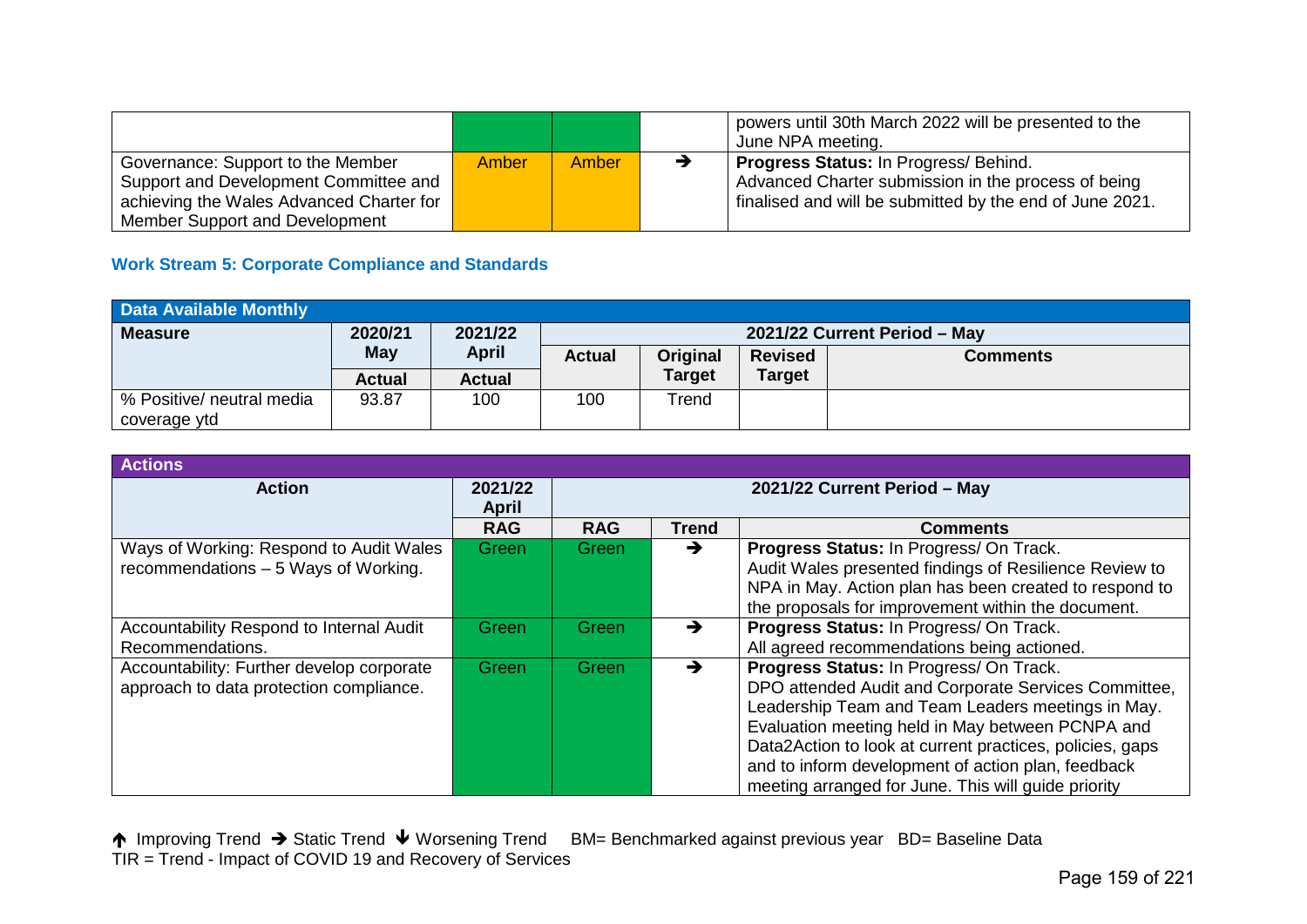|                                                                          |              |       |               | activities in terms of Authority developing corporate data<br>protection approach.                                                                                                                                                                                                                                                                                         |
|--------------------------------------------------------------------------|--------------|-------|---------------|----------------------------------------------------------------------------------------------------------------------------------------------------------------------------------------------------------------------------------------------------------------------------------------------------------------------------------------------------------------------------|
| Accountability: Communication of<br>corporate policies and standards.    | <b>Amber</b> | Amber | →             | Progress Status: In Progress/ On Track.<br>Senior Management and HR issuing guidance to staff in<br>relation to COVID 19 situation and impact on Authority<br>work and work place. Awaiting new share point system to<br>be in place to re look at how policies displayed on system<br>to staff. Corporate Document monitoring spreadsheet in<br>process of being updated. |
| Accountability: Annual performance report<br>on Welsh Language Standards | Green        | Green | →             | Progress Status: In Progress/ On Track.<br>Annual report drafted. To be presented for adoption to<br>June NPA prior to being submitted to the Welsh<br>Language Commissioner.                                                                                                                                                                                              |
| Accountability: Annual Equality report                                   | Amber        | Amber | $\rightarrow$ | Progress Status: In Progress/ On Track.<br>Equality Performance Report 2020/21 will be<br>incorporated into the draft Annual Report on Well-being<br>Objectives/ Improvement Plan 2. Request made to HR<br>for 2020/201 employment data for the report.                                                                                                                    |

| Data Available Quarterly - First set of data for 2021/22 (April - June) for the following will be available July / August 2021 |               |  |  |  |  |
|--------------------------------------------------------------------------------------------------------------------------------|---------------|--|--|--|--|
| <b>Measure</b>                                                                                                                 | <b>Target</b> |  |  |  |  |
| # formal complaints received ytd                                                                                               | <b>BM</b>     |  |  |  |  |
| # complaints concerning the Welsh Language made to the Authority ytd                                                           | ВM            |  |  |  |  |
| # complaints to Welsh Language Commissioner regarding alleged failure to comply with Welsh Language Standards                  | 0             |  |  |  |  |
| ytd                                                                                                                            |               |  |  |  |  |
| % of new and vacant posts advertised Welsh Language essential ytd                                                              | BM            |  |  |  |  |
| # Welsh Language Impact Assessments completed ytd                                                                              | Trend         |  |  |  |  |
| # Data Protection Impact Assessments completed ytd                                                                             | Trend         |  |  |  |  |
| # Data Protection Breaches reported to ICO ytd                                                                                 | $\Omega$      |  |  |  |  |
| # of Freedom of Information requests                                                                                           | Trend         |  |  |  |  |
| # of Environmental Information Requests responses ytd                                                                          | Trend         |  |  |  |  |
| # of Subject Access Requests                                                                                                   | Trend         |  |  |  |  |
| % of Freedom of Information responses within required timeframe ytd                                                            | 100           |  |  |  |  |